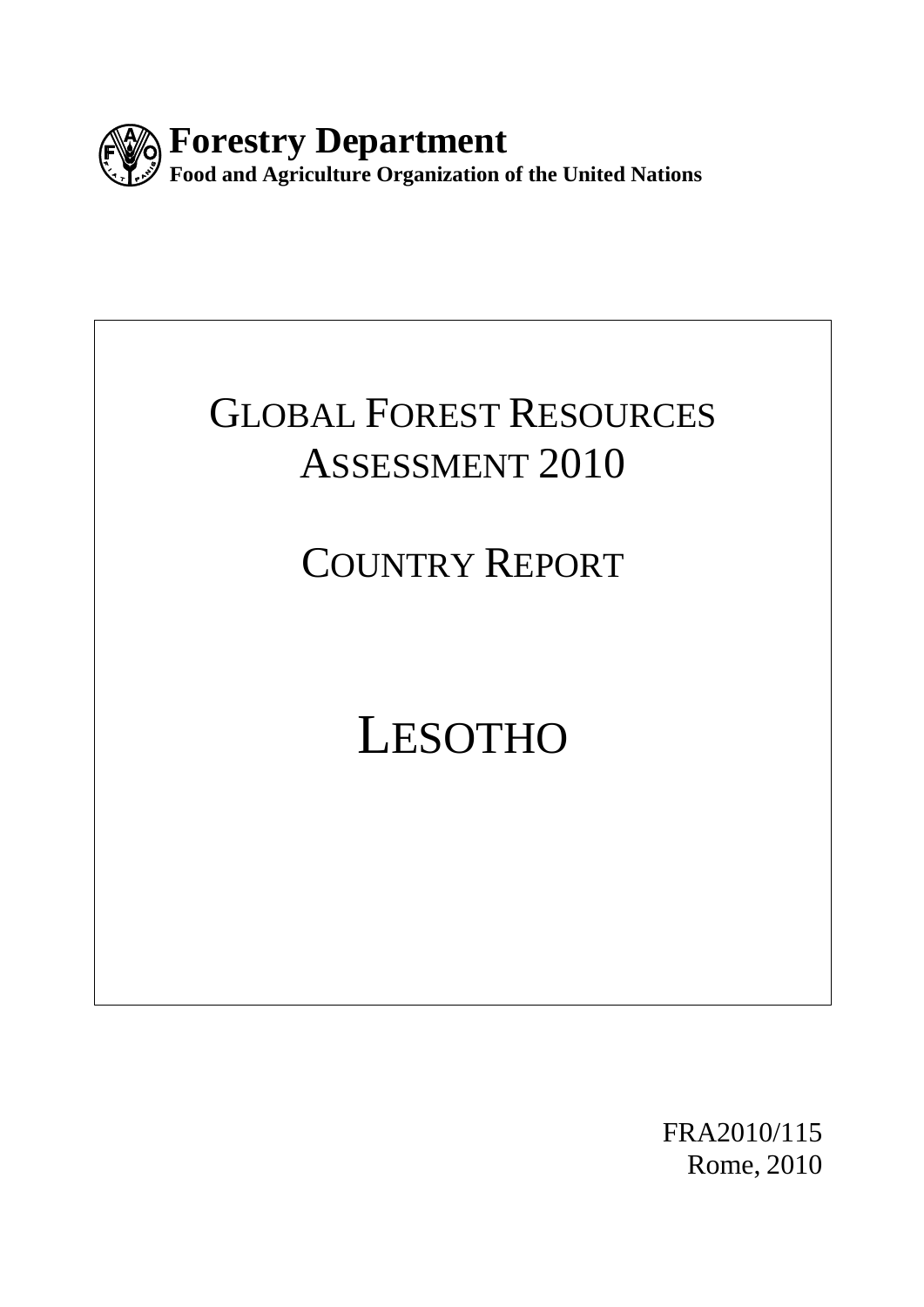

#### **The Forest Resources Assessment Programme**

Sustainably managed forests have multiple environmental and socio-economic functions important at the global, national and local scales, and play a vital part in sustainable development. Reliable and upto-date information on the state of forest resources - not only on area and area change, but also on such variables as growing stock, wood and non-wood products, carbon, protected areas, use of forests for recreation and other services, biological diversity and forests' contribution to national economies - is crucial to support decision-making for policies and programmes in forestry and sustainable development at all levels.

FAO, at the request of its member countries, regularly monitors the world's forests and their management and uses through the Forest Resources Assessment Programme. This country report forms part of the Global Forest Resources Assessment 2010 (FRA 2010).

The reporting framework for FRA 2010 is based on the thematic elements of sustainable forest management acknowledged in intergovernmental forest-related fora and includes variables related to the extent, condition, uses and values of forest resources, as well as the policy, legal and institutional framework related to forests. More information on the FRA 2010 process and the results - including all the country reports - is available on the FRA Web site ([www.fao.org/forestry/fra](http://www.fao.org/forestry/fra) ).

The Global Forest Resources Assessment process is coordinated by the Forestry Department at FAO headquarters in Rome. The contact person for matters related to FRA 2010 is:

Mette Løyche Wilkie Senior Forestry Officer FAO Forestry Department Viale delle Terme di Caracalla Rome 00153, Italy

E-mail: [Mette.LoycheWilkie@fao.org](mailto:Mette.LoycheWilkie@fao.org) 

Readers can also use the following e-mail address: [fra@fao.org](mailto:fra@fao.org)

#### DISCLAIMER

 The designations employed and the presentation of material in this information product do not imply the expression of any opinion whatsoever on the part of the Food and Agriculture Organization of the United Nations concerning the legal status of any country, territory, city or area or of its authorities, or concerning the delimitation of its frontiers or boundaries.

 The Global Forest Resources Assessment Country Report Series is designed to document and make available the information forming the basis for the FRA reports. The Country Reports have been compiled by officially nominated country correspondents in collaboration with FAO staff. Prior to finalisation, these reports were subject to validation by forestry authorities in the respective countries.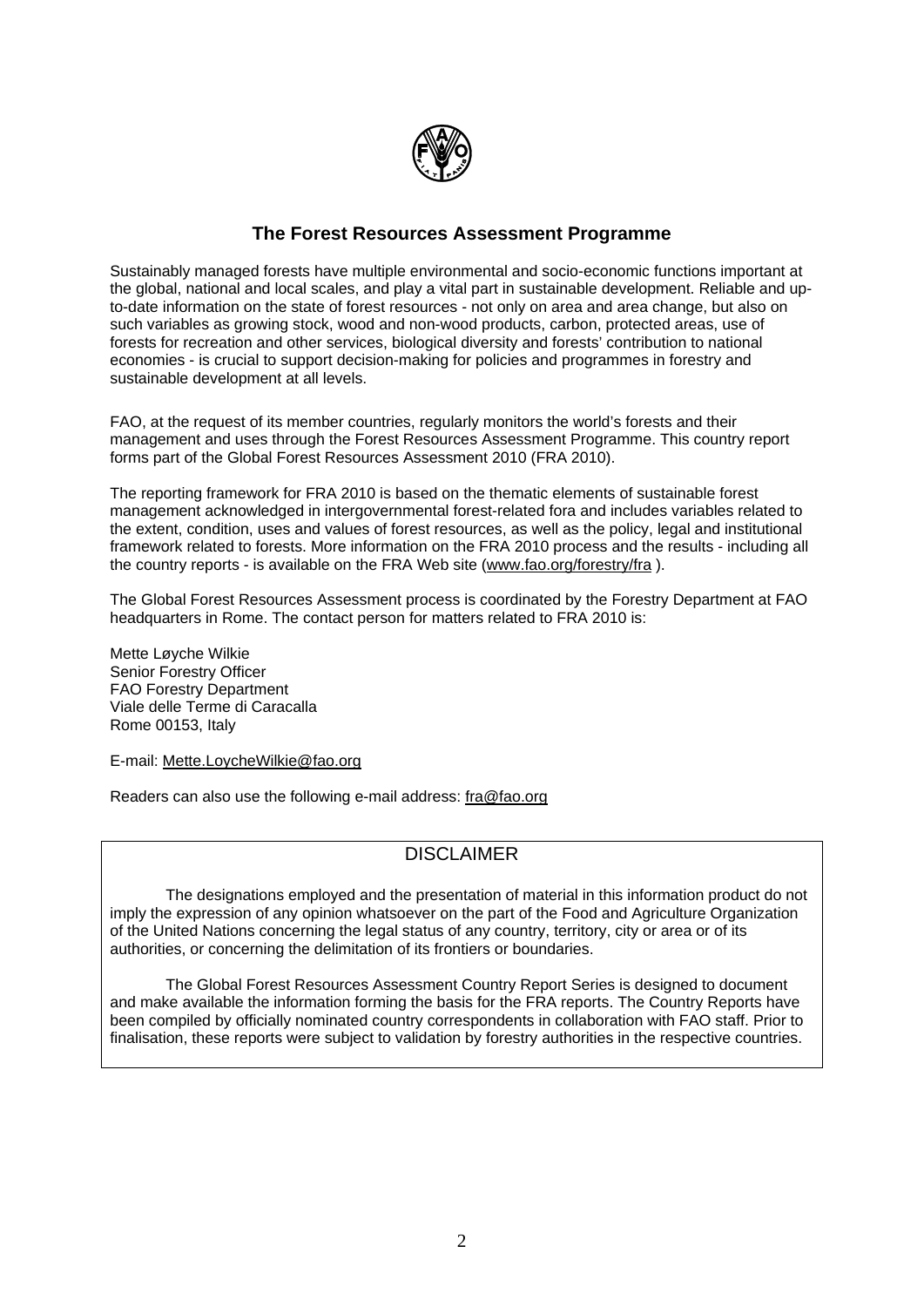# **Contents**

| $\mathbf 1$     |                                                                         |
|-----------------|-------------------------------------------------------------------------|
| $\mathbf{2}$    |                                                                         |
| $\mathbf{3}$    |                                                                         |
| 4               |                                                                         |
| 5               |                                                                         |
| 6               |                                                                         |
| $\overline{7}$  |                                                                         |
| 8               |                                                                         |
| 9               |                                                                         |
| 10              | TABLE T10 - OTHER DISTURBANCES AFFECTING FOREST HEALTH AND VITALITY  28 |
| 11              |                                                                         |
| $12 \,$         | TABLE T12 - NON-WOOD FOREST PRODUCTS REMOVALS AND VALUE OF REMOVALS 31  |
| 13              |                                                                         |
| 14              |                                                                         |
| 15              |                                                                         |
| 16              |                                                                         |
| 17 <sup>1</sup> |                                                                         |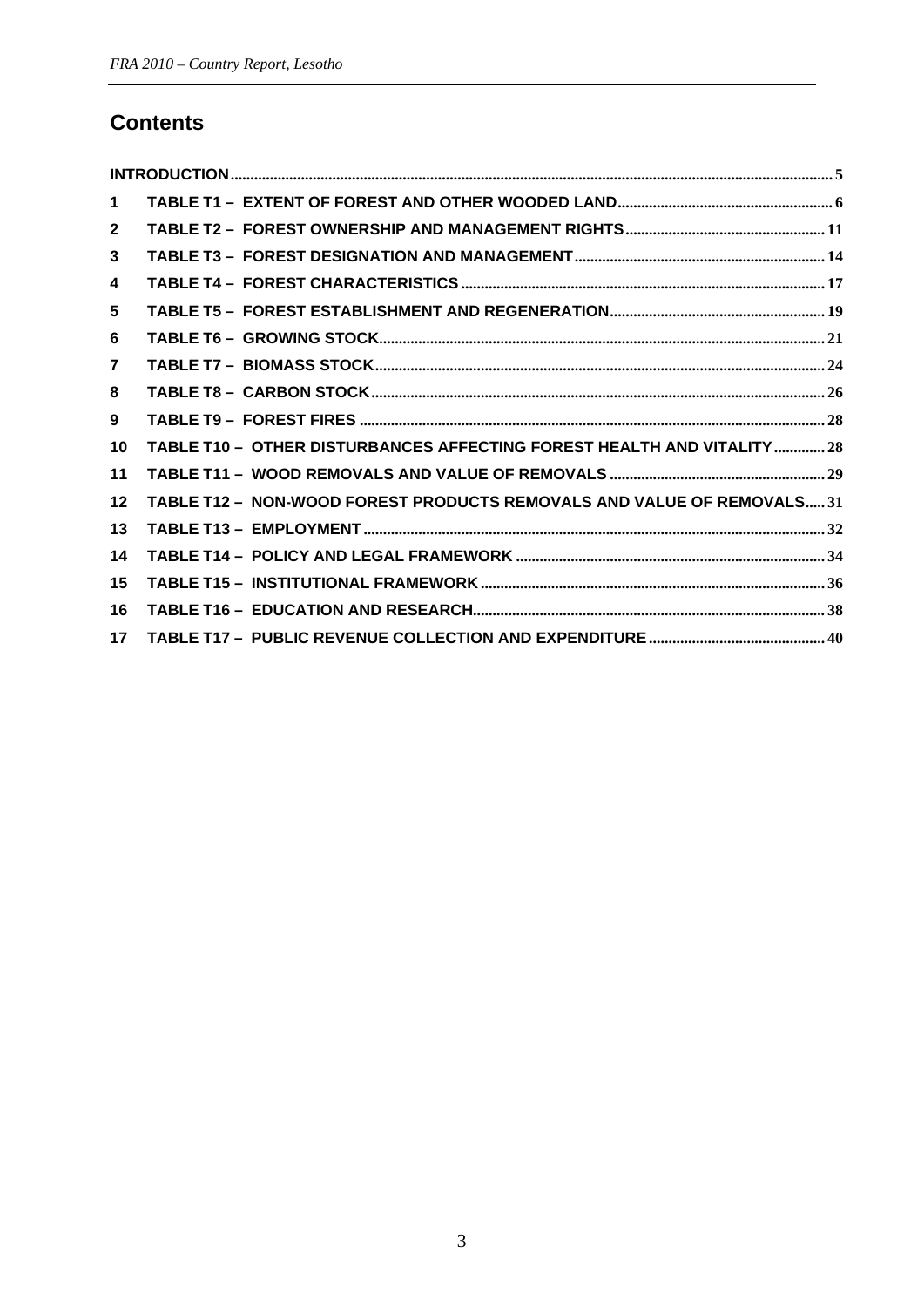# **Report preparation and contact persons**

The present report was prepared by the following person(s):

| <b>Name</b><br><b>(FAMILY NAME, First)</b><br>name) | <b>Institution / address</b>                                         | E-mail                                              | Fax                | <b>Tables</b> |
|-----------------------------------------------------|----------------------------------------------------------------------|-----------------------------------------------------|--------------------|---------------|
| E.S. Sekaleli                                       | <b>Forestry Department</b><br>P.O. Box 774<br>Maseru, 100<br>Lesotho | forestrydepartment@leo.co.ls                        | 00266-<br>22350515 | $1 - 17$      |
| Halefele Matsipa                                    | <b>Forestry Department</b><br>P.O. Box 774<br>Maseru, 100<br>Lesotho | forestrydepartment@leo.co.ls                        | 00266-<br>22350515 | $1 - 17$      |
| Roland Hilbert                                      | <b>Forestry Department</b><br>P.O. Box 774<br>Maseru, 100<br>Lesotho | forestrydepartment@leo.co.ls<br>hrhilbert@leo.co.ls | 00266-<br>22350515 | $1 - 17$      |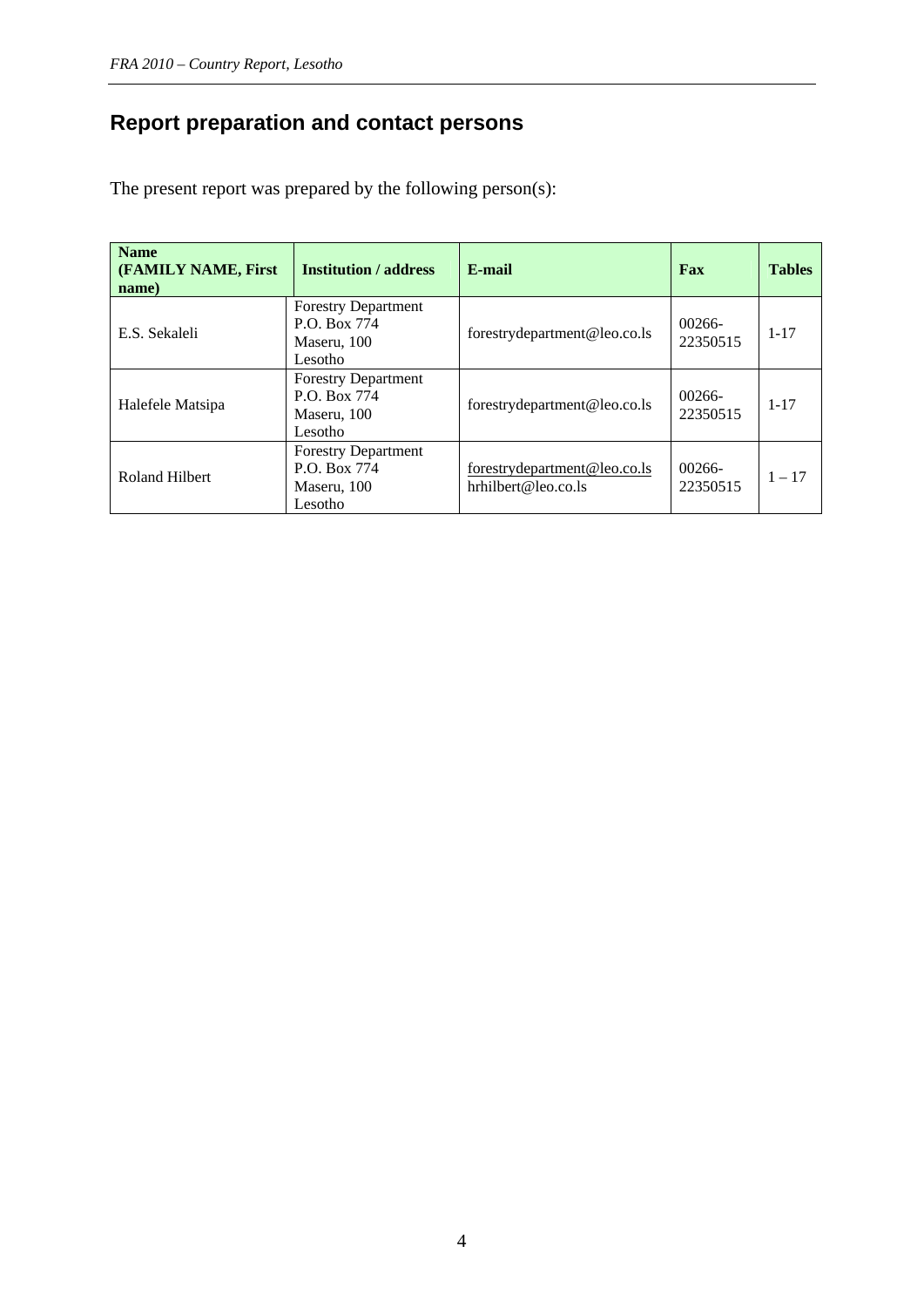# <span id="page-4-0"></span>**Introduction**

Lesotho is a small, very mountainous, constitutional Monarchy in southern Africa with a land area of about 3 millions ha.

Lesotho's productive natural forest is better described as 'woody vegetation'. It occurs to varying degrees of density on non-arable land (74% or so of Lesotho) on shallow soiled hills and escarpments at the lower altitudes. Any part of this 'natural forest' may contain several of just 32 plant species that can grow with single main trunks and to heights of at least 5 metres. The total forest area is estimated to be about 43 000 ha.

Essentially, Lesotho's very small area of tree plantations comprises exotic species, and are of two types. The first category of plantations are those grown primarily for wood production (mainly Government-owned woodlots), and the second comprises those planted by the present and past Governments mainly for erosion stabilisation but self-regenerating and now regularly harvested by rural people for firewood and poles.

There is virtually no deforestation for the expansion of arable agriculture because all arable land was occupied many decades ago. It is quite impossible to estimate the rate of deforestation on non-arable land because virtually all the indigenous species and most of the exotic plantation species are self-regenerating. Thus, the widespread over-harvesting of woody fuel results in the plants re-growth being cut at a younger age. Stumps of the larger woody plants may be dug up for fuel, and too frequent cutting and browsing by Lesotho abundant livestock eradicates other woody species.

No forest produce from Lesotho's wood resources is manufactured and traded to appear in Trade Statistics, but a tiny proportion of the fuel-wood used is collected by the rural poor for sales to less-poor neighbours.

Forestry in Lesotho does not contribute all to the official revenue figures in the national economy.

The greatest threat by far to forest resources in Lesotho is from the browsing of the re-growth of harvested woody plants by its huge population of freely-grazed domestic livestock. The second threat is from resource harvesting for household fuel at al level considerably in excess of the regenerative capacity of the forest resources.

The enactment of the Forestry Act 1998 together with the new Forest Policy 2008 and the Environment Act 2001 and their subsequent legislation under the respective ministries provides the legal framework to the appropriate institutions for supporting sustainable forest management in the country. The main Government body responsible for the coordinating forestry affairs is the Forestry Department under the new Ministry of Forestry and Land Reclamation, whereas the Environment Act falls under the pot folio of the Ministry of Environment, Tourism and Culture.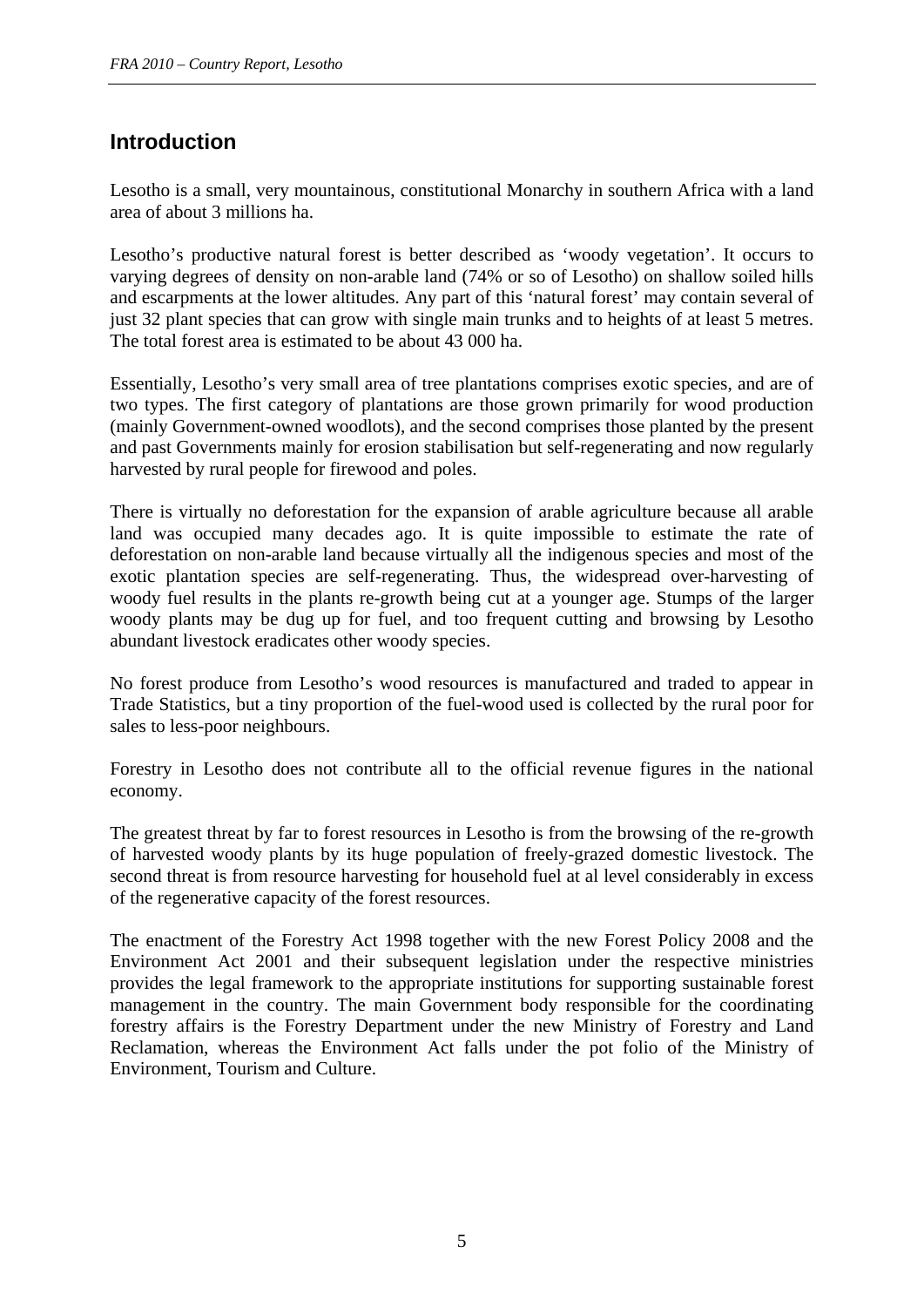# <span id="page-5-0"></span>**1 Table T1 – Extent of Forest and Other wooded land**

# *1.1 FRA 2010 Categories and definitions*

| <b>Category</b>            | <b>Definition</b>                                                            |
|----------------------------|------------------------------------------------------------------------------|
| Forest                     | Land spanning more than 0.5 hectares with trees higher than 5 meters and     |
|                            | a canopy cover of more than 10 percent, or trees able to reach these         |
|                            | thresholds in situ. It does not include land that is predominantly under     |
|                            | agricultural or urban land use.                                              |
| Other wooded land          | Land not classified as "Forest", spanning more than 0.5 hectares; with trees |
|                            | higher than 5 meters and a canopy cover of 5-10 percent, or trees able to    |
|                            | reach these thresholds in situ; or with a combined cover of shrubs, bushes   |
|                            | and trees above 10 percent. It does not include land that is predominantly   |
|                            | under agricultural or urban land use.                                        |
| Other land                 | All land that is not classified as "Forest" or "Other wooded land".          |
| Other land with tree cover | Land classified as "Other land", spanning more than 0.5 hectares with a      |
| (Subordinated to "Other    | canopy cover of more than 10 percent of trees able to reach a height of 5    |
| land")                     | meters at maturity.                                                          |
| Inland water bodies        | Inland water bodies generally include major rivers, lakes and water          |
|                            | reservoirs.                                                                  |

#### *1.2 National data*

#### **1.2.1 Data sources**

| <b>References to sources of</b>      | <b>Quality</b> | Variable(s)       | Year(s) | <b>Additional comments</b> |
|--------------------------------------|----------------|-------------------|---------|----------------------------|
| information                          | (H/M/L)        |                   |         |                            |
| 1. Millington, A., and Towsend, J.   | H              | Definition and    | 1983    |                            |
| (eds.) 1989. Biomass assessment.     |                | Land use cover    |         |                            |
| Woody biomass in the SADC            |                |                   |         |                            |
| region. Earthscan Publication Ltd.   |                |                   |         |                            |
| London. UK                           |                |                   |         |                            |
| 2. Runze H. 1997.                    | H              | Inventory data    | 1995/9  | Restricted to gazetted     |
| Woodlot Inventory 1995/96; in:       |                |                   | 6       | Forest reserves (so-       |
| <b>Lesotho Woodlot Data</b>          |                |                   |         | called "woodlots")         |
| /Management Book, Forestry           |                |                   |         |                            |
| Division – Planning Section,         |                |                   |         |                            |
| Maseru).                             |                |                   |         |                            |
| 3. E.D. May, 2000,                   | H              | The current       | 1995    | See page $15 + 33$         |
| The indigenous forests of Lesotho;   |                | distribution of   |         |                            |
| printed for the Forestry Division of |                | groves and        |         |                            |
| Lesotho by MORIJA Printing           |                | patches of wild   |         |                            |
| Works, Morija - Lesotho              |                | indigenous trees  |         |                            |
|                                      |                | and shrubs        |         |                            |
| <b>4. National Environment</b>       | H              | Existing forests, | 1997    | See page 78                |
| Secretariat, 1997;                   |                | trees and shrub   |         |                            |
| State of Environment in Lesotho,     |                | resources         |         |                            |
| 1997" [National Environment          |                |                   |         |                            |
| Secretariat, Ministry of             |                |                   |         |                            |
| Environment, Gender and Youth        |                |                   |         |                            |
| Affairs, Government of Lesotho,      |                |                   |         |                            |
| P.O. Box10993, Maseru, Lesotho;      |                |                   |         |                            |
| ISBN 99911-633-0-1, first            |                |                   |         |                            |
| published in 1999                    |                |                   |         |                            |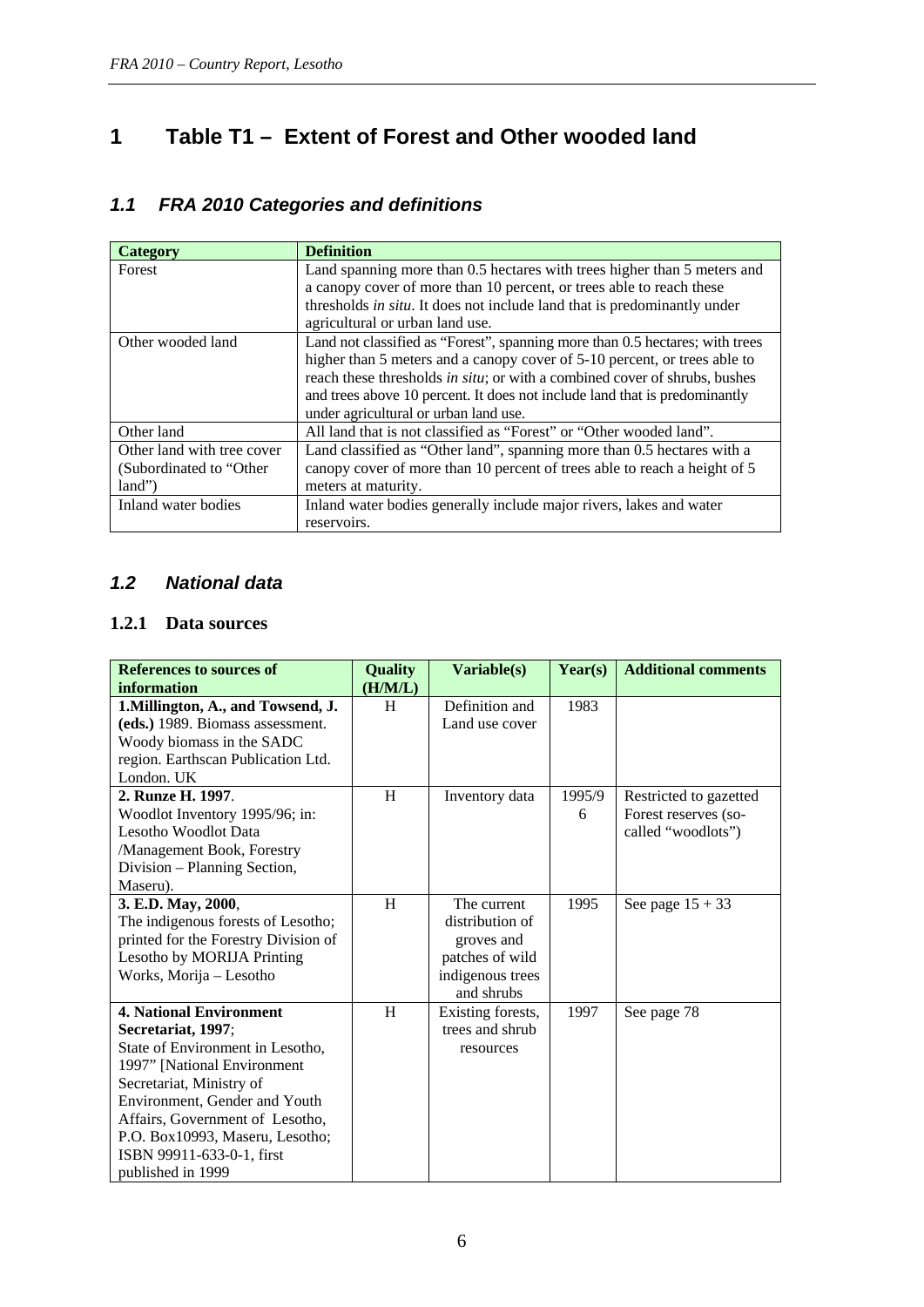| 5. Ministry of Agriculture, 1988;  | Vegetation       | 1988 |  |
|------------------------------------|------------------|------|--|
| National Rangeland Inventory,      | types of Lesotho |      |  |
| Ministry of Agriculture and        |                  |      |  |
| Marketing (USAID/GOL Land          |                  |      |  |
| <b>Conservation and Management</b> |                  |      |  |
| Project, Range Management          |                  |      |  |
| Division                           |                  |      |  |

## **1.2.2 Classification and definitions**

1. Classification and definition for refrence year 1983:

| <b>National class</b>                              | <b>Definition</b>                                                                                                                                                                                                                                                                                                                                                                                                                                                                                                                                                                                                                                                                                                                                                                                                                                                                                                                                                                                                                                                                                                                                                                                                                                                                                                                                                                                                                                          |
|----------------------------------------------------|------------------------------------------------------------------------------------------------------------------------------------------------------------------------------------------------------------------------------------------------------------------------------------------------------------------------------------------------------------------------------------------------------------------------------------------------------------------------------------------------------------------------------------------------------------------------------------------------------------------------------------------------------------------------------------------------------------------------------------------------------------------------------------------------------------------------------------------------------------------------------------------------------------------------------------------------------------------------------------------------------------------------------------------------------------------------------------------------------------------------------------------------------------------------------------------------------------------------------------------------------------------------------------------------------------------------------------------------------------------------------------------------------------------------------------------------------------|
| Escarpment and<br>riparian Woodland                | Escarpment woodland is found in fragmented north -east to south-west<br>trending strip corresponding to the Western Escarpment of Lesotho. The<br>Riparian Woodlands occurs along most of the large rivers. The few remaining<br>areas with high growing stock and high levels of productivity are classified in<br>this biomass class. In all this class covers 1 371 km2 or 4.55 of the country.<br>Most of the area designated as forest land (3 100km2) fall into this category,<br>but a government estimate of the forest and woodland (defined as tree cover<br>greater than 10%) found in this category is actually only 6 km2, or about 0.2%<br>of the designated forest land area (Government of Lesotho, undated). The<br>trees are dominated by evergreens such as Diospyros whyteana, Euclea spp.,<br>Halleria lucida, Ilex mitis, Maytenus spp., Olinia emarginata and Podocarpus<br>latifolius and a few deciduous and semi-deciduous species. The main woody<br>species in the riparian woodland are Celtis africana, Diospyros lycioides,<br>Rhus lancea, Populus spp., and Salix spp. In well -watered areas, the latter<br>tree can reach heights of 7m but, generally riparian woodland is much lower<br>than this.<br>Areas of Escarpment Woodland are often rarely accessible, and both<br>Escarpment and riparian Woodland are usually publicly or privately reserved.<br>Both of these factors make fuelwood collection difficult. |
| <b>Escarpment Grassland</b><br>with Scrub woodland | Escarpment Grassland with Scrub woodland is mainly found along the<br>Western Escarpment of Lesotho that is the Front and Thaba Putsoa ranges,<br>overlooking the western Lesotho Highveld. The land covered by this class is<br>mainly cultivated and is situated in Berea, Butha-Buthe, Leribe, Maseru and<br>Mohale's Hoek District. Scrub Woodland, often known as shallahalla, is a<br>product of overgrazed, degraded pasture. The main shrub species is<br>Chrysocoma tenuifolia but other important species includes Nestlera acerosa<br>and Pentzia cooperi.                                                                                                                                                                                                                                                                                                                                                                                                                                                                                                                                                                                                                                                                                                                                                                                                                                                                                      |
| Highveld and Riparian<br>Grassland                 | Highveld and Riparian Grassland is floristically rich and form 25% cover<br>grass sward about 25 to 75cm in height. Generally the trees are stunted<br>because of the severity of the climate and more, importantly, long-term over<br>exploitation. In dry low-lying and undisturbed or protected areas low<br>bushland and scrubland no higher than 5m can be found.                                                                                                                                                                                                                                                                                                                                                                                                                                                                                                                                                                                                                                                                                                                                                                                                                                                                                                                                                                                                                                                                                     |
| Alpine /Sub Alpine<br>Grassland and<br>heathland   | Fire controlled Themeda -Festuca grassland dominates the sub-alpine belt but<br>its species differ with aspect and latitudes. Another characteristic is the<br>occurrence of grassland dominated by Chryscocoma tenuifolia which covers<br>about 13% of overgrazing. There is very little vegetation in the sub-alpine<br>belt.<br>Alpine vegetation occurs in more severe conditions than the sub-alpine<br>grassland, and is dominated by homogenous, low woody heathlands. Only the<br>heath communities have a high proportion woody-grass species but even in<br>the best of these communities (which are restricted to the summit of<br>Drakensberg woody species are rarely more than 1m tall. Isolated patches of<br>scrub are often only 2m in height.                                                                                                                                                                                                                                                                                                                                                                                                                                                                                                                                                                                                                                                                                            |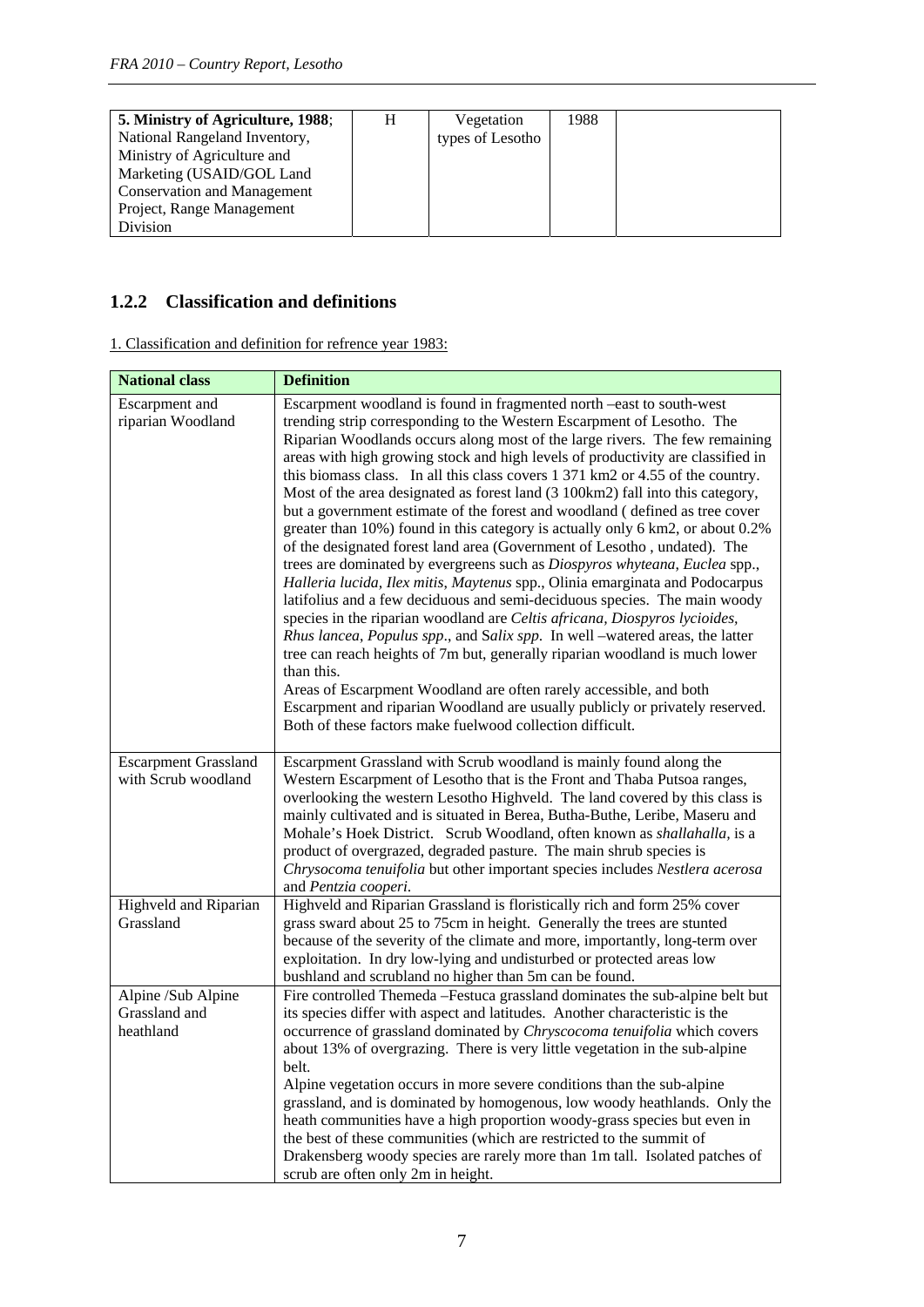#### **1.2.3 Original data**

Original data for reference year 1983

| <b>National Classes</b>                                   | Area in $km2$ | Area in hectares |
|-----------------------------------------------------------|---------------|------------------|
| Escarpment and riparian woodland                          | 1 371         | 137 100          |
| Escarpment Grassland with Scrub woodland                  | 5 5 0 4       | 550 400          |
| Plantations                                               | 35            | 3 500            |
| Escarpment Grassland with Scrub woodland (on small farms) | 2987          | 298 700          |
| Highveld and Riparian Grassland                           | 5995          | 599 500          |
| Alpine/Sub-alpine Grassland and Heathland                 | 14 4 63       | 1 446 300        |
| Total                                                     | 30 355        | 3 0 3 5 5 0 0    |

#### *1.3 Analysis and processing of national data*

#### **1.3.1 Calibration**

No calibration has been applied.

#### **1.3.2 Reclassification into FRA 2010 categories**

Reclassifying data for reference year 1983

| <b>National Classes</b>                            | Forests | OWL    | OL   |
|----------------------------------------------------|---------|--------|------|
| Escarpment and riparian woodland                   | 25.00%  | 75.00% |      |
| Escarpment Grassland with Scrub woodland           |         | 10%    | 90%  |
| <b>Plantations</b>                                 | 100%    |        |      |
| Escarpment Grassland with Scrub woodland (on small |         |        |      |
| farms)                                             |         |        | 100% |
| Highveld and Riparian Grassland                    |         |        | 100% |
| Alpine/Sub-alpine Grassland and Heathland          |         |        | 100% |

Notes: Definition indicate that only  $6km^2$  is forest with more than 10% cover

Results after reclassifying data for reference year 1983

|                                                    | Area in hectares |         |           |
|----------------------------------------------------|------------------|---------|-----------|
| <b>National Classes</b>                            | <b>Forest</b>    | OWL     | OL        |
| Escarpment and riparian woodland                   | 34 275           | 102 825 |           |
| Escarpment Grassland with Scrub woodland           |                  | 55 040  | 495 360   |
| <b>Plantations</b>                                 | 3 500            |         |           |
| Escarpment Grassland with Scrub woodland (on small |                  |         |           |
| farms)                                             |                  |         | 298 700   |
| Highveld and Riparian Grassland                    |                  |         | 599 500   |
| Alpine/Sub-alpine Grassland and Heathland          |                  |         | 1 446 300 |
| Total                                              | 37 775           | 157 865 | 2 839 860 |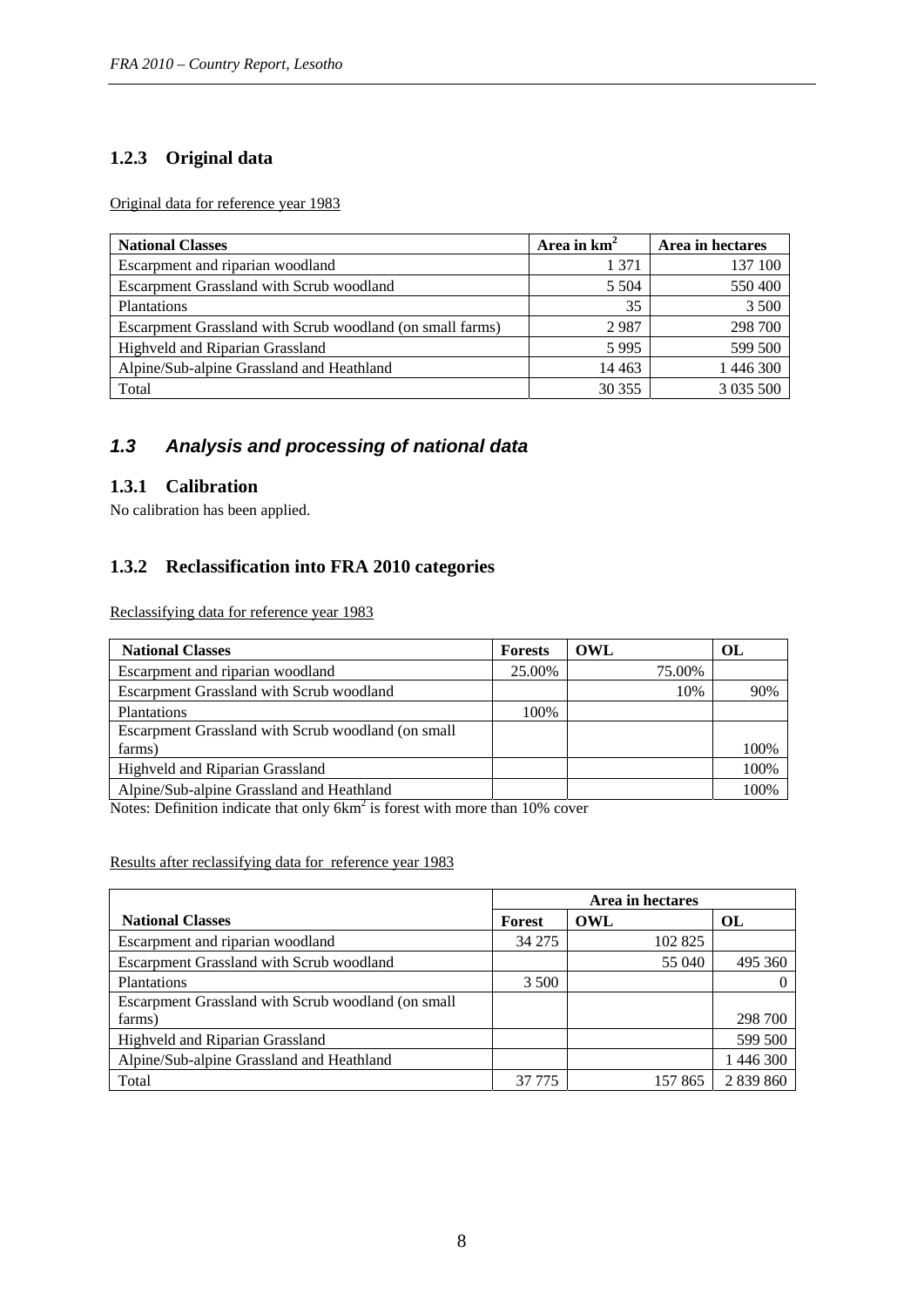#### *1.4 Analysis and processing of national data*

#### **1.4.1 Estimation and forecasting**

Based the documentation review and national expert knowledge from the Lesotho Forestry Department, there is a strong feeling that the situation of the forest and OWL is different from the figures available in the FRA 2005 report.

Even if there is a possible loss of natural forest, the important plantation efforts, conducted year after year, have a positive impact on the forest area. It is estimated that forest increase, during these last ten years, of 2 200 ha. This positive trend of 220 ha/y has been applied to the 1983 data in order to obtain the information for the reporting years.

Regarding the OWL, general perception is that there is a significant loss of cover. In ten years, it is assumed a reduction of 22 500 ha, which means 2 250 ha/y.

Consequently, the results are:

|                   | Area (in hectares) |        |        |        |       |
|-------------------|--------------------|--------|--------|--------|-------|
|                   | 1983               | 1990   | 2000   | 2005   | 2010  |
| Forest            | 37 775             | *39315 | 41515  | 42615  | 43715 |
| Other wooded land | 157 865            | 142115 | 119615 | 108365 | 97115 |

Note: \* internal records (/expert knowledge) clearly showed, that the stocked woodlot area was slightly higher (+>6.000ha) as the average trend of 220ha/a. Therefore the figure for 1990 is put as 40 000 ha in the below table.

#### *1.5 Data for Table T1*

|                          | Area (1000 hectares) |         |         |         |  |
|--------------------------|----------------------|---------|---------|---------|--|
| FRA 2010 categories      | 1990                 | 2000    | 2005    | 2010    |  |
| Forest                   | 40                   | 42      | 43      | 44      |  |
| Other wooded land        | 142                  | 120     | 108     | 97      |  |
| Other land               | 2853                 | 2873    | 2 8 8 4 | 2894    |  |
| of which with tree cover | n/a                  | n/a     | n/a     | n/a     |  |
| Inland water bodies      |                      | 0       |         |         |  |
| <b>TOTAL</b>             | 3 0 3 5              | 3 0 3 5 | 3 0 3 5 | 3 0 3 5 |  |

#### *1.6 Comments to Table T1*

| Variable / category | Comments related to data, definitions, | <b>Comments on the reported trend</b>                                                                                                                                                                                                                                                                                                                                                      |
|---------------------|----------------------------------------|--------------------------------------------------------------------------------------------------------------------------------------------------------------------------------------------------------------------------------------------------------------------------------------------------------------------------------------------------------------------------------------------|
|                     | etc.                                   |                                                                                                                                                                                                                                                                                                                                                                                            |
| Forest              |                                        | It is assumed that the trend for an increase<br>on forest areas will be as steadiness as<br>during the past years with an increase of<br>at least 200 ha per year.<br>To be in line with national policies, e.g.<br>National Forest Policy 2008 or 'Vision<br>2020', new established forest areas even<br>have to increase to 1000 ha per year to<br>meet the target (from less than 1% to |
|                     |                                        | $5\%$ ).                                                                                                                                                                                                                                                                                                                                                                                   |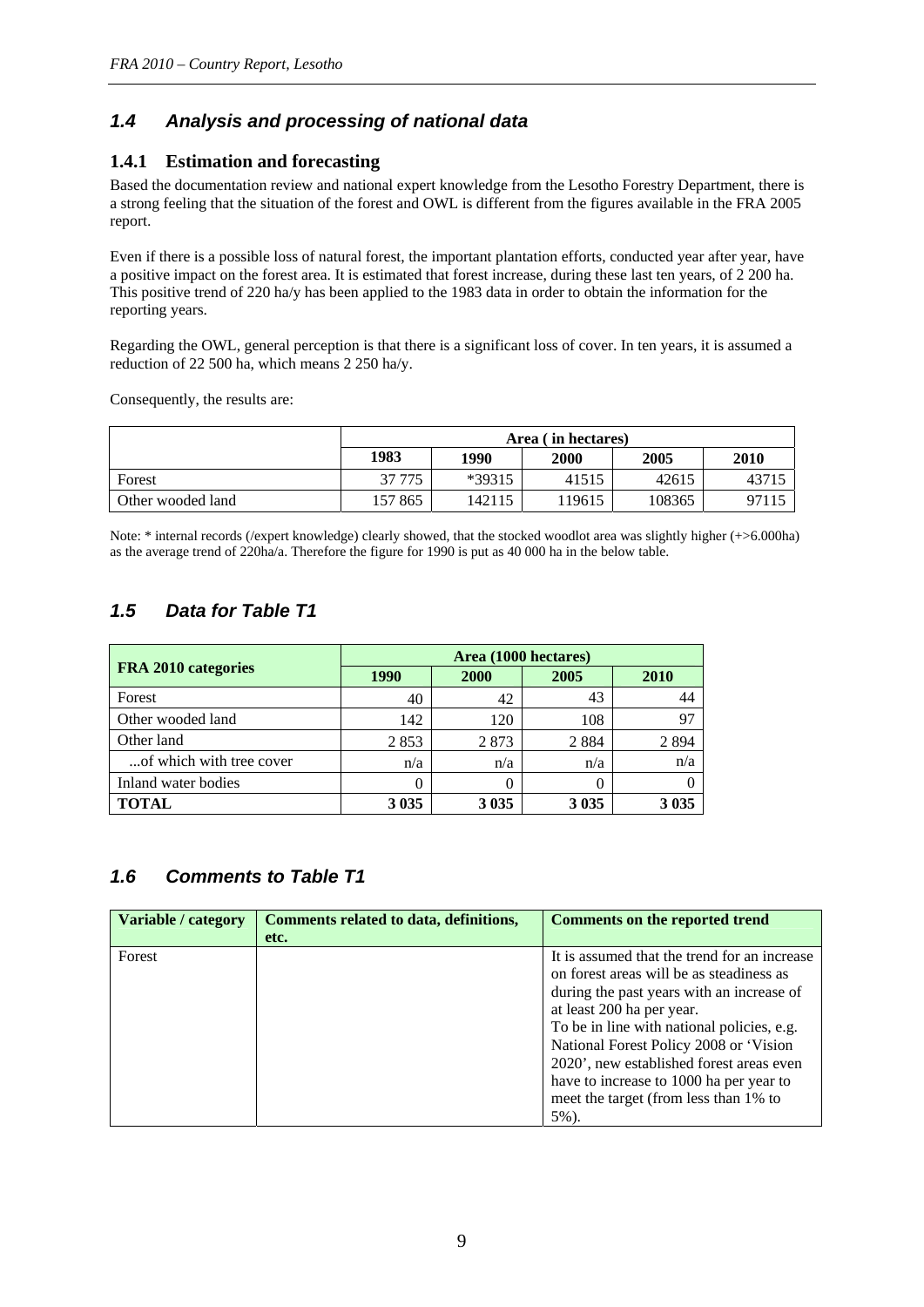| Other wooded land             | General perception is that there is a<br>significant loss of cover. In ten years, it is<br>assumed a reduction of 22 500 ha, which<br>means 2 250 ha/a                                                                                                                                                                                                                                                                                                                                 | The trends for other wooded land show a<br>decline of roughly 2.250ha per year. As<br>long as over-utilisation on communal<br>land -mainly due to pressure from high<br>grazing and use of woody biomass -<br>continuous, the area will decrease further. |
|-------------------------------|----------------------------------------------------------------------------------------------------------------------------------------------------------------------------------------------------------------------------------------------------------------------------------------------------------------------------------------------------------------------------------------------------------------------------------------------------------------------------------------|-----------------------------------------------------------------------------------------------------------------------------------------------------------------------------------------------------------------------------------------------------------|
| Other land                    |                                                                                                                                                                                                                                                                                                                                                                                                                                                                                        |                                                                                                                                                                                                                                                           |
| Other land with tree<br>cover |                                                                                                                                                                                                                                                                                                                                                                                                                                                                                        |                                                                                                                                                                                                                                                           |
| Inland water bodies           | Statistics for 1988 showed an area of 33<br>179 ha already (Lesotho Government,<br>1988). Although this figure might be<br>questionable, the area of 765 ha given in<br>"South African Land-cover Characteristics<br>database 2000" should be somehow close<br>to the present area of inland water bodies<br>(Katse and Mohale dams /Lesotho<br>Highland Water schemes)<br>Nevertheless, 0 ha for Inland Water has<br>been reported in this table, in accordance<br>with the FAO Stat. | New dams are planned (Senque River<br>valley/ phase 2 of Lesotho Highland<br>water Scheme)                                                                                                                                                                |

#### **Other general comments to the table**

| <b>Expected year for completion of ongoing/planned national</b><br>forest inventory and/or RS survey / mapping |       |  |  |  |
|----------------------------------------------------------------------------------------------------------------|-------|--|--|--|
| Field inventory                                                                                                | 2010* |  |  |  |
| Remote sensing survey / mapping                                                                                |       |  |  |  |

\* However, restricted to existing gazetted woodlots established during "woodlot project"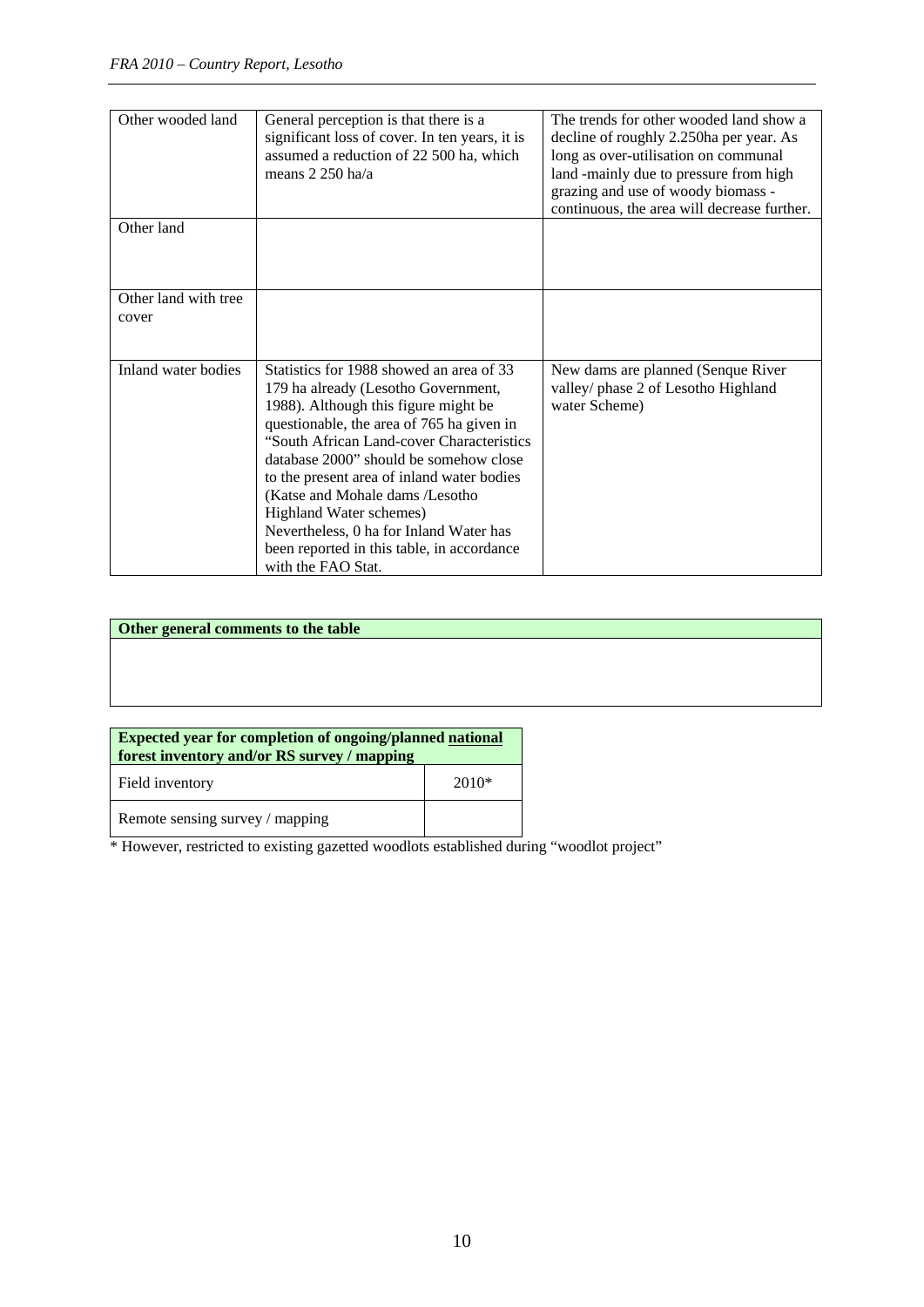# <span id="page-10-0"></span>**2 Table T2 – Forest ownership and management rights**

## *2.1 FRA 2010 Categories and definitions*

| Public ownership<br>Forest owned by the State; or administrative units of the public<br>administration; or by institutions or corporations owned by the public<br>administration.<br>Private ownership<br>Forest owned by individuals, families, communities, private co-operatives,<br>corporations and other business entities, private religious and educational<br>institutions, pension or investment funds, NGOs, nature conservation<br>associations and other private institutions.<br>Individuals<br>Forest owned by individuals and families.<br>(sub-category of Private<br><i>ownership</i> )<br>Private business entities and<br>Forest owned by private corporations, co-operatives, companies and other<br>business entities, as well as private non-profit organizations such as NGOs,<br>institutions<br>nature conservation associations, and private religious and educational<br>(sub-category of Private<br>institutions, etc.<br><i>ownership</i> )<br>Local communities<br>Forest owned by a group of individuals belonging to the same community<br>residing within or in the vicinity of a forest area. The community members<br>(sub-category of Private<br>are co-owners that share exclusive rights and duties, and benefits contribute<br>ownership)<br>to the community development.<br>Forest owned by communities of indigenous or tribal people.<br>Indigenous / tribal<br>communities<br>(sub-category of Private |
|-----------------------------------------------------------------------------------------------------------------------------------------------------------------------------------------------------------------------------------------------------------------------------------------------------------------------------------------------------------------------------------------------------------------------------------------------------------------------------------------------------------------------------------------------------------------------------------------------------------------------------------------------------------------------------------------------------------------------------------------------------------------------------------------------------------------------------------------------------------------------------------------------------------------------------------------------------------------------------------------------------------------------------------------------------------------------------------------------------------------------------------------------------------------------------------------------------------------------------------------------------------------------------------------------------------------------------------------------------------------------------------------------------------------------------------------------------|
|                                                                                                                                                                                                                                                                                                                                                                                                                                                                                                                                                                                                                                                                                                                                                                                                                                                                                                                                                                                                                                                                                                                                                                                                                                                                                                                                                                                                                                                     |
|                                                                                                                                                                                                                                                                                                                                                                                                                                                                                                                                                                                                                                                                                                                                                                                                                                                                                                                                                                                                                                                                                                                                                                                                                                                                                                                                                                                                                                                     |
|                                                                                                                                                                                                                                                                                                                                                                                                                                                                                                                                                                                                                                                                                                                                                                                                                                                                                                                                                                                                                                                                                                                                                                                                                                                                                                                                                                                                                                                     |
|                                                                                                                                                                                                                                                                                                                                                                                                                                                                                                                                                                                                                                                                                                                                                                                                                                                                                                                                                                                                                                                                                                                                                                                                                                                                                                                                                                                                                                                     |
|                                                                                                                                                                                                                                                                                                                                                                                                                                                                                                                                                                                                                                                                                                                                                                                                                                                                                                                                                                                                                                                                                                                                                                                                                                                                                                                                                                                                                                                     |
|                                                                                                                                                                                                                                                                                                                                                                                                                                                                                                                                                                                                                                                                                                                                                                                                                                                                                                                                                                                                                                                                                                                                                                                                                                                                                                                                                                                                                                                     |
|                                                                                                                                                                                                                                                                                                                                                                                                                                                                                                                                                                                                                                                                                                                                                                                                                                                                                                                                                                                                                                                                                                                                                                                                                                                                                                                                                                                                                                                     |
|                                                                                                                                                                                                                                                                                                                                                                                                                                                                                                                                                                                                                                                                                                                                                                                                                                                                                                                                                                                                                                                                                                                                                                                                                                                                                                                                                                                                                                                     |
|                                                                                                                                                                                                                                                                                                                                                                                                                                                                                                                                                                                                                                                                                                                                                                                                                                                                                                                                                                                                                                                                                                                                                                                                                                                                                                                                                                                                                                                     |
|                                                                                                                                                                                                                                                                                                                                                                                                                                                                                                                                                                                                                                                                                                                                                                                                                                                                                                                                                                                                                                                                                                                                                                                                                                                                                                                                                                                                                                                     |
|                                                                                                                                                                                                                                                                                                                                                                                                                                                                                                                                                                                                                                                                                                                                                                                                                                                                                                                                                                                                                                                                                                                                                                                                                                                                                                                                                                                                                                                     |
|                                                                                                                                                                                                                                                                                                                                                                                                                                                                                                                                                                                                                                                                                                                                                                                                                                                                                                                                                                                                                                                                                                                                                                                                                                                                                                                                                                                                                                                     |
|                                                                                                                                                                                                                                                                                                                                                                                                                                                                                                                                                                                                                                                                                                                                                                                                                                                                                                                                                                                                                                                                                                                                                                                                                                                                                                                                                                                                                                                     |
|                                                                                                                                                                                                                                                                                                                                                                                                                                                                                                                                                                                                                                                                                                                                                                                                                                                                                                                                                                                                                                                                                                                                                                                                                                                                                                                                                                                                                                                     |
|                                                                                                                                                                                                                                                                                                                                                                                                                                                                                                                                                                                                                                                                                                                                                                                                                                                                                                                                                                                                                                                                                                                                                                                                                                                                                                                                                                                                                                                     |
|                                                                                                                                                                                                                                                                                                                                                                                                                                                                                                                                                                                                                                                                                                                                                                                                                                                                                                                                                                                                                                                                                                                                                                                                                                                                                                                                                                                                                                                     |
|                                                                                                                                                                                                                                                                                                                                                                                                                                                                                                                                                                                                                                                                                                                                                                                                                                                                                                                                                                                                                                                                                                                                                                                                                                                                                                                                                                                                                                                     |
|                                                                                                                                                                                                                                                                                                                                                                                                                                                                                                                                                                                                                                                                                                                                                                                                                                                                                                                                                                                                                                                                                                                                                                                                                                                                                                                                                                                                                                                     |
|                                                                                                                                                                                                                                                                                                                                                                                                                                                                                                                                                                                                                                                                                                                                                                                                                                                                                                                                                                                                                                                                                                                                                                                                                                                                                                                                                                                                                                                     |
|                                                                                                                                                                                                                                                                                                                                                                                                                                                                                                                                                                                                                                                                                                                                                                                                                                                                                                                                                                                                                                                                                                                                                                                                                                                                                                                                                                                                                                                     |
|                                                                                                                                                                                                                                                                                                                                                                                                                                                                                                                                                                                                                                                                                                                                                                                                                                                                                                                                                                                                                                                                                                                                                                                                                                                                                                                                                                                                                                                     |
| ownership)                                                                                                                                                                                                                                                                                                                                                                                                                                                                                                                                                                                                                                                                                                                                                                                                                                                                                                                                                                                                                                                                                                                                                                                                                                                                                                                                                                                                                                          |
| Other types of ownership<br>Other kind of ownership arrangements not covered by the categories above.                                                                                                                                                                                                                                                                                                                                                                                                                                                                                                                                                                                                                                                                                                                                                                                                                                                                                                                                                                                                                                                                                                                                                                                                                                                                                                                                               |
| Also includes areas where ownership is unclear or disputed.                                                                                                                                                                                                                                                                                                                                                                                                                                                                                                                                                                                                                                                                                                                                                                                                                                                                                                                                                                                                                                                                                                                                                                                                                                                                                                                                                                                         |
|                                                                                                                                                                                                                                                                                                                                                                                                                                                                                                                                                                                                                                                                                                                                                                                                                                                                                                                                                                                                                                                                                                                                                                                                                                                                                                                                                                                                                                                     |
| Categories related to the holder of management rights of public forest resources                                                                                                                                                                                                                                                                                                                                                                                                                                                                                                                                                                                                                                                                                                                                                                                                                                                                                                                                                                                                                                                                                                                                                                                                                                                                                                                                                                    |
|                                                                                                                                                                                                                                                                                                                                                                                                                                                                                                                                                                                                                                                                                                                                                                                                                                                                                                                                                                                                                                                                                                                                                                                                                                                                                                                                                                                                                                                     |
| <b>Public Administration</b>                                                                                                                                                                                                                                                                                                                                                                                                                                                                                                                                                                                                                                                                                                                                                                                                                                                                                                                                                                                                                                                                                                                                                                                                                                                                                                                                                                                                                        |
| The Public Administration (or institutions or corporations owned by the                                                                                                                                                                                                                                                                                                                                                                                                                                                                                                                                                                                                                                                                                                                                                                                                                                                                                                                                                                                                                                                                                                                                                                                                                                                                                                                                                                             |
| Public Administration) retains management rights and responsibilities                                                                                                                                                                                                                                                                                                                                                                                                                                                                                                                                                                                                                                                                                                                                                                                                                                                                                                                                                                                                                                                                                                                                                                                                                                                                                                                                                                               |
| within the limits specified by the legislation.                                                                                                                                                                                                                                                                                                                                                                                                                                                                                                                                                                                                                                                                                                                                                                                                                                                                                                                                                                                                                                                                                                                                                                                                                                                                                                                                                                                                     |
| Individuals/households<br>Forest management rights and responsibilities are transferred from the                                                                                                                                                                                                                                                                                                                                                                                                                                                                                                                                                                                                                                                                                                                                                                                                                                                                                                                                                                                                                                                                                                                                                                                                                                                                                                                                                    |
| Public Administration to individuals or households through long-term                                                                                                                                                                                                                                                                                                                                                                                                                                                                                                                                                                                                                                                                                                                                                                                                                                                                                                                                                                                                                                                                                                                                                                                                                                                                                                                                                                                |
| leases or management agreements.                                                                                                                                                                                                                                                                                                                                                                                                                                                                                                                                                                                                                                                                                                                                                                                                                                                                                                                                                                                                                                                                                                                                                                                                                                                                                                                                                                                                                    |
| Private institutions                                                                                                                                                                                                                                                                                                                                                                                                                                                                                                                                                                                                                                                                                                                                                                                                                                                                                                                                                                                                                                                                                                                                                                                                                                                                                                                                                                                                                                |
| Forest management rights and responsibilities are transferred from the<br>Public Administration to corporations, other business entities, private co-                                                                                                                                                                                                                                                                                                                                                                                                                                                                                                                                                                                                                                                                                                                                                                                                                                                                                                                                                                                                                                                                                                                                                                                                                                                                                               |
|                                                                                                                                                                                                                                                                                                                                                                                                                                                                                                                                                                                                                                                                                                                                                                                                                                                                                                                                                                                                                                                                                                                                                                                                                                                                                                                                                                                                                                                     |
|                                                                                                                                                                                                                                                                                                                                                                                                                                                                                                                                                                                                                                                                                                                                                                                                                                                                                                                                                                                                                                                                                                                                                                                                                                                                                                                                                                                                                                                     |
| operatives, private non-profit institutions and associations, etc., through                                                                                                                                                                                                                                                                                                                                                                                                                                                                                                                                                                                                                                                                                                                                                                                                                                                                                                                                                                                                                                                                                                                                                                                                                                                                                                                                                                         |
| long-term leases or management agreements.                                                                                                                                                                                                                                                                                                                                                                                                                                                                                                                                                                                                                                                                                                                                                                                                                                                                                                                                                                                                                                                                                                                                                                                                                                                                                                                                                                                                          |
| Communities<br>Forest management rights and responsibilities are transferred from the                                                                                                                                                                                                                                                                                                                                                                                                                                                                                                                                                                                                                                                                                                                                                                                                                                                                                                                                                                                                                                                                                                                                                                                                                                                                                                                                                               |
| Public Administration to local communities (including indigenous and                                                                                                                                                                                                                                                                                                                                                                                                                                                                                                                                                                                                                                                                                                                                                                                                                                                                                                                                                                                                                                                                                                                                                                                                                                                                                                                                                                                |
| tribal communities) through long-term leases or management agreements.                                                                                                                                                                                                                                                                                                                                                                                                                                                                                                                                                                                                                                                                                                                                                                                                                                                                                                                                                                                                                                                                                                                                                                                                                                                                                                                                                                              |
| Other form of management<br>Forests for which the transfer of management rights does not belong to any                                                                                                                                                                                                                                                                                                                                                                                                                                                                                                                                                                                                                                                                                                                                                                                                                                                                                                                                                                                                                                                                                                                                                                                                                                                                                                                                              |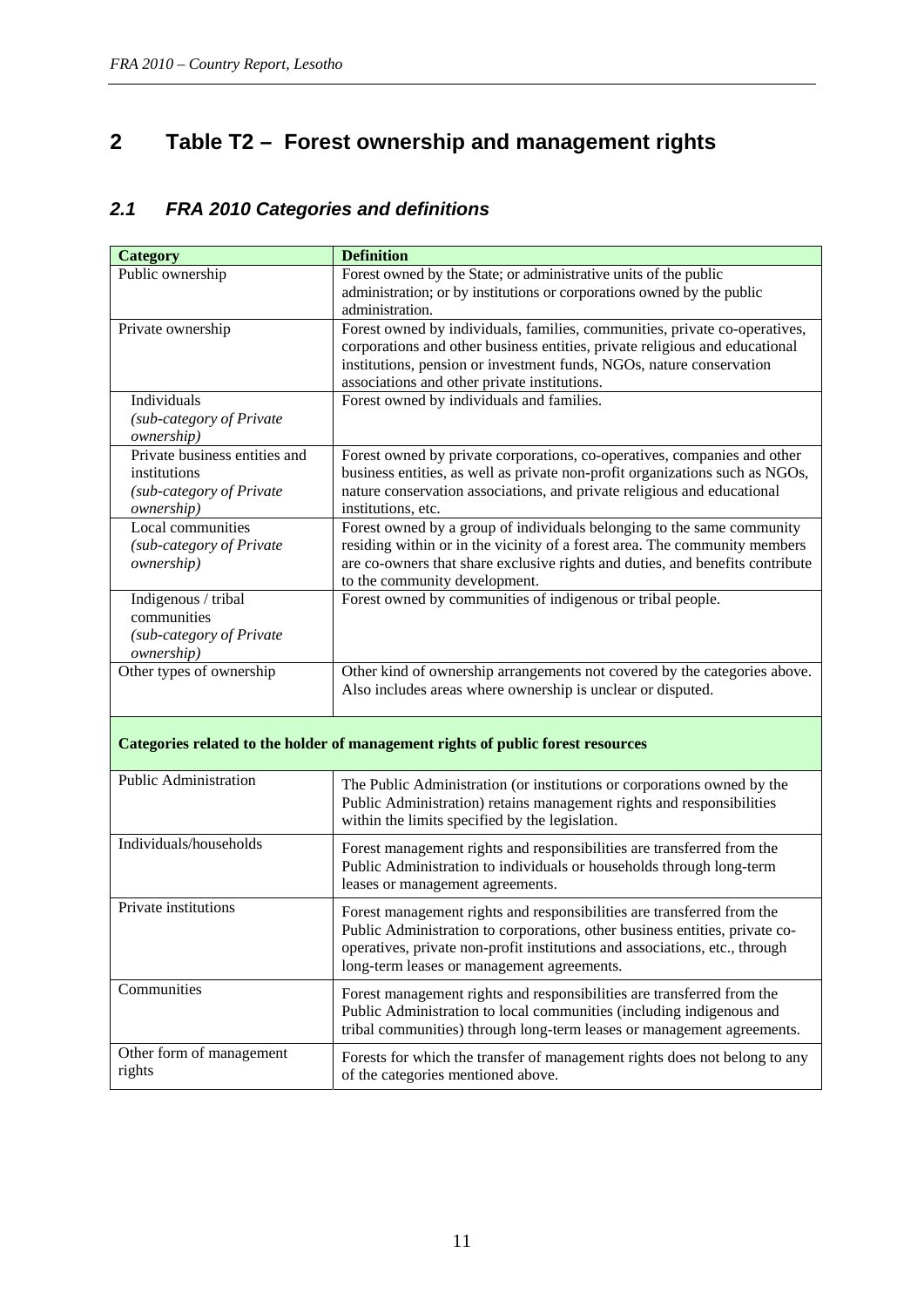#### *2.2 National data*

#### **2.2.1 Data sources**

| References to sources of<br>information            | <b>Quality</b><br>(H/M/L) | Variable(s) | Year(s) | <b>Additional comments</b>                                            |
|----------------------------------------------------|---------------------------|-------------|---------|-----------------------------------------------------------------------|
| <b>National Rangeland</b><br>Inventory, 1988       | H                         |             | 1988    | Vegetation Types of Lesotho                                           |
| Woodlot Inventory<br>1995/96, Forestry<br>Division | H                         |             | 1995/96 | <b>Woodlots (gazetted Forest)</b><br>Reserves) only                   |
| State of Environment in<br>Lesotho                 | H                         |             | 1997    | Updated in 2002, however without<br>more recent /reliable information |

#### **2.2.2 Original data**

Based on the above references and expert knowledge.

#### *2.3 Data for Table T2*

#### **Table 2a - Forest ownership**

| <b>FRA 2010 Categories</b>                                   | Forest area (1000 hectares) |             |      |  |
|--------------------------------------------------------------|-----------------------------|-------------|------|--|
|                                                              | 1990                        | <b>2000</b> | 2005 |  |
| Public ownership                                             | h                           | 6           |      |  |
| Private ownership                                            |                             | 0           |      |  |
| of which owned by individuals                                |                             |             |      |  |
| of which owned by private business entities and institutions |                             |             |      |  |
| of which owned by local communities                          |                             |             |      |  |
| of which owned by indigenous / tribal communities            |                             |             |      |  |
| Other types of ownership                                     | 34                          | 36          | 37   |  |
| <b>TOTAL</b>                                                 | 40                          | 42          |      |  |

Note: If other types of ownership is reported, please specify details in comment to the table.

|                                                                                     | Yes (state   |  |  |  |
|-------------------------------------------------------------------------------------|--------------|--|--|--|
|                                                                                     | owned)       |  |  |  |
| X                                                                                   | No (private) |  |  |  |
| If No above, please describe below how the two differ:                              |              |  |  |  |
| Ownership for trees only, land title stays with government (all land belongs to the |              |  |  |  |
| King). But people have full rights on the existing trees.                           |              |  |  |  |
|                                                                                     |              |  |  |  |
|                                                                                     |              |  |  |  |
|                                                                                     |              |  |  |  |
|                                                                                     |              |  |  |  |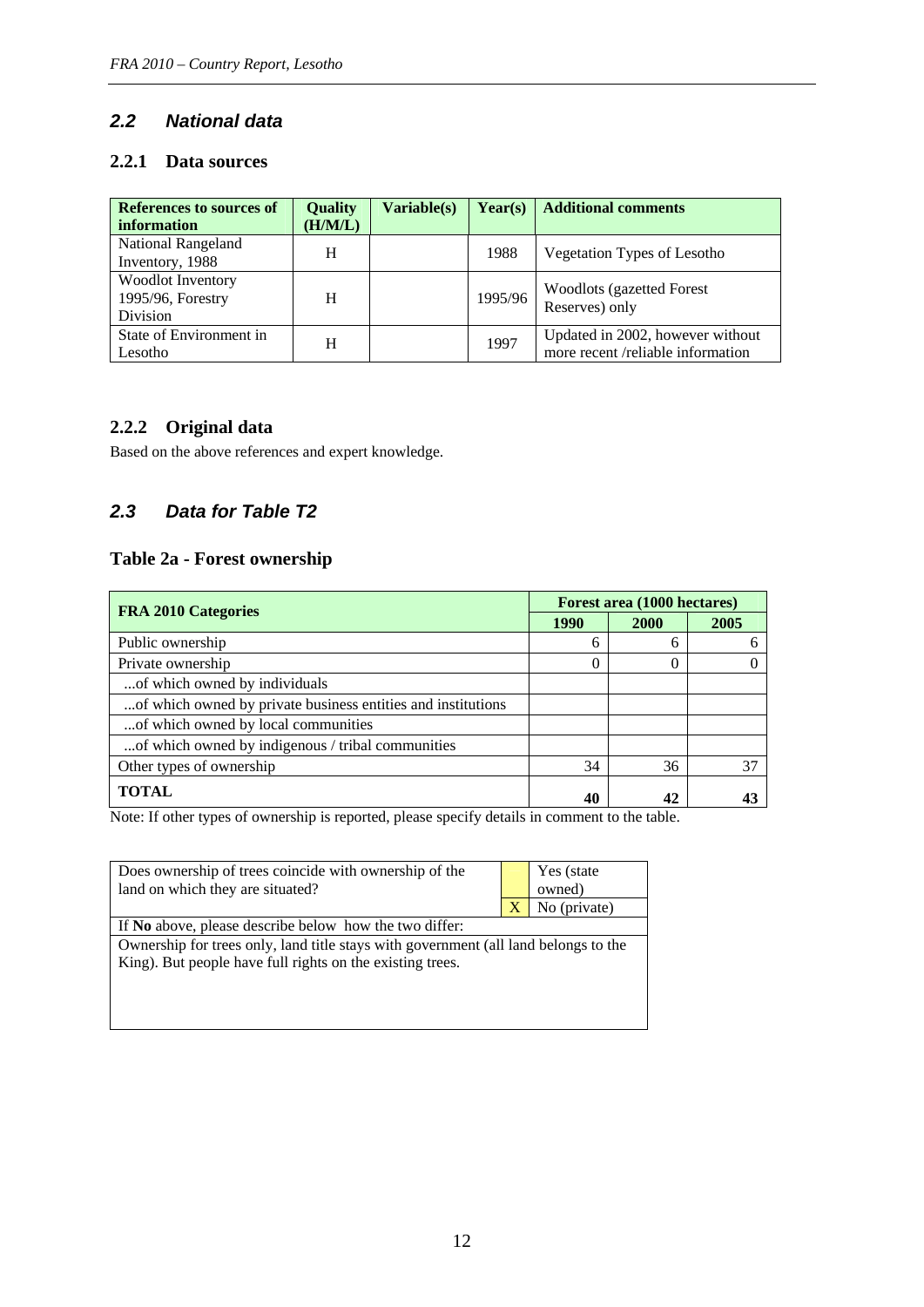| <b>FRA 2010 Categories</b>            | Forest area (1000 hectares) |      |      |  |  |
|---------------------------------------|-----------------------------|------|------|--|--|
|                                       | 1990                        | 2000 | 2005 |  |  |
| <b>Public Administration</b>          |                             | h    |      |  |  |
| Individuals                           |                             |      |      |  |  |
| Private corporations and institutions |                             | 0    |      |  |  |
| Communities                           |                             |      |      |  |  |
| Other                                 |                             |      |      |  |  |
| <b>TOTAL</b>                          |                             | n    |      |  |  |

#### **Table 2b - Holder of management rights of public forests**

#### *2.4 Comments to Table T2*

| Variable /                  | Comments related to data, definitions,                                                                                                                                                                                                                                                                                                           | <b>Comments on the reported trend</b>                                                                                                   |
|-----------------------------|--------------------------------------------------------------------------------------------------------------------------------------------------------------------------------------------------------------------------------------------------------------------------------------------------------------------------------------------------|-----------------------------------------------------------------------------------------------------------------------------------------|
| category                    | etc.                                                                                                                                                                                                                                                                                                                                             |                                                                                                                                         |
| Public ownership            | Area reflects gazetted forest reserves<br>/woodlots (plantable area) only, therefore<br>area stays constant.<br>The area given (6 000 ha) under public<br>administration refers to the total stocked<br>area not to the total gazetted woodlot area.                                                                                             |                                                                                                                                         |
| Private<br>ownership        |                                                                                                                                                                                                                                                                                                                                                  | Efforts are high to afforest /re-afforest at<br>least an area equal to 1 000 ha/y. However<br>survival rates often fairly low (200ha/a) |
| Other types of<br>ownership | of which of local communities.<br>Those plantings consists mainly of<br>plantings during social forestry period (2)<br>000 ha in total), or of plantings done with<br>assistance from NGOs and/or Government<br>after $sfp.[220ha/y] + natural forest areas on$<br>public land                                                                   |                                                                                                                                         |
| Management<br>rights        | in forest reserves (central government<br>owned woodlots) are with Central<br>Government. However, Lesotho is in the<br>process to hand over management and user<br>rights of those woodlots to local<br>communities or other interested and<br>qualified user groups.<br>in other plantings than forest reserves<br>are mainly with communities | in central government owned woodlots<br>will be gradually transferred to communities<br>or other stakeholders                           |

#### **Other general comments to the table**

Figures given for forest ownership are for artificial plantings (gazetted forest reserves/woodlots and community woodlots), as well as for areas dominated by indigenous trees  $(+34,000$ ha)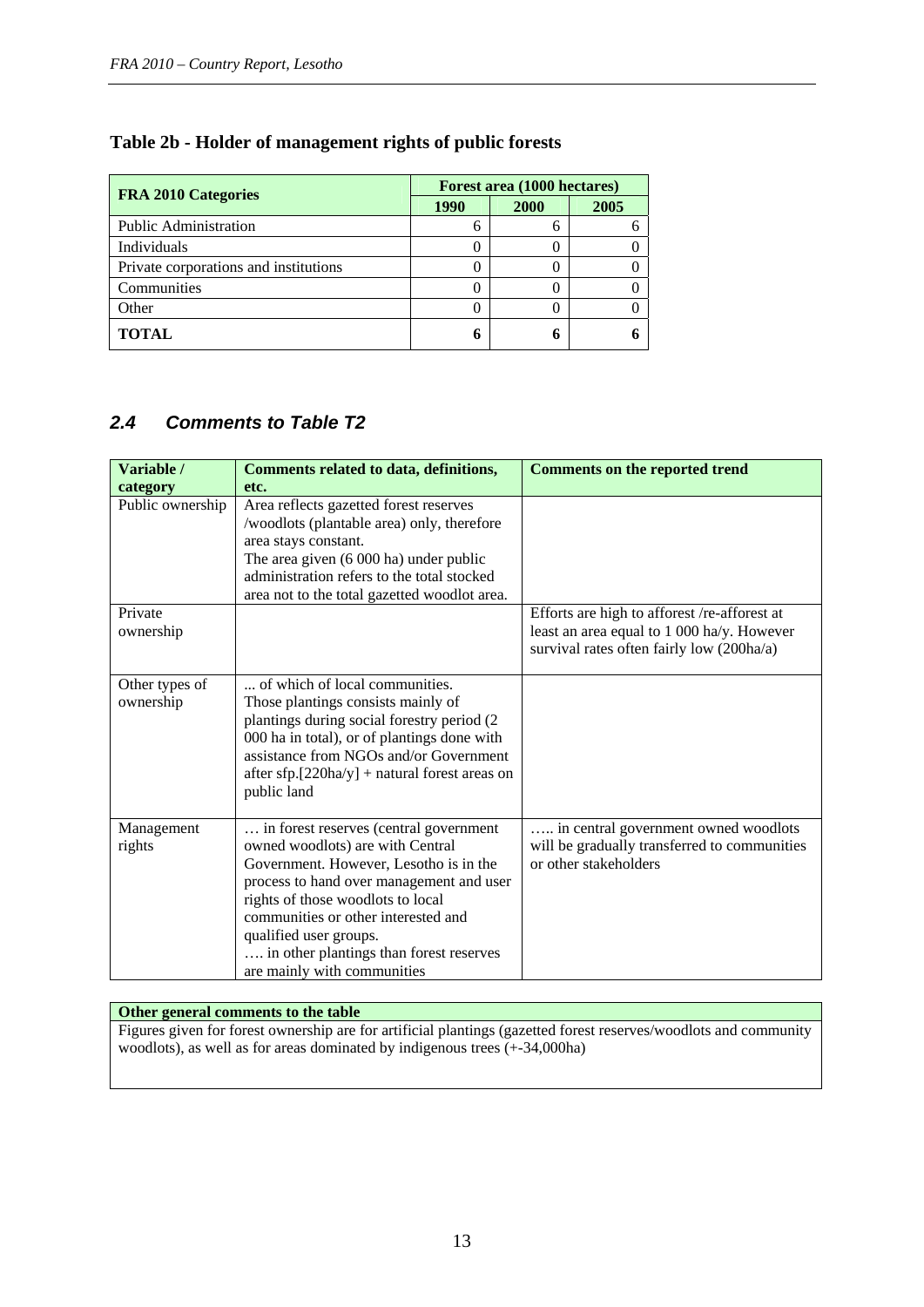# <span id="page-13-0"></span>**3 Table T3 – Forest designation and management**

# *3.1 FRA 2010 Categories and definitions*

| <b>Term</b>                                          | <b>Definition</b>                                                                |
|------------------------------------------------------|----------------------------------------------------------------------------------|
| Primary designated function                          | The primary function or management objective assigned to a management unit       |
|                                                      | either by legal prescription, documented decision of the landowner/manager, or   |
|                                                      | evidence provided by documented studies of forest management practices and       |
|                                                      | customary use.                                                                   |
| Protected areas                                      | Areas especially dedicated to the protection and maintenance of biological       |
|                                                      | diversity, and of natural and associated cultural resources, and managed through |
|                                                      | legal or other effective means.                                                  |
| <b>Categories of primary designated functions</b>    |                                                                                  |
| Production                                           | Forest area designated primarily for production of wood, fibre, bio-energy       |
|                                                      | and/or non-wood forest products.                                                 |
| Protection of soil and water                         | Forest area designated primarily for protection of soil and water.               |
| Conservation of                                      | Forest area designated primarily for conservation of biological diversity.       |
| biodiversity                                         | Includes but is not limited to areas designated for biodiversity conservation    |
|                                                      | within the protected areas.                                                      |
| Social services                                      | Forest area designated primarily for social services.                            |
| Multiple use                                         | Forest area designated primarily for more than one purpose and where none of     |
|                                                      | these alone is considered as the predominant designated function.                |
| Other                                                | Forest areas designated primarily for a function other than production,          |
|                                                      | protection, conservation, social services or multiple use.                       |
| No / unknown                                         | No or unknown designation.                                                       |
| <b>Special designation and management categories</b> |                                                                                  |
| Area of permanent forest                             | Forest area that is designated to be retained as forest and may not be converted |
| estate (PFE)                                         | to other land use.                                                               |
| Forest area within                                   | Forest area within formally established protected areas independently of the     |
| protected areas                                      | purpose for which the protected areas were established.                          |
| Forest area under sustain-                           | To be defined and documented by the country.                                     |
| able forest management                               |                                                                                  |
| Forest area with                                     | Forest area that has a long-term (ten years or more) documented management       |
| management plan                                      | plan, aiming at defined management goals, which is periodically revised.         |

#### *3.2 National data*

#### **3.2.1 Data sources**

| References to sources of<br>information                   | <b>Quality</b><br>(H/M/L) | <b>Variable(s)</b> | Year(s) | <b>Additional comments</b>                          |
|-----------------------------------------------------------|---------------------------|--------------------|---------|-----------------------------------------------------|
| www.wcmc.org                                              | M                         | Protected<br>Areas | 2003    |                                                     |
| <b>Woodlot Inventory</b><br>1995/96, Forestry<br>Division | H                         |                    | 1995/96 | <b>Woodlots (gazetted Forest)</b><br>Reserves) only |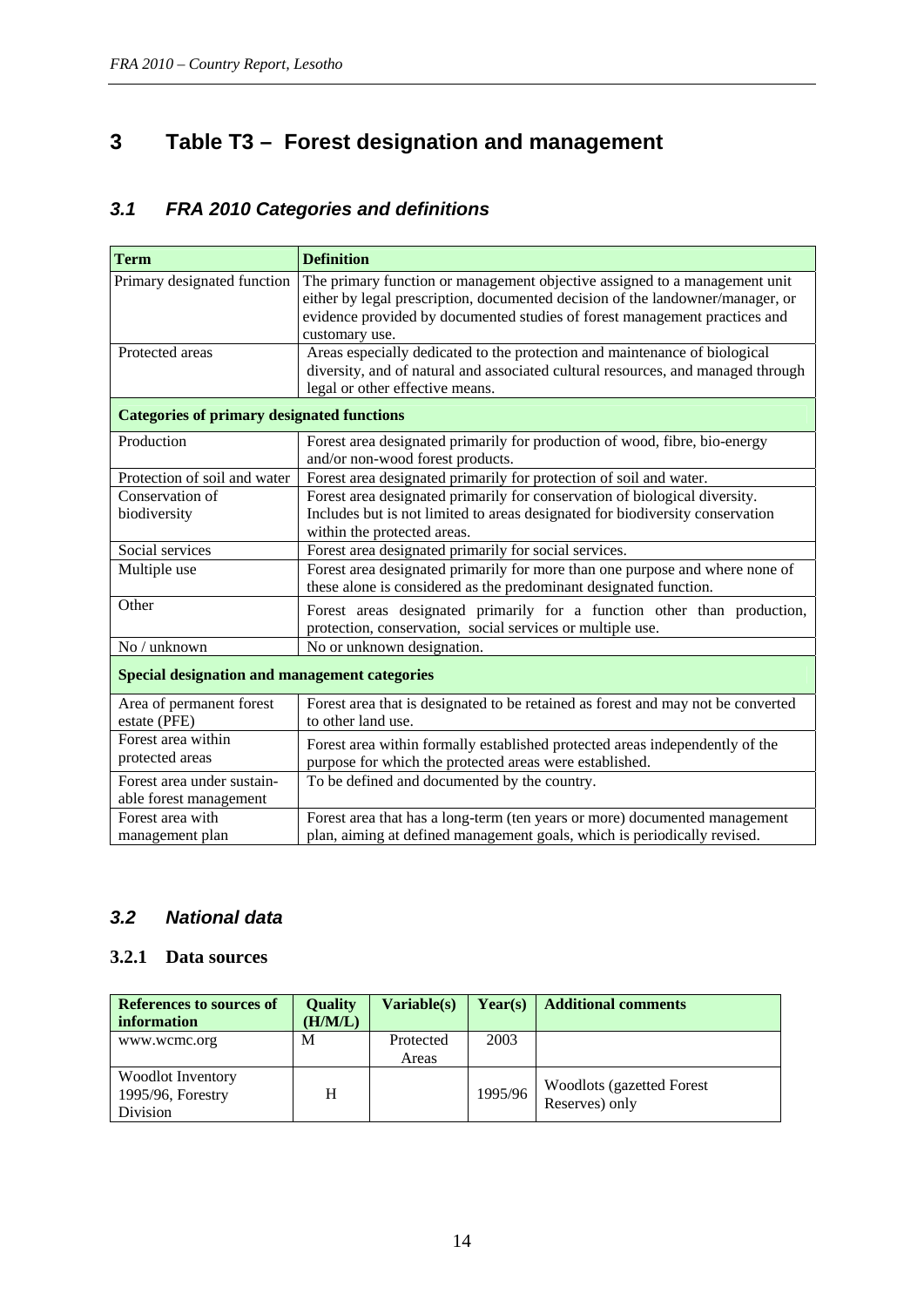#### **3.2.2 Original data**

According to Forestry Division Woodlot Inventory 95/96, the planted forest area was about 6 000 ha planted forest in 1995. Besides, it is known that a total of 10 362 ha of woodlot have been established until 1992.

It is also assumed from T1 that, since the 1990s, +/- 220 ha of planted forest have been established every year.

#### *3.3 Analysis and processing of national data*

#### **3.3.1 Estimation and forecasting**

Based on the above information, it is assumed that the forest plantation areas are: in 1990, about 6 000 ha,

in 2000 => 6 000 ha + 220 ha x10 = 8 200 ha, in 2005 => 6 000 ha + 220 ha x 15 = 9 300 ha.

in 2010 => 6 000 ha + 220 ha x 20 = 10 400 ha.

Assumptions

1. Plantation areas are for production

2. The rest is multiple use.

#### *3.4 Data for Table T3*

#### **Table 3a – Primary designated function**

| <b>FRA 2010 Categories</b>                         | Forest area (1000 hectares) |          |      |      |  |
|----------------------------------------------------|-----------------------------|----------|------|------|--|
|                                                    | <b>1990</b>                 | 2000     | 2005 | 2010 |  |
| Production                                         | 6.0                         | 8.2      | 9.3  | 10.4 |  |
| Protection of soil and water                       |                             | 0        |      |      |  |
| Conservation of biodiversity                       |                             | $\theta$ |      |      |  |
| Social services                                    |                             | 0        |      |      |  |
| Multiple use                                       | 34.0                        | 33.8     | 33.7 | 33.6 |  |
| Other (please specify in comments below the table) |                             | $\theta$ |      |      |  |
| $No$ / unknown                                     |                             | 0        |      |      |  |
| <b>TOTAL</b>                                       | 40                          | 42       | 43.0 | 44'  |  |

#### **Table 3b – Special designation and management categories**

| <b>FRA 2010 Categories</b>                      | Forest area (1000 hectares) |             |      |      |  |
|-------------------------------------------------|-----------------------------|-------------|------|------|--|
|                                                 | 1990                        | <b>2000</b> | 2005 | 2010 |  |
| Area of permanent forest estate                 |                             |             |      |      |  |
| Forest area within protected areas              | 0.5                         |             |      |      |  |
| Forest area under sustainable forest management |                             |             |      |      |  |
| Forest area with management plan                |                             |             |      |      |  |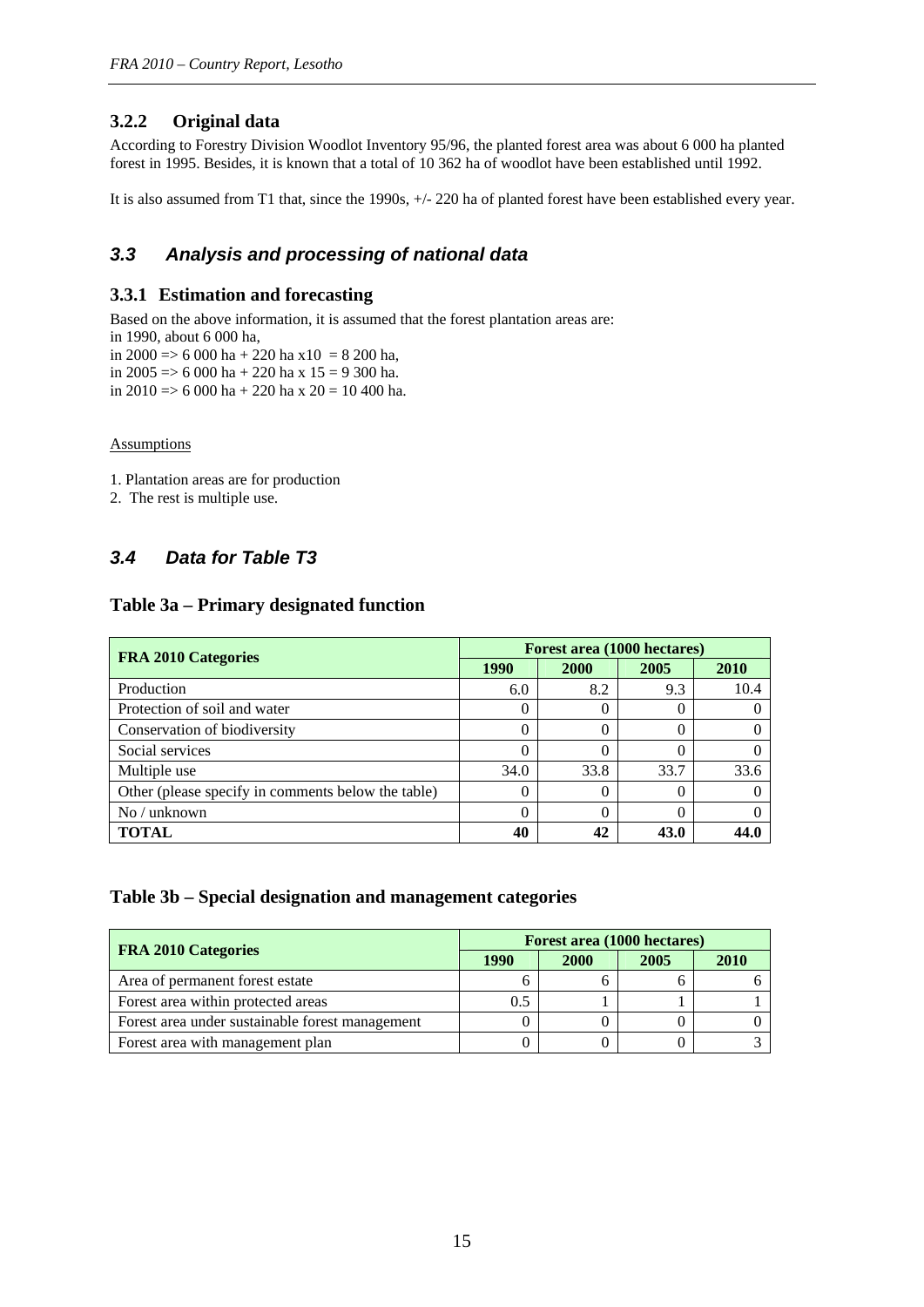#### *3.5 Comments to Table T3*

| Variable /<br>category | <b>Comments related to data, definitions,</b><br>etc.                      | <b>Comments on the reported trend</b>  |
|------------------------|----------------------------------------------------------------------------|----------------------------------------|
| Production             |                                                                            |                                        |
|                        |                                                                            |                                        |
|                        |                                                                            |                                        |
|                        |                                                                            |                                        |
| Protection of soil     |                                                                            |                                        |
| and water              |                                                                            |                                        |
|                        |                                                                            |                                        |
|                        |                                                                            |                                        |
| Conservation of        |                                                                            |                                        |
| biodiversity           |                                                                            |                                        |
|                        |                                                                            |                                        |
| Social services        |                                                                            |                                        |
|                        |                                                                            |                                        |
|                        |                                                                            |                                        |
|                        |                                                                            |                                        |
| Multiple use           |                                                                            |                                        |
|                        |                                                                            |                                        |
|                        |                                                                            |                                        |
|                        |                                                                            |                                        |
| Other                  |                                                                            |                                        |
|                        |                                                                            |                                        |
|                        |                                                                            |                                        |
| No / unknown           |                                                                            |                                        |
| designation            |                                                                            |                                        |
|                        |                                                                            |                                        |
|                        |                                                                            |                                        |
| Area of permanent      | Area reflects gazetted forest reserves                                     |                                        |
| forest estate          | /woodlots (plantable area) only,                                           |                                        |
|                        | therefore area stays constant.                                             |                                        |
|                        |                                                                            |                                        |
| Forest area within     | Areas are within declared National<br>Parks.                               | Increase possible since more areas are |
| protected areas        |                                                                            | proposed to be declared as Nat. Parks  |
|                        | Sources of information Dep. of Forestry<br>and Ministry of Environment and |                                        |
|                        | Tourism.                                                                   |                                        |
| Forest area under      | Government owned forest reserves                                           |                                        |
| sustainable forest     | (woodlots) are managed somehow, but                                        |                                        |
| management             | not necessarily on a sustainable way.                                      |                                        |
|                        | No records for other areas.                                                |                                        |
| Forest area with       | Only from 2006 onwards management                                          | By 2010, all woodlots should have      |
| management plan        | plans had been drawn up.                                                   | management plans                       |
|                        | Target is 100% by 2010 for all 6.000ha                                     |                                        |
|                        | gazetted woodlots; however, at this stage                                  |                                        |
|                        | (June 2009) it seems fairly unlikely that                                  |                                        |
|                        | the target can be reached. [assumed:                                       |                                        |
|                        | max. of 3 000 ha].                                                         |                                        |

#### **Other general comments to the table**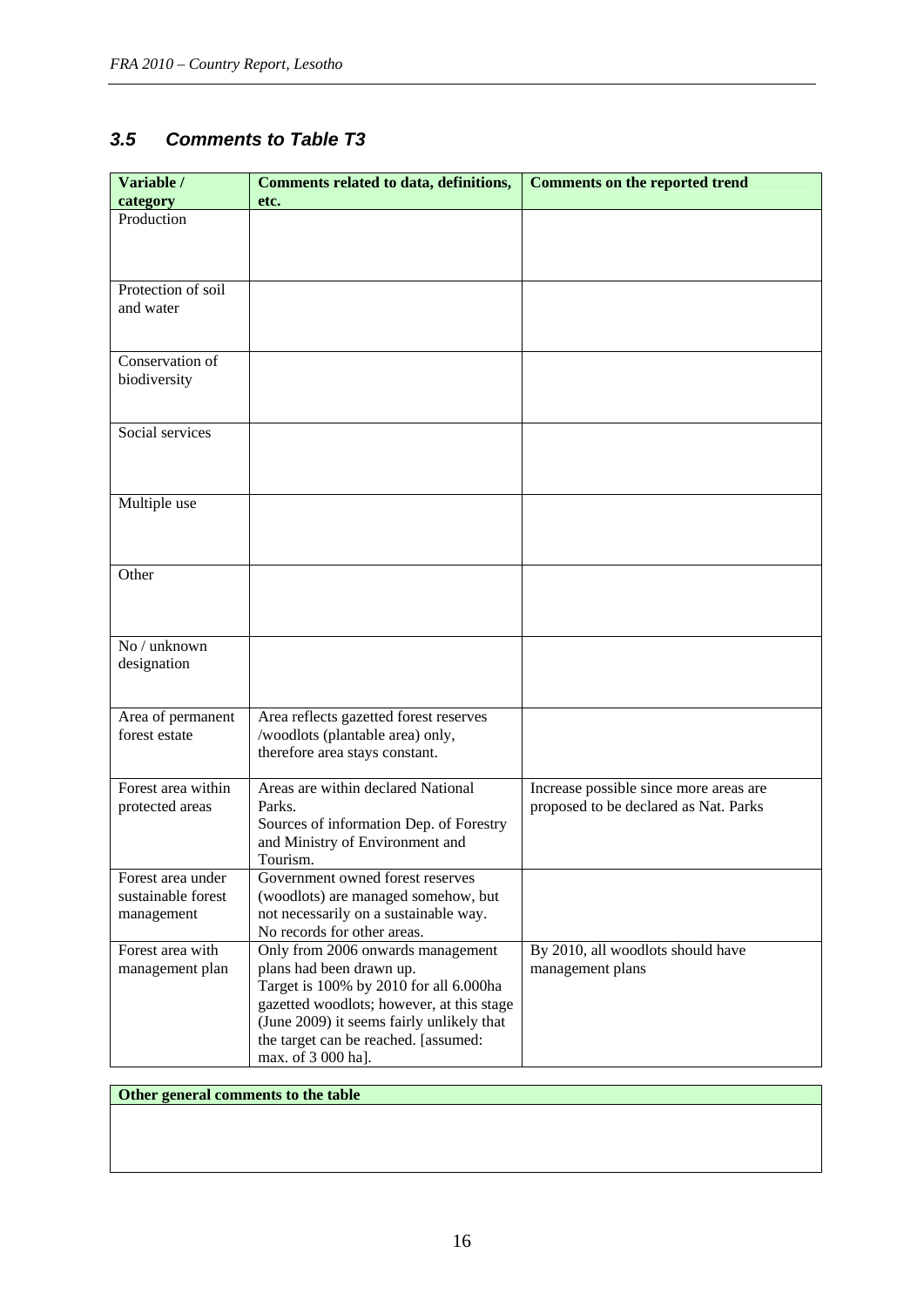# <span id="page-16-0"></span>**4 Table T4 – Forest characteristics**

#### *4.1 FRA 2010 Categories and definitions*

| Term / category                      | <b>Definition</b>                                                             |
|--------------------------------------|-------------------------------------------------------------------------------|
| Naturally regenerated forest         | Forest predominantly composed of trees established through natural            |
|                                      | regeneration.                                                                 |
| Introduced species                   | A species, subspecies or lower taxon, occurring outside its natural range     |
|                                      | (past or present) and dispersal potential (i.e. outside the range it occupies |
|                                      | naturally or could occupy without direct or indirect introduction or care     |
|                                      | by humans).                                                                   |
| <b>Characteristics categories</b>    |                                                                               |
| Primary forest                       | Naturally regenerated forest of native species, where there are no clearly    |
|                                      | visible indications of human activities and the ecological processes are      |
|                                      | not significantly disturbed.                                                  |
| Other naturally regenerated forest   | Naturally regenerated forest where there are clearly visible indications of   |
|                                      | human activities.                                                             |
| Other naturally regenerated forest   | Other naturally regenerated forest where the trees are predominantly of       |
| of introduced species                | introduced species.                                                           |
| (sub-category)                       |                                                                               |
| Planted forest                       | Forest predominantly composed of trees established through planting           |
|                                      | and/or deliberate seeding.                                                    |
| Planted forest of introduced species | Planted forest, where the planted/seeded trees are predominantly of           |
| (sub-category)                       | introduced species.                                                           |
| <b>Special categories</b>            |                                                                               |
| Rubber plantations                   | Forest area with rubber tree plantations.                                     |
|                                      |                                                                               |
| Mangroves                            | Area of forest and other wooded land with mangrove vegetation.                |
|                                      |                                                                               |
| Bamboo                               | Area of forest and other wooded land with predominant bamboo                  |
|                                      | vegetation.                                                                   |

### *4.2 National data*

#### **4.2.1 Original data**

From T3 on the planted forest.

#### *4.3 Data for Table T4*

#### **Table 4a**

| <b>FRA 2010 Categories</b>         | Forest area (1000 hectares) |      |      |      |  |  |  |
|------------------------------------|-----------------------------|------|------|------|--|--|--|
|                                    | <b>1990</b>                 | 2000 | 2005 | 2010 |  |  |  |
| Primary forest                     |                             |      |      |      |  |  |  |
| Other naturally regenerated forest | 34.0                        | 33.8 | 33.7 | 33.6 |  |  |  |
| of which of introduced species     | n/a                         | n/a  | n/a  | n/a  |  |  |  |
| Planted forest                     | 6.0                         | 8.2  | 9.3  | 10.4 |  |  |  |
| of which of introduced species     | 6.0                         | 8.2  | 9.3  | 10.4 |  |  |  |
| <b>TOTAL</b>                       | 40.0                        | 42.0 | 43.0 | 44.0 |  |  |  |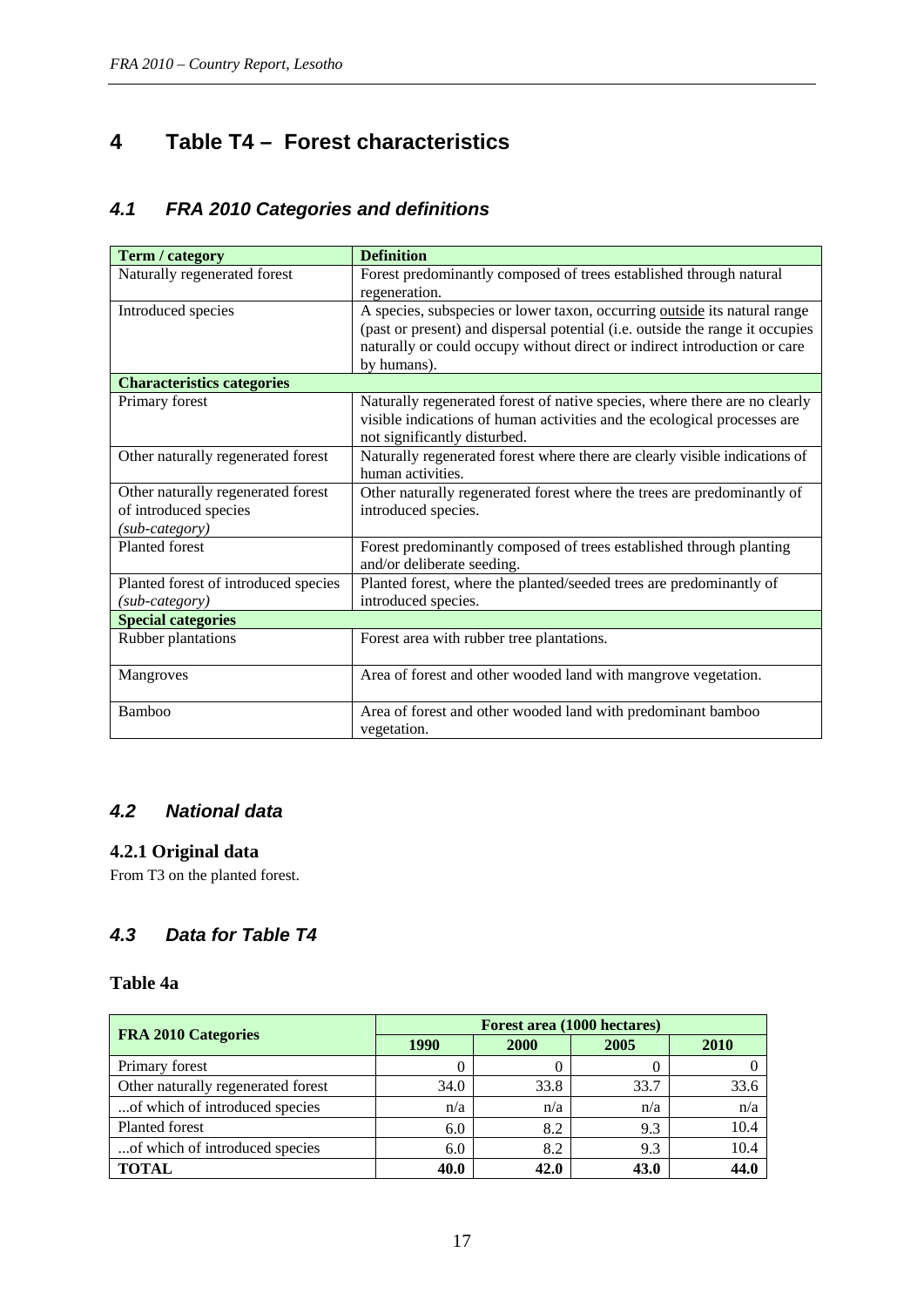#### **Table 4b**

| <b>FRA 2010 Categories</b>         | Area (1000 hectares) |      |      |      |  |  |  |
|------------------------------------|----------------------|------|------|------|--|--|--|
|                                    | 1990                 | 2000 | 2005 | 2010 |  |  |  |
| <b>Rubber plantations (Forest)</b> |                      |      |      |      |  |  |  |
| Mangroves (Forest and OWL)         |                      |      |      |      |  |  |  |
| Bamboo (Forest and OWL)            |                      |      |      |      |  |  |  |

# *4.4 Comments to Table T4*

| Variable /            | <b>Comments related to data, definitions,</b> | <b>Comments on the reported trend</b>           |
|-----------------------|-----------------------------------------------|-------------------------------------------------|
| category              | etc.                                          |                                                 |
| Primary forest        | Referring to available data sources (e.g.     |                                                 |
|                       | National Rangeland Inventory, 1988 or         |                                                 |
|                       | May 2000, The indigenous forests of           |                                                 |
|                       | Lesotho) it is not quite clear if those       |                                                 |
|                       | indigenous forests are primary or             |                                                 |
|                       | secondary forests.                            |                                                 |
|                       | Some refer to those areas as mainly           |                                                 |
|                       | secondary forests (as done in table 4)        |                                                 |
| Other naturally       | Some sources estimate that up to 28000ha      |                                                 |
| regenerating          | private owned semi naturalised forests        |                                                 |
| forest                | (e.g. Popular stands along river sites) may   |                                                 |
|                       | exist (however, area is not included since    |                                                 |
|                       | no reliable data available)                   |                                                 |
| <b>Planted forest</b> | 12 000 ha plantable area within gazetted      | Since 1990s, it is considered that $+/- 220$ ha |
|                       | forest reserves, however, only 6 000 ha       | planted forest have been established per year.  |
|                       | stocked in the 1990s.                         |                                                 |
|                       | Additional 2000ha had been established        |                                                 |
|                       | during "Social Forestry" period.              |                                                 |
|                       |                                               |                                                 |
| Rubber                |                                               |                                                 |
| plantations           |                                               |                                                 |
|                       |                                               |                                                 |
|                       |                                               |                                                 |
| Mangroves             |                                               |                                                 |
|                       |                                               |                                                 |
|                       |                                               |                                                 |
|                       |                                               |                                                 |
| Bamboo                |                                               | Trial plantings are planned for the growing     |
|                       |                                               | season 2009/10                                  |
|                       |                                               |                                                 |
|                       |                                               |                                                 |

#### **Other general comments to the table**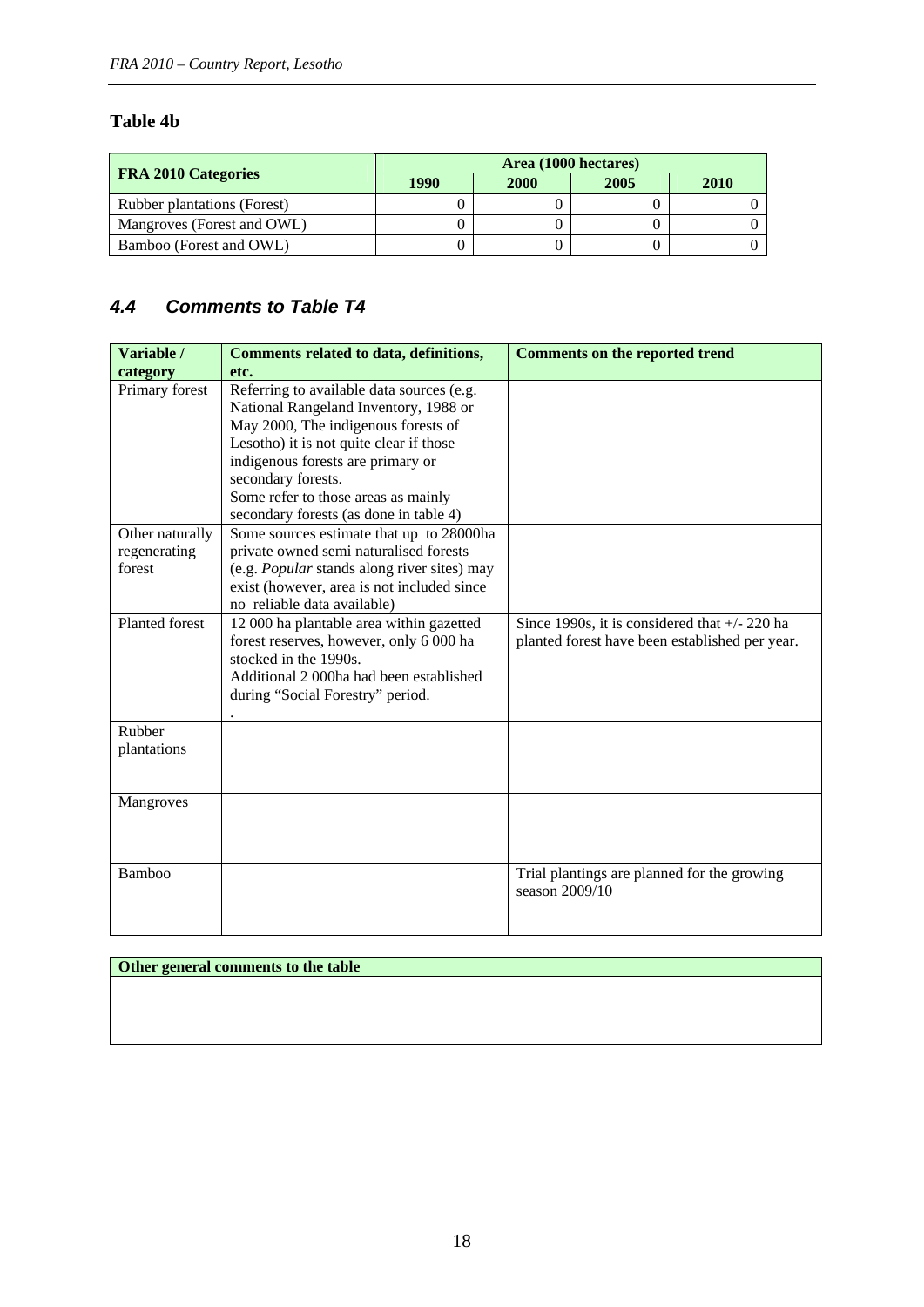# <span id="page-18-0"></span>**5 Table T5 – Forest establishment and reforestation**

| <b>Term</b>                 | <b>Definition</b>                                                                                                                                                            |
|-----------------------------|------------------------------------------------------------------------------------------------------------------------------------------------------------------------------|
| Afforestation               | Establishment of forest through planting and/or deliberate seeding on                                                                                                        |
|                             | land that, until then, was not classified as forest.                                                                                                                         |
| Reforestation               | Re-establishment of forest through planting and/or deliberate seeding on                                                                                                     |
|                             | land classified as forest.                                                                                                                                                   |
| Natural expansion of forest | Expansion of forests through natural succession on land that, until then,<br>was under another land use (e.g. forest succession on land previously<br>used for agriculture). |

#### *5.1 FRA 2010 Categories and definitions*

#### *5.2 National data*

#### **5.2.1 Original data**

No reliable statistics/data are available. Data given are mainly based on the national expert knowledge.

#### *5.3 Data for Table T5*

| <b>FRA 2010 Categories</b>           |      | <b>Annual forest establishment</b><br>(hectares/year) |      | of which of introduced species <sup>1)</sup><br>(hectares/year) |             |      |  |
|--------------------------------------|------|-------------------------------------------------------|------|-----------------------------------------------------------------|-------------|------|--|
|                                      | 1990 | <b>2000</b>                                           | 2005 | 1990                                                            | <b>2000</b> | 2005 |  |
| Afforestation                        | 220  | 220                                                   | 220  | 220                                                             | 220         | 220  |  |
| Reforestation                        | n/a  | n/a                                                   | n/a  | n/a                                                             | n/a         | n/a  |  |
| of which on areas previously planted | n/a  | n/a                                                   | n/a  | n/a                                                             | n/a         | n/a  |  |
| Natural expansion of forest          | n/a  | n/a                                                   | n/a  | n/a                                                             | n/a         | n/a  |  |

Note: The figures for the reporting years refer to the averages for the 5-year periods 1988-1992, 1998-2002 and 2003-2007 respectively.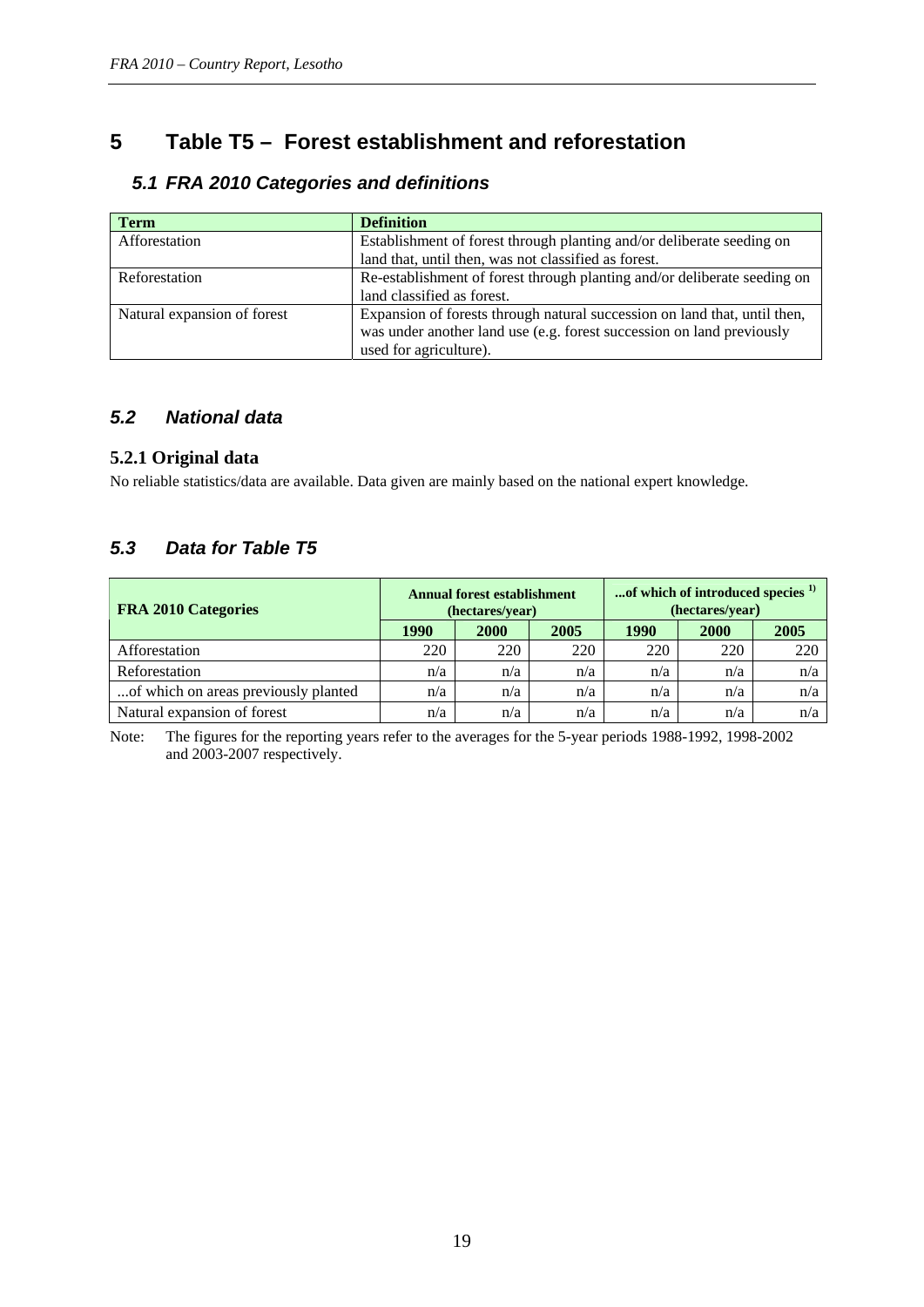#### *5.4 Comments to Table T5*

| Variable /<br>category         | Comments related to data, definitions,<br>etc.                                                                                                                                                                                                                                                  | Comments on the reported trend                                                                                                                                                   |
|--------------------------------|-------------------------------------------------------------------------------------------------------------------------------------------------------------------------------------------------------------------------------------------------------------------------------------------------|----------------------------------------------------------------------------------------------------------------------------------------------------------------------------------|
| Afforestation                  | As it is said in table T1, it is considered<br>that afforestation trend is about 220 ha/y.                                                                                                                                                                                                      |                                                                                                                                                                                  |
| Reforestation                  | No reliable data available<br>Statistics are kept on tree plantings almost<br>on a weekly base, however, no follow-up<br>on survival rates, mapping, etc.                                                                                                                                       | General trend to reforest former planted<br>areas                                                                                                                                |
| Natural expansion<br>of forest | No statistics /reliable data available on<br>semi naturalised forests (e.g. <i>Popular</i><br>stands along river sites).<br>According to some national foresters,<br>there may have $+/- 100$ ha of natural<br>expansion of forest, which contribute to<br>off set the eventual loss of forest. | More and more areas are effected by<br>spreading of some aggressive species,<br>however, seldom apply to the definition of<br>forests hence to heavy uncontrolled<br>utilisation |

**Other general comments to the table**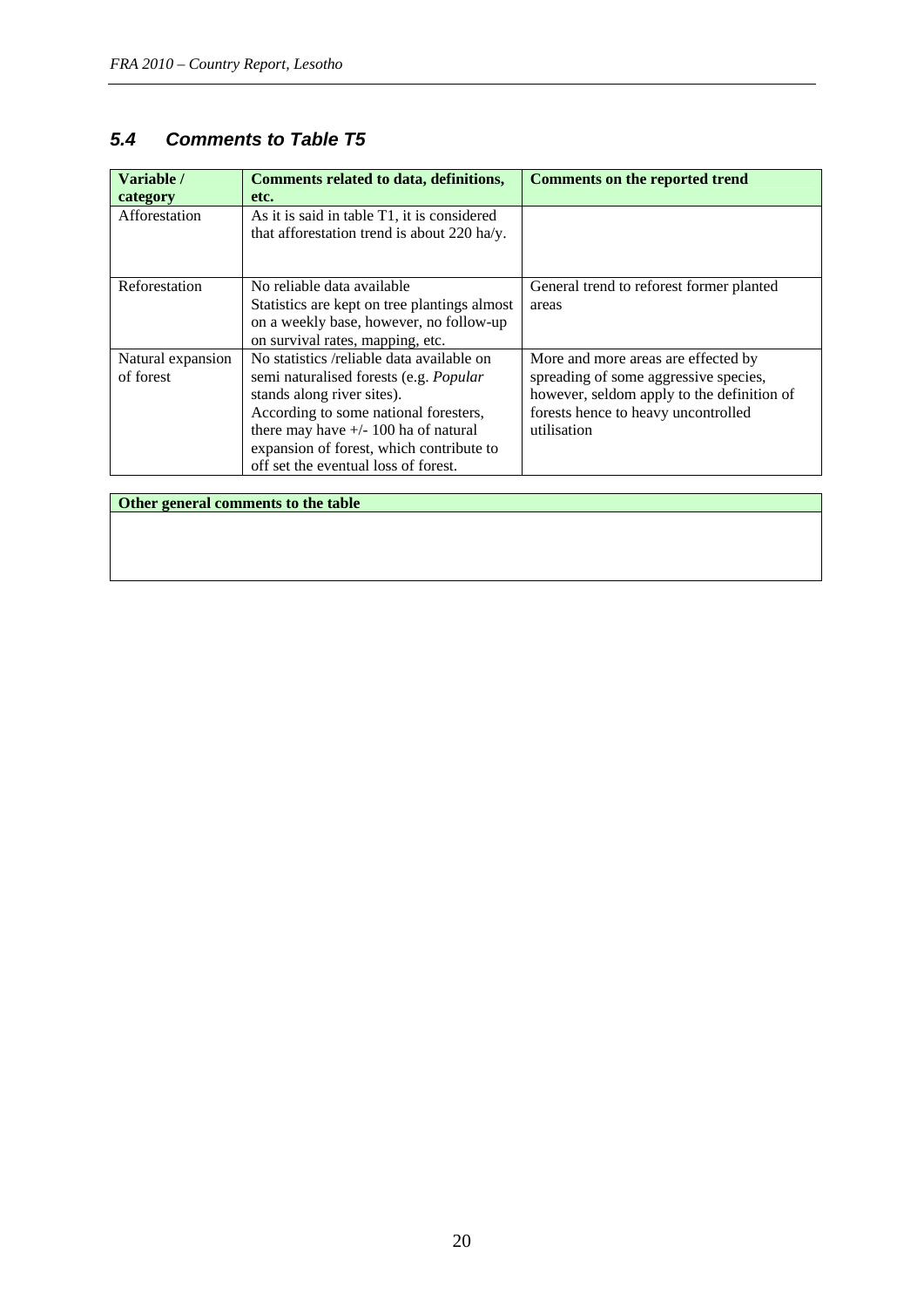# <span id="page-20-0"></span>**6 Table T6 – Growing stock**

#### *6.1 FRA 2010 Categories and definitions*

| <b>Category</b>                        | Definition                                                                                                                                                                                                                                                                        |
|----------------------------------------|-----------------------------------------------------------------------------------------------------------------------------------------------------------------------------------------------------------------------------------------------------------------------------------|
| Growing stock                          | Volume over bark of all living trees more than X cm in diameter at breast<br>height (or above buttress if these are higher). Includes the stem from ground<br>level or stump height up to a top diameter of Y cm, and may also include<br>branches to a minimum diameter of W cm. |
| Growing stock of commercial<br>species | Growing stock (see def. above) of commercial species.                                                                                                                                                                                                                             |

#### *6.2 National data*

#### **6.2.1 Data sources**

| References to sources of<br>information | <b>Quality</b><br>(H/M/L) | <b>Variable(s)</b> | Year(s) | <b>Additional comments</b> |
|-----------------------------------------|---------------------------|--------------------|---------|----------------------------|
| Millington, A., and                     | H                         | AGB                | 1983    |                            |
| <b>Towsend, J. (eds.) 1989.</b>         |                           |                    |         |                            |
| Biomass assessment. Woody               |                           |                    |         |                            |
| biomass in the SADC region.             |                           |                    |         |                            |
| Earthscan Publication Ltd.              |                           |                    |         |                            |
| London. UK                              |                           |                    |         |                            |
| <b>National Expert knowledge</b>        | M                         | GS                 | 2005    |                            |

#### **6.2.2 Original data**

- For the forest, it is used a GS of 65m3/ha, (which is considered to be a very rough estimate). This figure is based on the following assumption that:

 forest plantations (140 m3/ha) represent +/- 1/4 of the total forest, and natural forest (40 m3/ha) represent  $+/- 3/4$  of the total forest.

- With the Biomass assessment study (1983), it is possible to calculate the GS for OWL, knowing that

|                                         | Area (ha) | <b>1000.tons</b> | Above-ground biomass |
|-----------------------------------------|-----------|------------------|----------------------|
| <b>National Class</b>                   |           |                  | ton/ha               |
| Escarpment and riparian woodland (1983) | 137100    | 1924.9           | 14.04                |

Growing stock /ha calculated by applying: GS = AGB / BEF / WD

GS =Growing stock

AGB=Above-ground biomass

BEF=Biomass expansion factor = 2.4 (average temperate and tropical broadleaved forest) WD=Wood density =  $0.58$ 

GS for  $OWL = 10.09$  m3/ha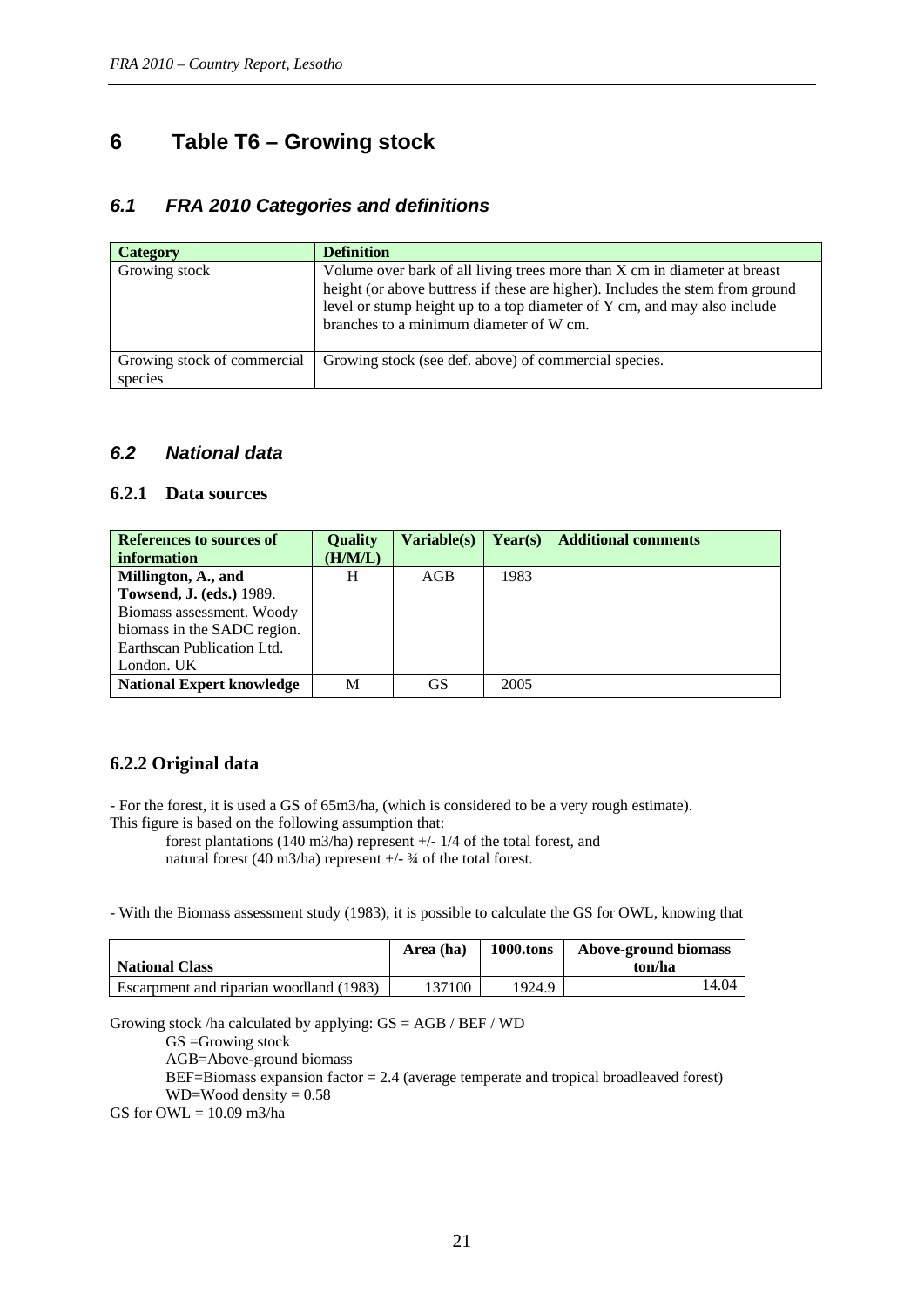#### **6.2.3 Estimation and forecasting**

The growing stock per hectare is then applied to total area for estimating growing stock.

#### *6.3 Data for Table T6*

#### **Table 6a – Growing stock**

|                                        | Volume (million cubic meters over bark) |             |      |      |                          |      |      |      |  |
|----------------------------------------|-----------------------------------------|-------------|------|------|--------------------------|------|------|------|--|
| FRA 2010 category                      | <b>Forest</b>                           |             |      |      | <b>Other wooded land</b> |      |      |      |  |
|                                        | 1990                                    | <b>2000</b> | 2005 | 2010 | 1990                     | 2000 | 2005 | 2010 |  |
| Total growing stock                    | 2.60                                    | 2.73        | 2.80 | 2.86 | 1.43                     | 1.21 | 1.09 | 0.98 |  |
| of which coniferous                    | n/a                                     | n/a         | n/a  | n/a  | n/a                      | n/a  | n/a  | n/a  |  |
| of which broadleaved                   | n/a                                     | n/a         | n/a  | n/a  | n/a                      | n/a  | n/a  | n/a  |  |
| Growing stock of<br>commercial species | n/a                                     | n/a         | n/a  | n/a  | n/a                      | n/a  | n/a  | n/a  |  |

#### **Table 6b – Growing stock of the 10 most common species**

|                  | FRA 2010 category / Species name |                    |      | <b>Growing stock in forest</b><br>(million cubic meters) |      |  |  |
|------------------|----------------------------------|--------------------|------|----------------------------------------------------------|------|--|--|
| <b>Rank</b>      | <b>Scientific name</b>           | <b>Common name</b> | 1990 | 2000                                                     | 2005 |  |  |
| 1 <sup>st</sup>  |                                  |                    |      |                                                          |      |  |  |
| 2 <sup>nd</sup>  |                                  |                    |      |                                                          |      |  |  |
| 3 <sup>rd</sup>  |                                  |                    |      |                                                          |      |  |  |
| 4 <sup>th</sup>  |                                  |                    |      |                                                          |      |  |  |
| 5 <sup>th</sup>  |                                  |                    |      |                                                          |      |  |  |
| 6 <sup>th</sup>  |                                  |                    |      |                                                          |      |  |  |
| 7 <sup>th</sup>  |                                  |                    |      |                                                          |      |  |  |
| 8 <sup>th</sup>  |                                  |                    |      |                                                          |      |  |  |
| 9 <sup>th</sup>  |                                  |                    |      |                                                          |      |  |  |
| $10^{\text{th}}$ |                                  |                    |      |                                                          |      |  |  |
| Remaining        |                                  |                    |      |                                                          |      |  |  |
| <b>TOTAL</b>     |                                  |                    |      |                                                          |      |  |  |

\*referring to plantation area only

<u>.</u>

Note: Rank refers to the order of importance in terms of growing stock, i.e.  $1<sup>st</sup>$  is the species with the highest growing stock. Year 2000 is the reference year for defining the species list and the order of the species.

#### **Table 6c – Specification of threshold values**

| <b>Item</b>                                | Value | <b>Complementary information</b> |
|--------------------------------------------|-------|----------------------------------|
| Minimum diameter (cm) at breast height of  |       |                                  |
| trees included in growing stock $(X)$      |       |                                  |
| Minimum diameter (cm) at the top end of    |       |                                  |
| stem for calculation of growing stock (Y)  |       |                                  |
| Minimum diameter (cm) of branches included |       |                                  |
| in growing stock (W)                       |       |                                  |
| Volume refers to "above ground" (AG) or    |       |                                  |
| "above stump" (AS)                         |       |                                  |

<span id="page-21-0"></span><sup>&</sup>lt;sup>1</sup> Diameter at breast height (DBH) refers to diameter over bark measured at a height of 1.30 m above ground level or 30 cm above buttresses if these are higher than 1 m.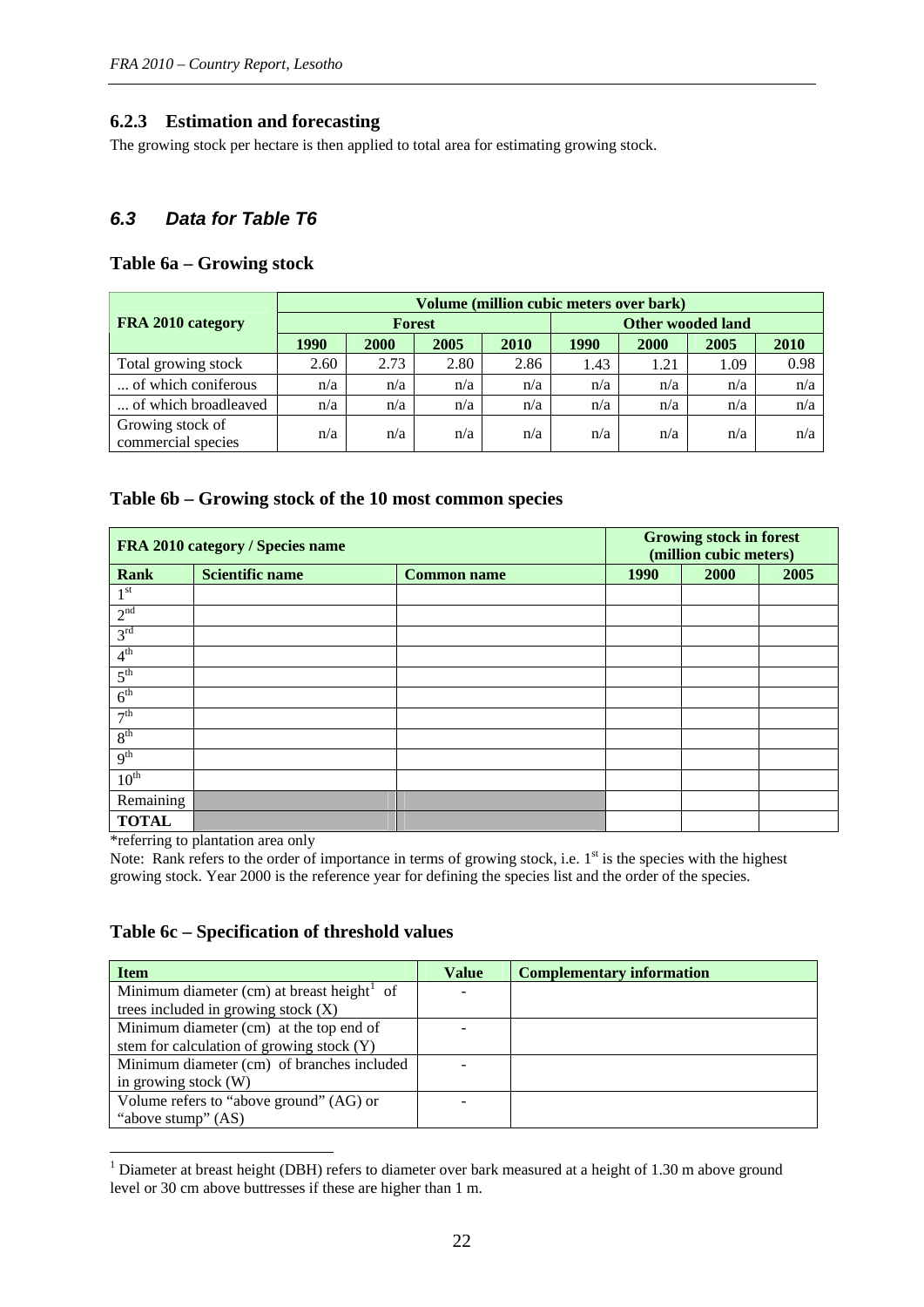#### *6.4 Comments to Table T6*

| Variable /<br>category                          | Comments related to data, definitions,<br>etc. | <b>Comments on the reported trend</b> |
|-------------------------------------------------|------------------------------------------------|---------------------------------------|
| Total growing<br>stock                          |                                                |                                       |
| Growing stock of<br>broadleaved /<br>coniferous |                                                |                                       |
| Growing stock of<br>commercial<br>species       |                                                |                                       |
| Growing stock<br>composition                    |                                                |                                       |

**Other general comments to the table**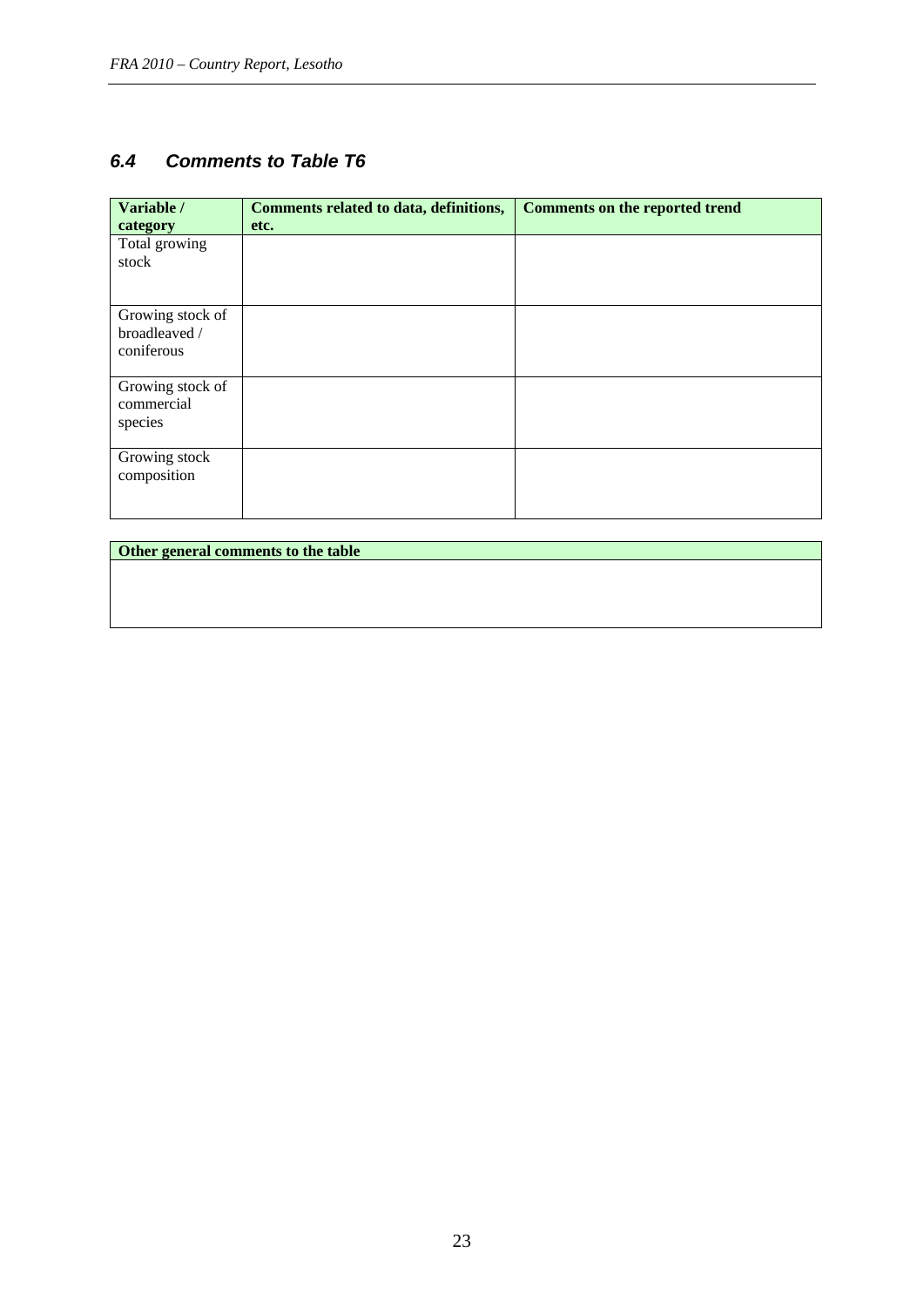# <span id="page-23-0"></span>**7 Table T7 – Biomass stock**

#### *7.1 FRA 2010 Categories and definitions*

| <b>Category</b>      | <b>Definition</b>                                                                   |
|----------------------|-------------------------------------------------------------------------------------|
| Above-ground biomass | All living biomass above the soil including stem, stump, branches, bark, seeds,     |
|                      | and foliage.                                                                        |
| Below-ground biomass | All biomass of live roots. Fine roots of less than 2mm diameter are excluded        |
|                      | because these often cannot be distinguished empirically from soil organic matter or |
|                      | litter.                                                                             |
| Dead wood            | All non-living woody biomass not contained in the litter, either standing, lying on |
|                      | the ground, or in the soil. Dead wood includes wood lying on the surface, dead      |
|                      | roots, and stumps larger than or equal to 10 cm in diameter or any other diameter   |
|                      | used by the country.                                                                |

#### *7.2 National data*

#### **7.2.1 Original data**

See table T6

#### *7.3 Analysis and processing of national data*

#### **7.3.1 Estimation and forecasting**

Applying the following formula: 1- Above-ground biomass  $AGB = GS \times BEF \times WD$ GS =Growing stock AGB=Above-ground biomass BEF=Biomass expansion factor = 2.4 (average temperate and tropical broadleaved forest)  $WD=Wood$  density  $= 0.58$ 

2- Below-ground biomass  $BGB = AGB \times R$ Root shoot ratio  $(R) = 0.24$ 

|                      | Biomass (million metric tonnes oven-dry weight) |      |               |      |                          |      |      |      |  |
|----------------------|-------------------------------------------------|------|---------------|------|--------------------------|------|------|------|--|
| FRA 2010 category    |                                                 |      | <b>Forest</b> |      | <b>Other wooded land</b> |      |      |      |  |
|                      | 1990                                            | 2000 | 2005          | 2010 | 1990                     | 2000 | 2005 | 2010 |  |
| Above-ground biomass | 3.62                                            | 3.80 | 3.90          | 3.98 | 1.99                     | l.68 | 1.52 | 1.36 |  |
| Below-ground biomass | 0.87                                            | 0.91 | 0.94          | 0.96 | 0.48                     | 0.40 | 0.36 | 0.33 |  |
| Dead wood            | n/a                                             | n/a  | n/a           | n/a  | n/a                      | n/a  | n/a  | n/a  |  |
| <b>TOTAL</b>         | n/a                                             | n/a  | n/a           | n/a  | n/a                      | n/a  | n/a  | n/a  |  |

#### *7.4 Data for Table T7*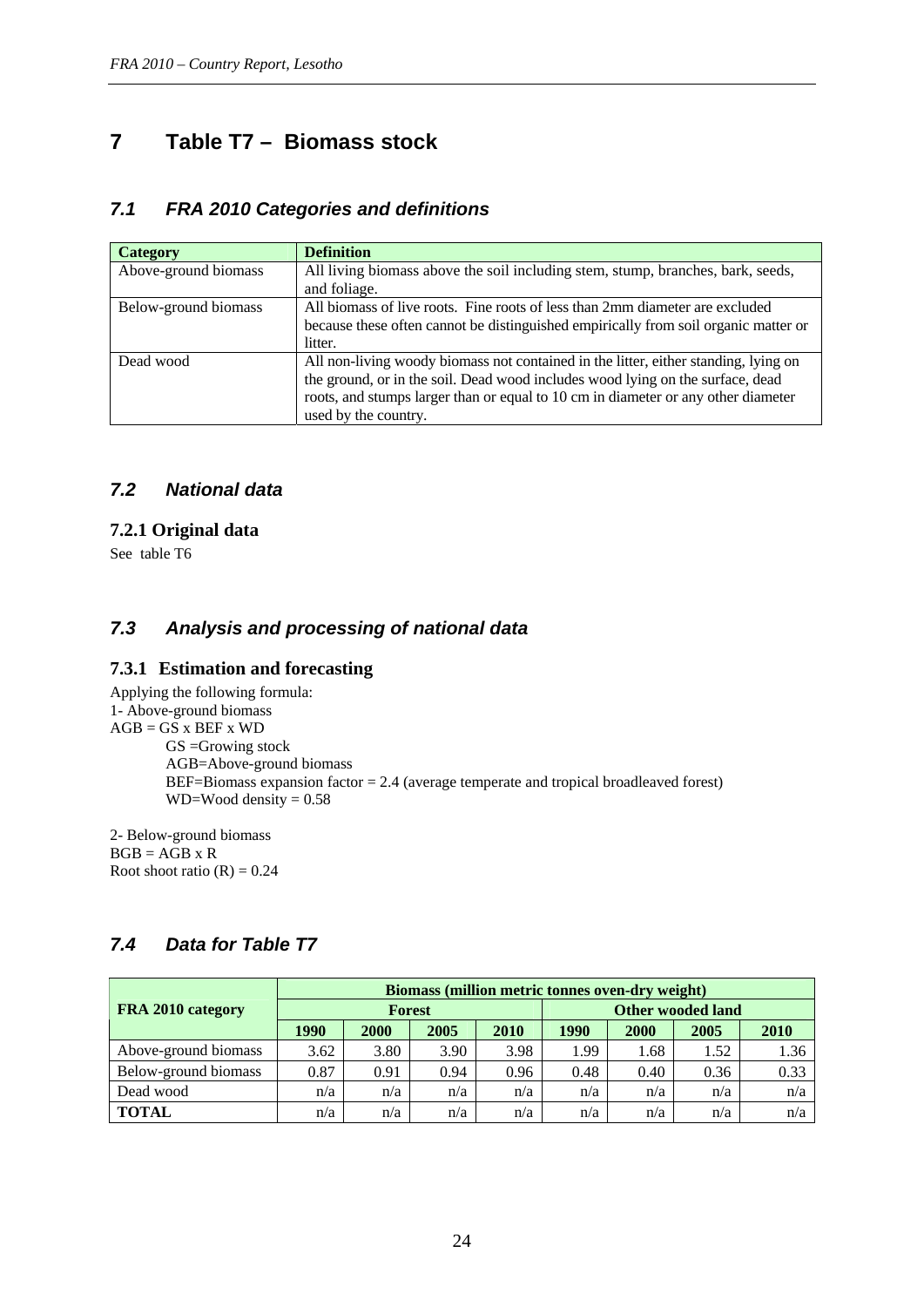#### *7.5 Comments to Table T7*

| Variable /   | Comments related to data, definitions, | <b>Comments on the reported trend</b> |
|--------------|----------------------------------------|---------------------------------------|
| category     | etc.                                   |                                       |
| Above-ground |                                        |                                       |
| biomass      |                                        |                                       |
|              |                                        |                                       |
|              |                                        |                                       |
| Below-ground |                                        |                                       |
| biomass      |                                        |                                       |
|              |                                        |                                       |
|              |                                        |                                       |
| Dead wood    |                                        |                                       |
|              |                                        |                                       |
|              |                                        |                                       |
|              |                                        |                                       |

| Other general comments to the table |  |  |
|-------------------------------------|--|--|
|                                     |  |  |
|                                     |  |  |
|                                     |  |  |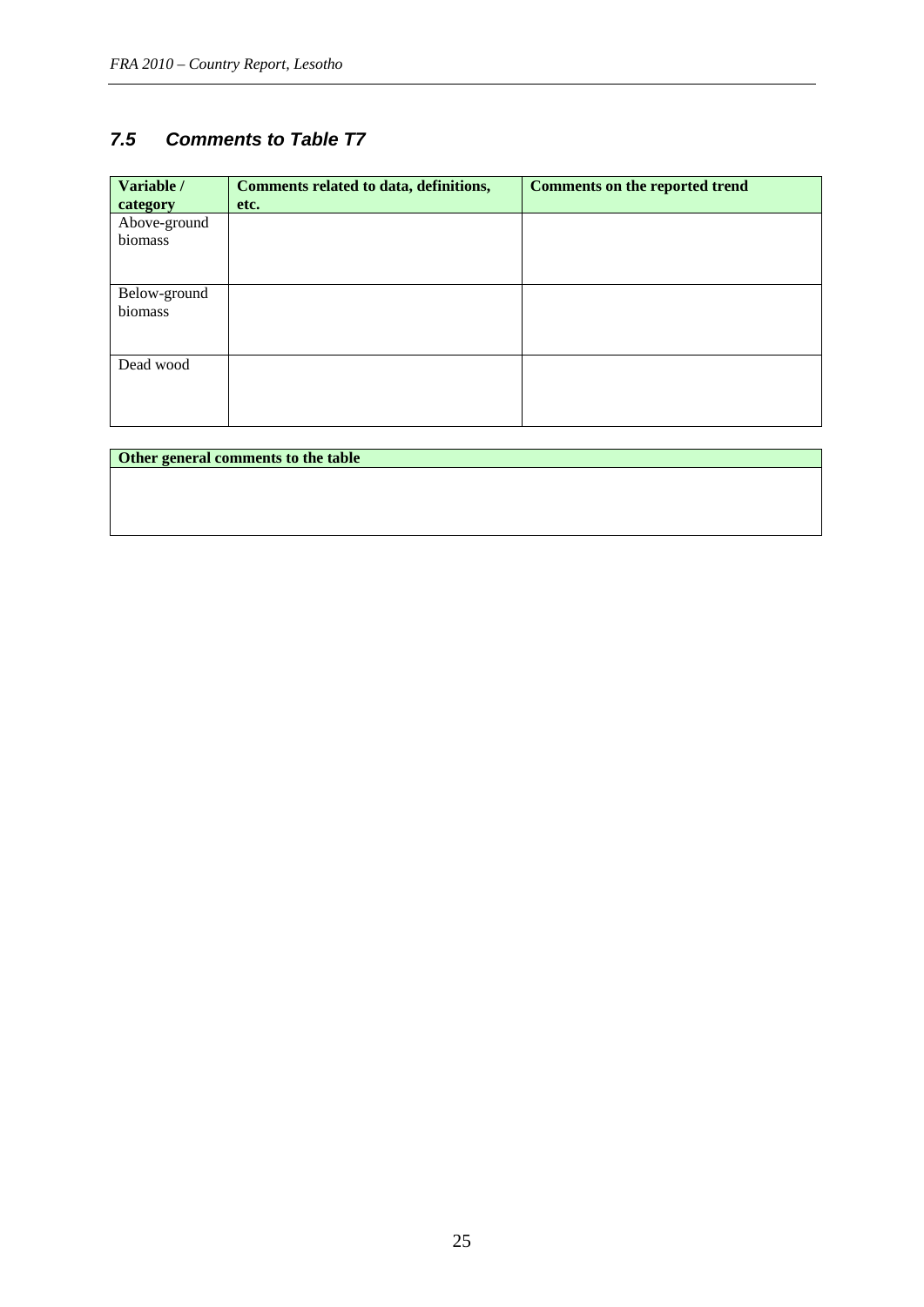# <span id="page-25-0"></span>**8 Table T8 – Carbon stock**

#### *8.1 FRA 2010 Categories and definitions*

| <b>Category</b>                | <b>Definition</b>                                                             |
|--------------------------------|-------------------------------------------------------------------------------|
| Carbon in above-ground biomass | Carbon in all living biomass above the soil, including stem, stump,           |
|                                | branches, bark, seeds, and foliage.                                           |
| Carbon in below-ground biomass | Carbon in all biomass of live roots. Fine roots of less than 2 mm diameter    |
|                                | are excluded, because these often cannot be distinguished empirically from    |
|                                | soil organic matter or litter.                                                |
| Carbon in dead wood            | Carbon in all non-living woody biomass not contained in the litter, either    |
|                                | standing, lying on the ground, or in the soil. Dead wood includes wood        |
|                                | lying on the surface, dead roots, and stumps larger than or equal to 10 cm in |
|                                | diameter or any other diameter used by the country.                           |
| Carbon in litter               | Carbon in all non-living biomass with a diameter less than the minimum        |
|                                | diameter for dead wood (e.g. 10 cm), lying dead in various states of          |
|                                | decomposition above the mineral or organic soil.                              |
| Soil carbon                    | Organic carbon in mineral and organic soils (including peat) to a specified   |
|                                | depth chosen by the country and applied consistently through the time         |
|                                | series.                                                                       |

#### *8.2 National data*

#### **8.2.1 Original data**

From tables T1 and T7.

#### *8.3 Analysis and processing of national data*

#### **8.3.1 Estimation and forecasting**

A conversion factor of 0.47 for converting biomass to carbon has been used as suggested by IPCC 2006 good practice guidelines.

B/- Carbon in the litter has been estimated, based on the standard factor of 28 (cold temperate, dry), and - Soil carbon has been estimated, based on the factor of 34 (cold temperate, dry with sandy soils).

The biomass/ hectare values are then applied to the forest and other wooded land areas values in table T1 to get the biomass for the reporting years.

|                                    | <b>Carbon</b> (Million metric tonnes) |               |      |      |                          |      |      |      |  |
|------------------------------------|---------------------------------------|---------------|------|------|--------------------------|------|------|------|--|
| <b>FRA 2010</b>                    |                                       | <b>Forest</b> |      |      | <b>Other wooded land</b> |      |      |      |  |
| Category                           | 1990                                  | 2000          | 2005 | 2010 | 1990                     | 2000 | 2005 | 2010 |  |
| Carbon in above-<br>ground biomass | 1.70                                  | 1.79          | 1.83 | 1.87 | 0.94                     | 0.79 | 0.71 | 0.64 |  |
| Carbon in below-<br>ground biomass | 0.41                                  | 0.43          | 0.44 | 0.45 | 0.23                     | 0.19 | 0.17 | 0.16 |  |

#### *8.4 Data for Table T8*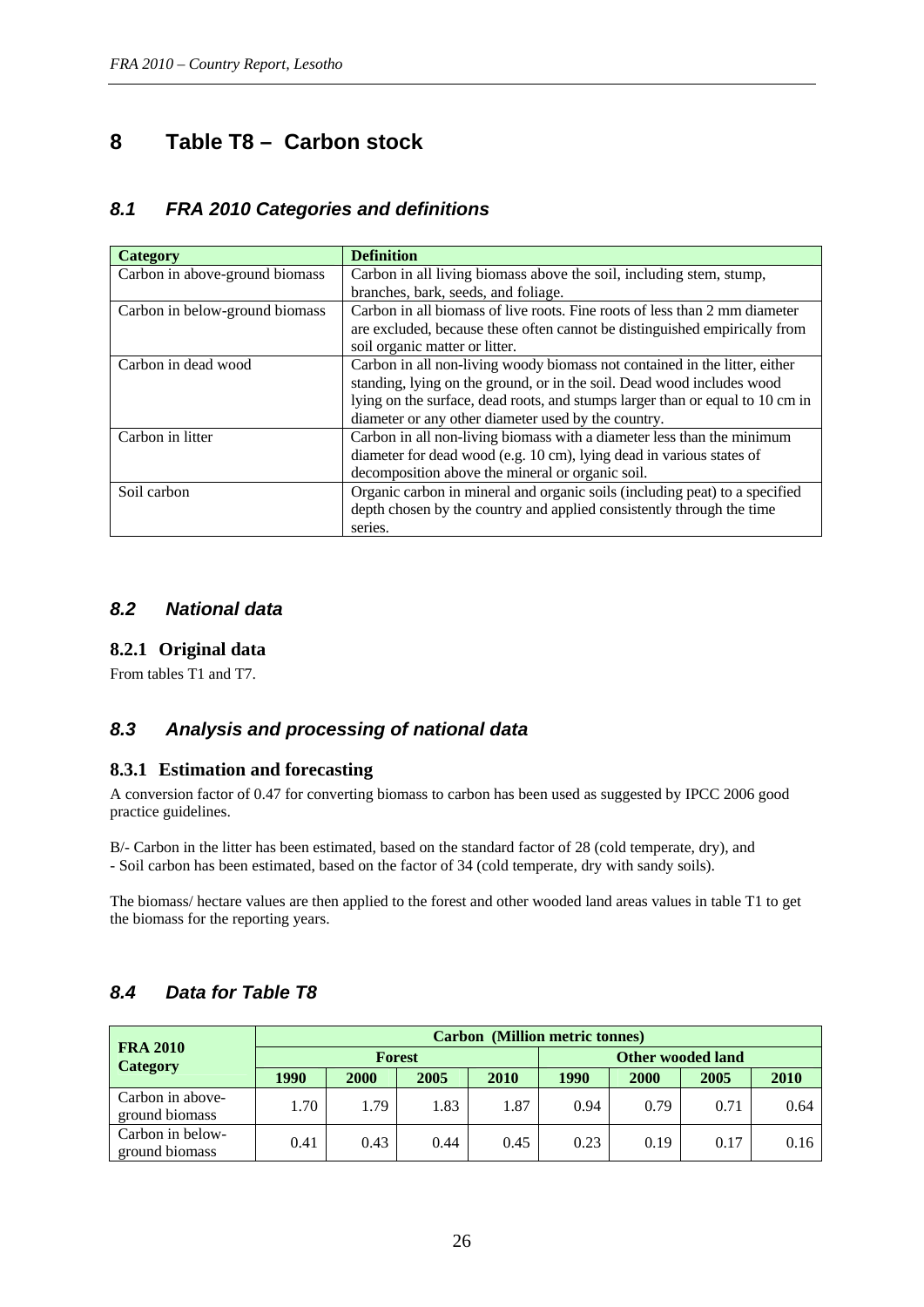| <b>Sub-total: Living</b><br><i>biomass</i> | 2.11 | 2.21 | 2.27 | 2.32 | 1.16 | 0.98 | 0.88 | 0.79 |
|--------------------------------------------|------|------|------|------|------|------|------|------|
| Carbon in dead<br>wood                     | n/a  | n/a  | n/a  | n/a  | n/a  | n/a  | n/a  | n/a  |
| Carbon in litter                           | 1.12 | 1.18 | 1.20 | 1.23 | 3.98 | 3.36 | 3.02 | 2.72 |
| <b>Sub-total: Dead</b><br>wood and litter  | n/a  | n/a  | n/a  | n/a  | n/a  | n/a  | n/a  | n/a  |
| Soil carbon                                | 1.36 | 1.43 | 1.46 | 1.50 | 4.83 | 4.08 | 3.67 | 3.30 |
| <b>TOTAL</b>                               | n/a  | n/a  | n/a  | n/a  | n/a  | n/a  | n/a  | n/a  |

Soil depth (cm) used for soil carbon estimates 30

# *8.5 Comments to Table T8*

| Variable /<br>category    | Comments related to data, definitions,<br>etc. | <b>Comments on the reported trend</b> |
|---------------------------|------------------------------------------------|---------------------------------------|
| Carbon in                 |                                                |                                       |
| above-ground<br>biomass   |                                                |                                       |
| Carbon in<br>below-ground |                                                |                                       |
| biomass                   |                                                |                                       |
| Carbon in dead<br>wood    |                                                |                                       |
| Carbon in litter          |                                                |                                       |
| Soil carbon               |                                                |                                       |

|  | Other general comments to the table |  |  |
|--|-------------------------------------|--|--|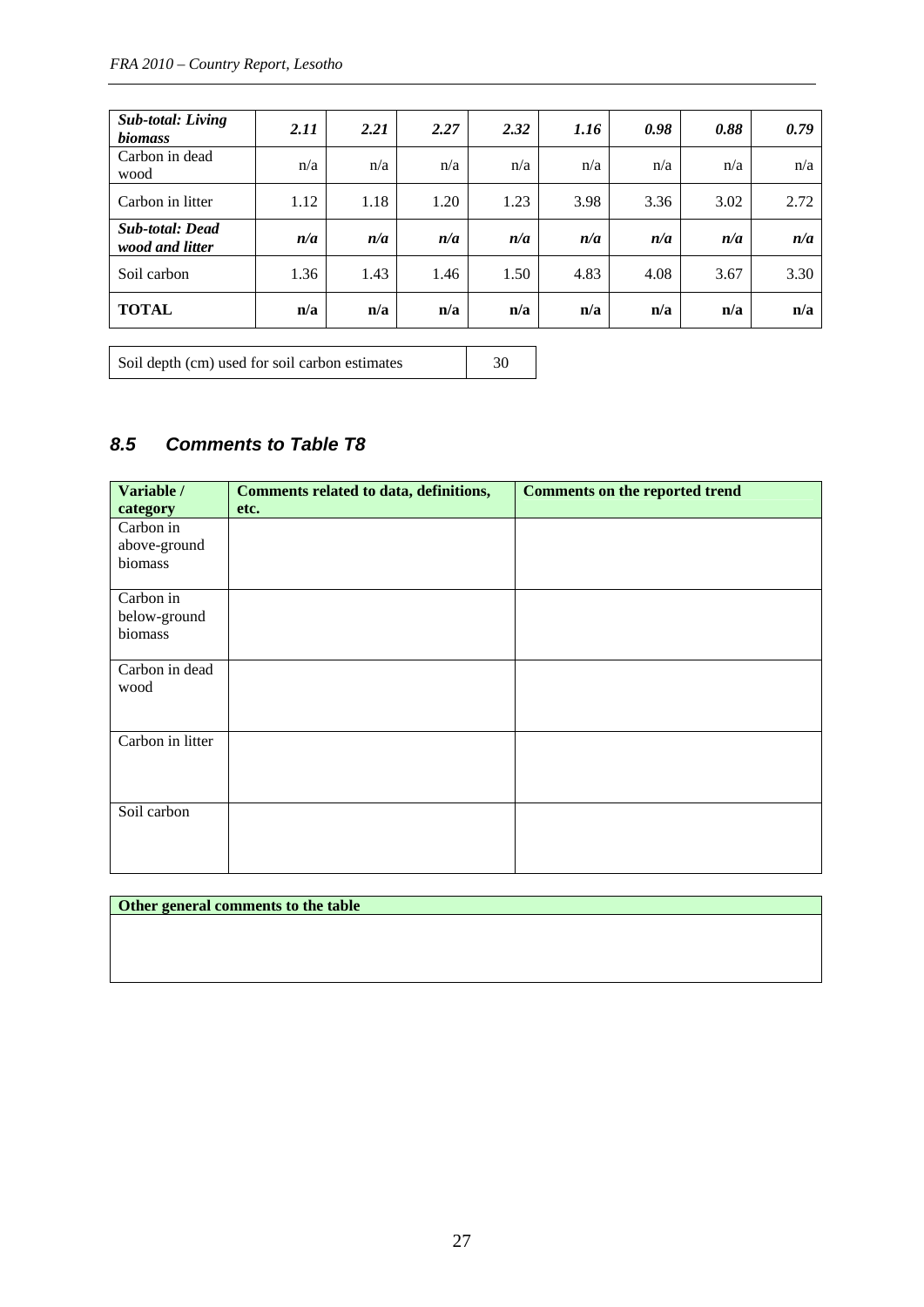# <span id="page-27-0"></span>**9 Table T9 – Forest fires**

No data available for this table.

# <span id="page-27-1"></span>**10 Table T10 – Other disturbances affecting forest health and vitality**

No comprehensive data is available for this table.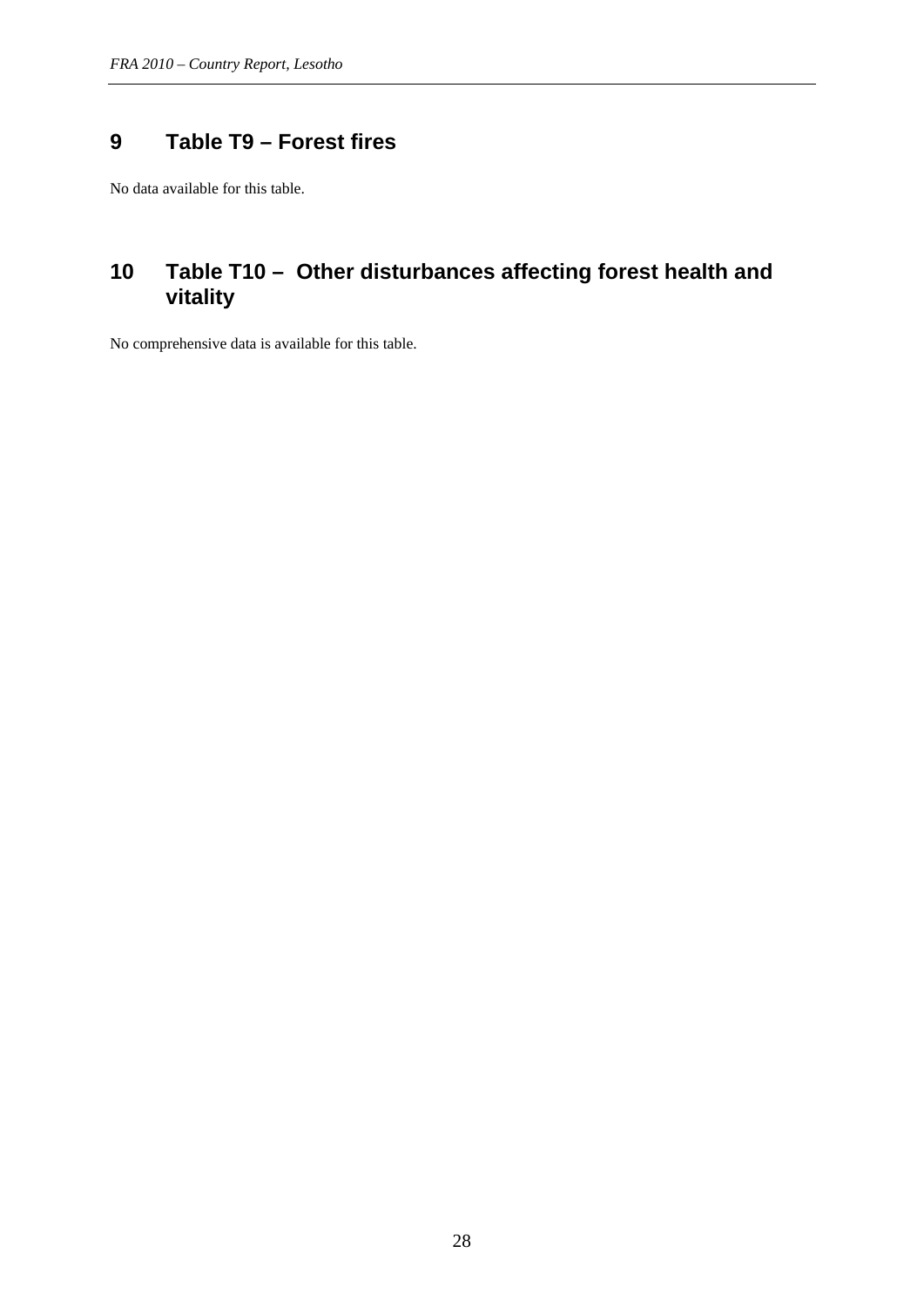# <span id="page-28-0"></span>**11 Table T11 – Wood removals and value of removals**

#### *11.1 FRA 2010 Categories and definitions*

| <b>Category</b>      | <b>Definition</b>                                                            |
|----------------------|------------------------------------------------------------------------------|
| Industrial roundwood | The wood removed (volume of roundwood over bark) for production of goods and |
| removals             | services other than energy production (woodfuel).                            |
| Woodfuel removals    | The wood removed for energy production purposes, regardless whether for      |
|                      | industrial, commercial or domestic use.                                      |

#### *11.2 National data*

#### **11.2.1Data sources**

| <b>References to sources of</b><br>information | <b>Ouality</b><br>(H/M/L) | Variable(s) |       | <b>Year(s)</b>   Additional comments |
|------------------------------------------------|---------------------------|-------------|-------|--------------------------------------|
| Department of Forestry                         | M                         | Roundwood   | 2005  | Year reports                         |
| <b>FAO Stat</b>                                | M                         | Fuelwood    | 1988- |                                      |
|                                                |                           |             | 2007  |                                      |

#### **11.2.2 Original data**

From FAOStat  $ub = under bark$ ob = over bark

#### **Fuel wood**

| Year       | 1988            | 1989    | 1990    | 1991    | 1992    |
|------------|-----------------|---------|---------|---------|---------|
| Vol cum ub | 1873600         | 1871500 | 1262000 | 1329000 | 1366000 |
|            |                 |         |         |         |         |
|            | Average 1990 ub |         | 1540420 |         |         |
|            | Average 1990 ob |         | 1771483 |         |         |

| Year       | 1998    | 1999            | <b>2000</b> | 2001    | 2002    |
|------------|---------|-----------------|-------------|---------|---------|
| Vol cum ub | 1594000 | 2004000         | 2022000     | 2028100 | 2034300 |
|            |         |                 |             |         |         |
|            |         | Average 1990 ub |             |         |         |
|            |         | Average 1990 ob |             |         |         |

| Year       | 2003            | 2004    | 2005    | 2006    | 2007    |
|------------|-----------------|---------|---------|---------|---------|
| Vol cum ub | 2040400         | 2046600 | 2052800 | 2060500 | 2068300 |
|            |                 |         |         |         |         |
|            | Average 1990 ub |         | 2053720 |         |         |
|            | Average 1990 ob |         | 2361778 |         |         |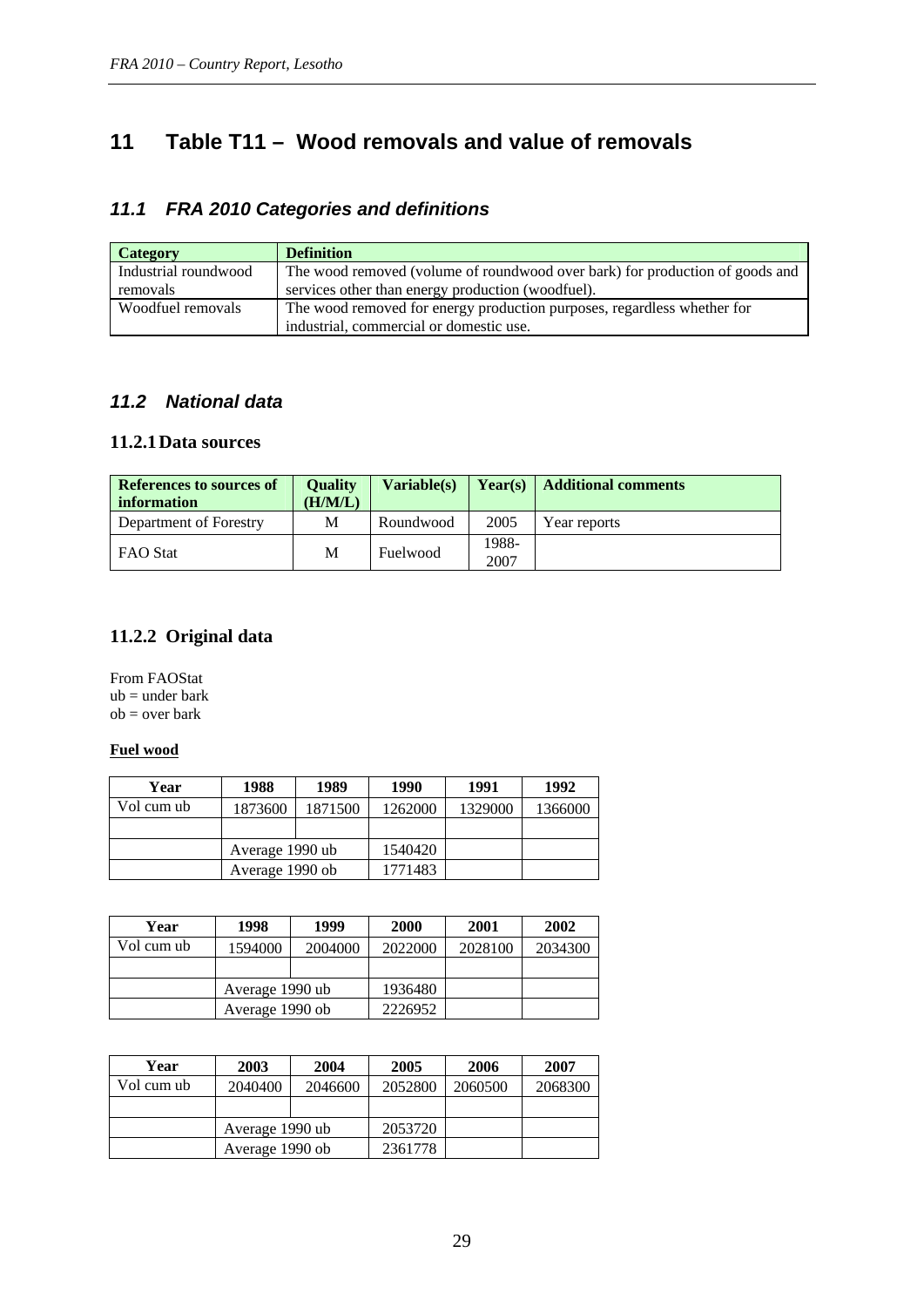#### *11.3 Data for Table T11*

| FRA 2010 Category                              |      | Industrial roundwood<br>removals |       | <b>Woodfuel removals</b> |             |         |  |
|------------------------------------------------|------|----------------------------------|-------|--------------------------|-------------|---------|--|
|                                                | 1990 | <b>2000</b>                      | 2005  | 1990                     | <b>2000</b> | 2005    |  |
| Total volume $(1000 \text{ m}^3 \text{ o.b.})$ | n/a  | n/a                              | 0.050 | 1 771                    | 2 2 2 7     | 2 3 6 2 |  |
| of which from forest                           | n/a  | n/a                              | 0.050 | 1 771                    | 2 2 2 7     | 2 3 6 2 |  |
| Unit value (local currency $/m^3$ o.b.)        | n/a  | n/a                              | 1 300 | 17.50                    | 22.50       | 22.50   |  |
| Total value (1000 local currency)              | n/a  | n/a                              | 65    | 30 993                   | 50 108      | 53 145  |  |

Note: The figures for the reporting years refer to the averages of annually affected areas for the 5-year periods 1988-1992, 1998-2002 and 2003-2007 respectively.

|                              | 1000   | <b>2000</b> | 2005   |
|------------------------------|--------|-------------|--------|
| currency<br>Name of<br>local | Maluti | Maluti      | Maluti |

#### *11.4 Comments to Table T11*

| Variable /      | Comments related to data, definitions,  | <b>Comments on the reported trend</b> |
|-----------------|-----------------------------------------|---------------------------------------|
| category        | etc.                                    |                                       |
| Total volume of | Figure reflects only those volumes      |                                       |
| industrial      | legally harvested and sawn into blanks. |                                       |
| roundwood       | It is an estimated average (per year).  |                                       |
| removals        |                                         |                                       |
| Total volume of |                                         |                                       |
| woodfuel        |                                         |                                       |
| removals        |                                         |                                       |
|                 |                                         |                                       |
| Unit value      |                                         |                                       |
|                 |                                         |                                       |
|                 |                                         |                                       |
|                 |                                         |                                       |
| Total value     |                                         |                                       |
|                 |                                         |                                       |
|                 |                                         |                                       |
|                 |                                         |                                       |

| Other general comments to the table |
|-------------------------------------|
|                                     |
|                                     |
|                                     |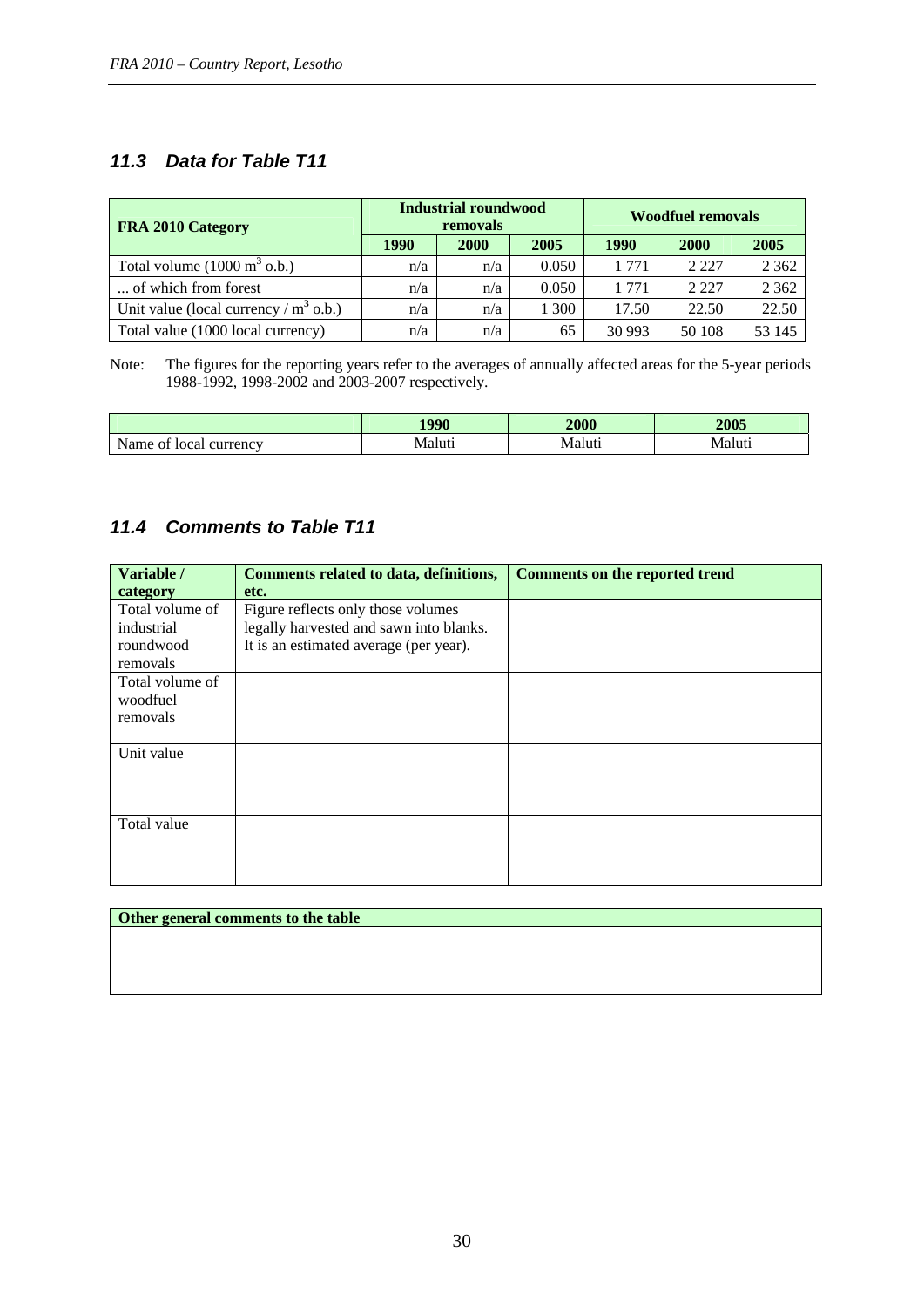# <span id="page-30-0"></span>**12 Table T12 – Non-wood forest products removals and value of removals**

Neither statistics nor data are available for this table.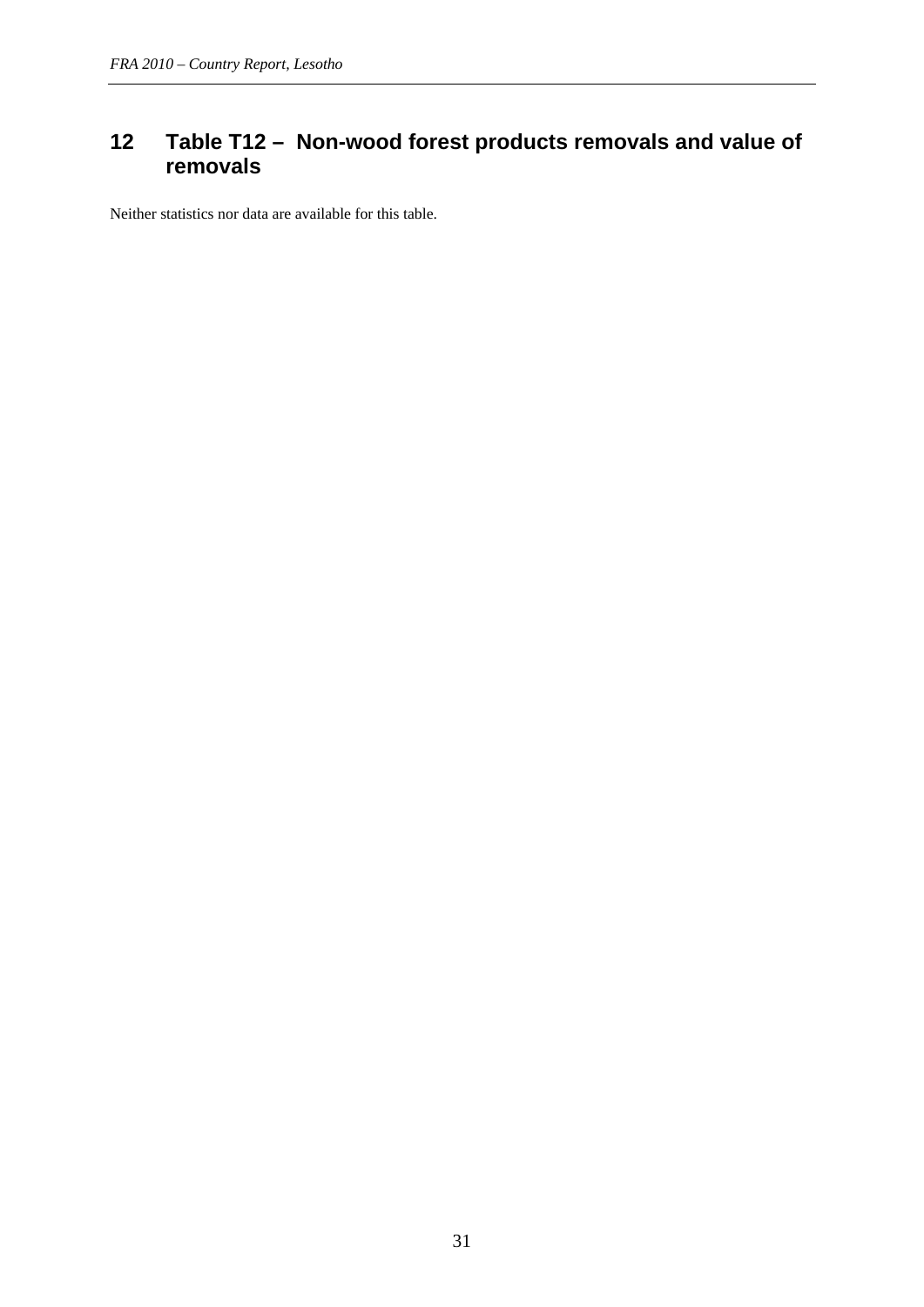# <span id="page-31-0"></span>**13 Table T13 – Employment**

#### *13.1 FRA 2010 Categories and definitions*

| <b>Category</b>       | <b>Definition</b>                                                                                                                                                                                                              |
|-----------------------|--------------------------------------------------------------------------------------------------------------------------------------------------------------------------------------------------------------------------------|
| Full-time equivalents | A measurement equal to one person working full-time during a specified                                                                                                                                                         |
| (FTE)                 | reference period.                                                                                                                                                                                                              |
| Employment            | Includes all persons in paid employment or self-employment.                                                                                                                                                                    |
| Paid employment       | Persons who during a specified reference period performed some work for<br>wage or salary in cash or in kind.                                                                                                                  |
| Self-employment       | Persons who during a specified reference period performed some work for<br>profit or family gain in cash or in kind (e.g. employers, own-account workers,<br>members of producers' cooperatives, contributing family workers). |

#### *13.2 National data*

#### **13.2.1 Data sources**

| References to sources of   | <b>Ouality</b> | Variable(s) | Year(s) | <b>Additional comments</b> |
|----------------------------|----------------|-------------|---------|----------------------------|
| information                | (H/M/L)        |             |         |                            |
| Trends and current status  | L              | Employment  | 1990    |                            |
| of the contribution of the |                | in primary  | and     |                            |
| forest sector to national  |                | production  | 2000    |                            |
| economies" (FAO, 2003)     |                | of goods    |         |                            |

#### *13.3 Data for Table T13*

| <b>FRA 2010 Category</b>                    | <b>Employment (1000 years FTE)</b> |      |         |  |  |
|---------------------------------------------|------------------------------------|------|---------|--|--|
|                                             | 1990                               | 2000 | $2005*$ |  |  |
| Employment in primary production of goods   | 0.2                                | 0.4  |         |  |  |
| of which paid employment                    | 0.2                                | 0.4  |         |  |  |
| of which self-employment                    | n/a                                | n/a  | 0.4     |  |  |
| Employment in management of protected areas | n/a                                | n/a  | n/a     |  |  |

\*Please see comments below

# *13.4 Comments to Table T13*

| Variable /    | Comments related to data, definitions, | Comments on the reported trend |
|---------------|----------------------------------------|--------------------------------|
| category      | etc.                                   |                                |
| Employment in | For 1990 and 2000, data available are  |                                |
| primary       | only on paid employment.               |                                |
| production of | For 2005, data is based on expert      |                                |
| goods         | assumption.                            |                                |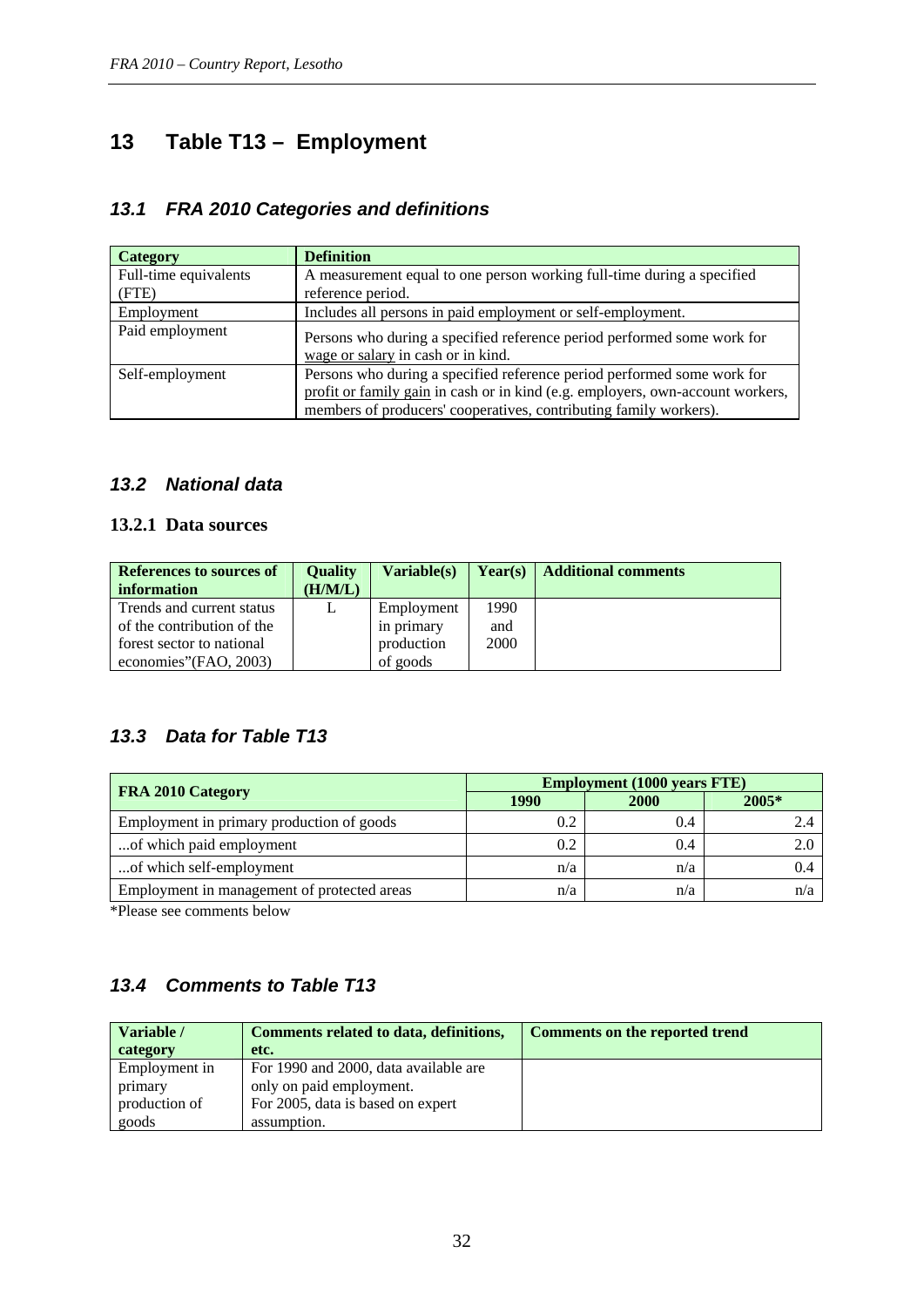| Paid employment | Paid employment refers mainly to            |  |
|-----------------|---------------------------------------------|--|
| self-employment | labourers paid for tree planting activities |  |
|                 | within the watershed development            |  |
|                 | programme $(+/- 2000$ out of 8000 in        |  |
|                 | total /full time job).                      |  |
|                 | Self-employment refers to private nursery   |  |
|                 | owners (400), involved in seedling          |  |
|                 | production.                                 |  |
| Employment in   |                                             |  |
| management of   |                                             |  |
| protected areas |                                             |  |
|                 |                                             |  |

#### **Other general comments to the table**

Figures for 2005 are an estimation of paid labourers (not permanent gvt. employees) involved in forestry related activities during the last couple of years.

Self-employment of private nursery owners depends mainly on commitment by government to buy forest seedlings (almost no other buyers of forest seedlings)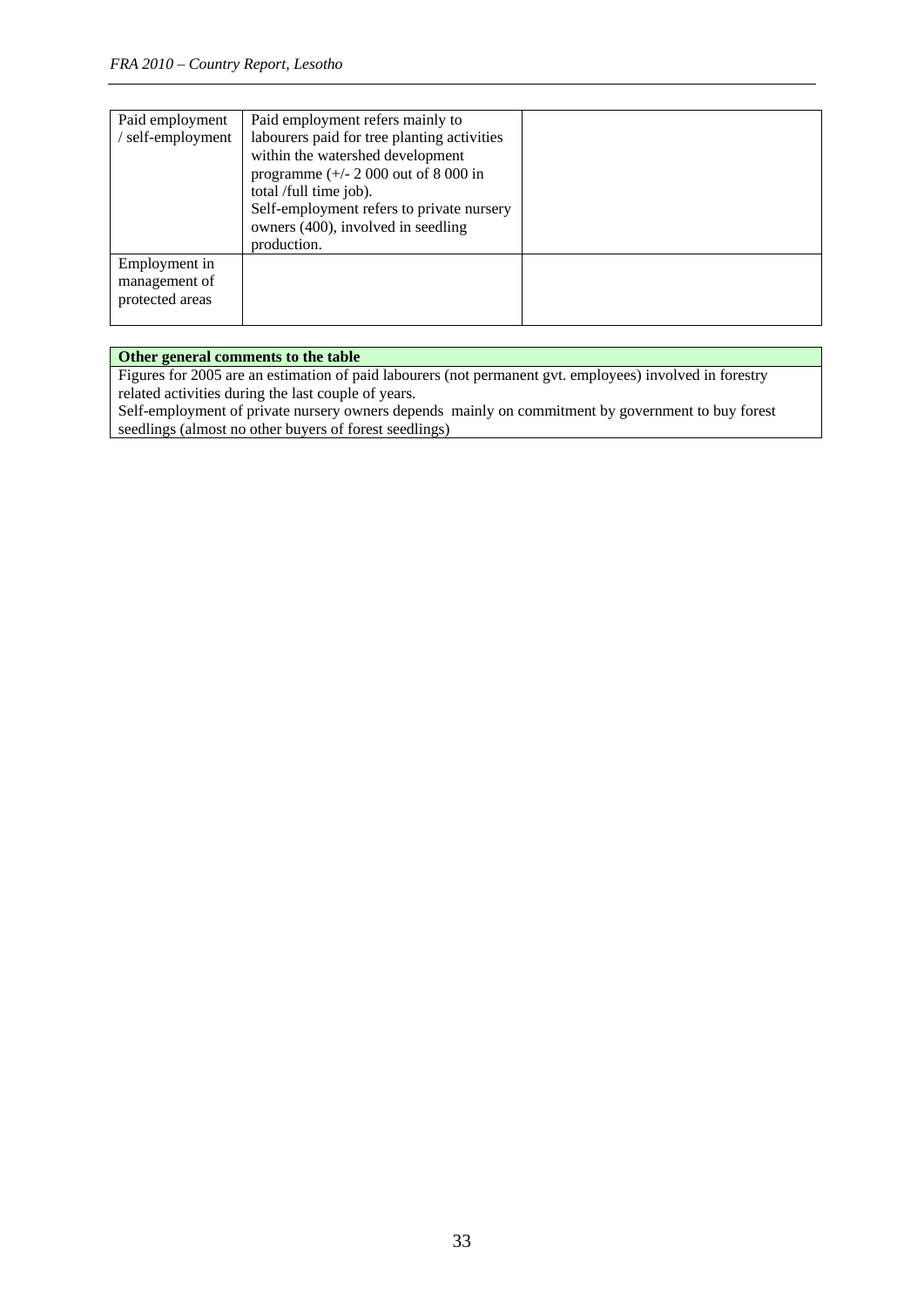# <span id="page-33-0"></span>**14 Table T14 – Policy and legal framework**

# *14.1 FRA 2010 Categories and definitions*

| <b>Term</b>       | <b>Definition</b>                                                                       |
|-------------------|-----------------------------------------------------------------------------------------|
| Forest policy     | A set of orientations and principles of actions adopted by public authorities in        |
|                   | harmony with national socio-economic and environmental policies in a given              |
|                   | country to guide future decisions in relation to the management, use and                |
|                   | conservation of forest and tree resources for the benefit of society.                   |
| Forest policy     | A document that describes the objectives, priorities and means for implementation       |
| statement         | of the forest policy.                                                                   |
| National forest   | A generic expression that refers to a wide range of approaches towards forest policy    |
| programme (nfp)   | formulation, planning and implementation at national and sub-national levels. The       |
|                   | national forest programme provides a framework and guidance for country-driven          |
|                   | forest sector development with participation of all stakeholders and in consistence     |
|                   | with policies of other sectors and international policies.                              |
| Law (Act or Code) | A set of rules enacted by the legislative authority of a country regulating the access, |
| on forest         | management, conservation and use of forest resources.                                   |

## *14.2 Data for Table T14*

| Indicate the existence of the following (2008)  |                                      |                |                                                                                                       |  |  |
|-------------------------------------------------|--------------------------------------|----------------|-------------------------------------------------------------------------------------------------------|--|--|
| Forest policy statement with national scope     |                                      | $\overline{X}$ | Yes                                                                                                   |  |  |
|                                                 |                                      |                | No                                                                                                    |  |  |
|                                                 | Year of endorsement                  |                | 2008                                                                                                  |  |  |
| If Yes above, provide:                          | Reference to document                |                | Government of Lesotho, Ministry of<br>Forestry and land Reclamation: National<br>Forestry Policy 2008 |  |  |
|                                                 |                                      | $\mathbf{X}$   | Yes                                                                                                   |  |  |
| National forest programme (nfp)                 |                                      |                | No                                                                                                    |  |  |
|                                                 | Name of nfp in country               |                | <b>Lesotho National Forestry Programme</b><br>$2008 - 2018$                                           |  |  |
|                                                 | Starting year                        | 2009           |                                                                                                       |  |  |
|                                                 | Current status                       |                | In formulation                                                                                        |  |  |
| If Yes above, provide:                          |                                      |                | In implementation                                                                                     |  |  |
|                                                 |                                      |                | Under revision                                                                                        |  |  |
|                                                 |                                      |                | Process temporarily suspended                                                                         |  |  |
|                                                 | Reference to document or web<br>site |                | Document finalised in 11/2008, however,<br>official approval pending.                                 |  |  |
|                                                 |                                      | $\mathbf{X}$   | Yes, specific forest law exists                                                                       |  |  |
| Law (Act or Code) on forest with national scope |                                      |                | Yes, but rules on forests are incorpo-<br>rated in other (broader) legislation                        |  |  |
|                                                 |                                      |                | No, forest issues are not regulated by<br>national legislation                                        |  |  |
|                                                 | Year of enactment                    |                | 1998 [Forestry Act 1998]                                                                              |  |  |
| If Yes above, provide:                          | Year of latest amendment             |                | [in process]                                                                                          |  |  |
|                                                 | Reference to document                |                | Supplement No. 1 to Gazette No. 91 of 18 <sup>th</sup><br>December, 1998; Government of Lesotho       |  |  |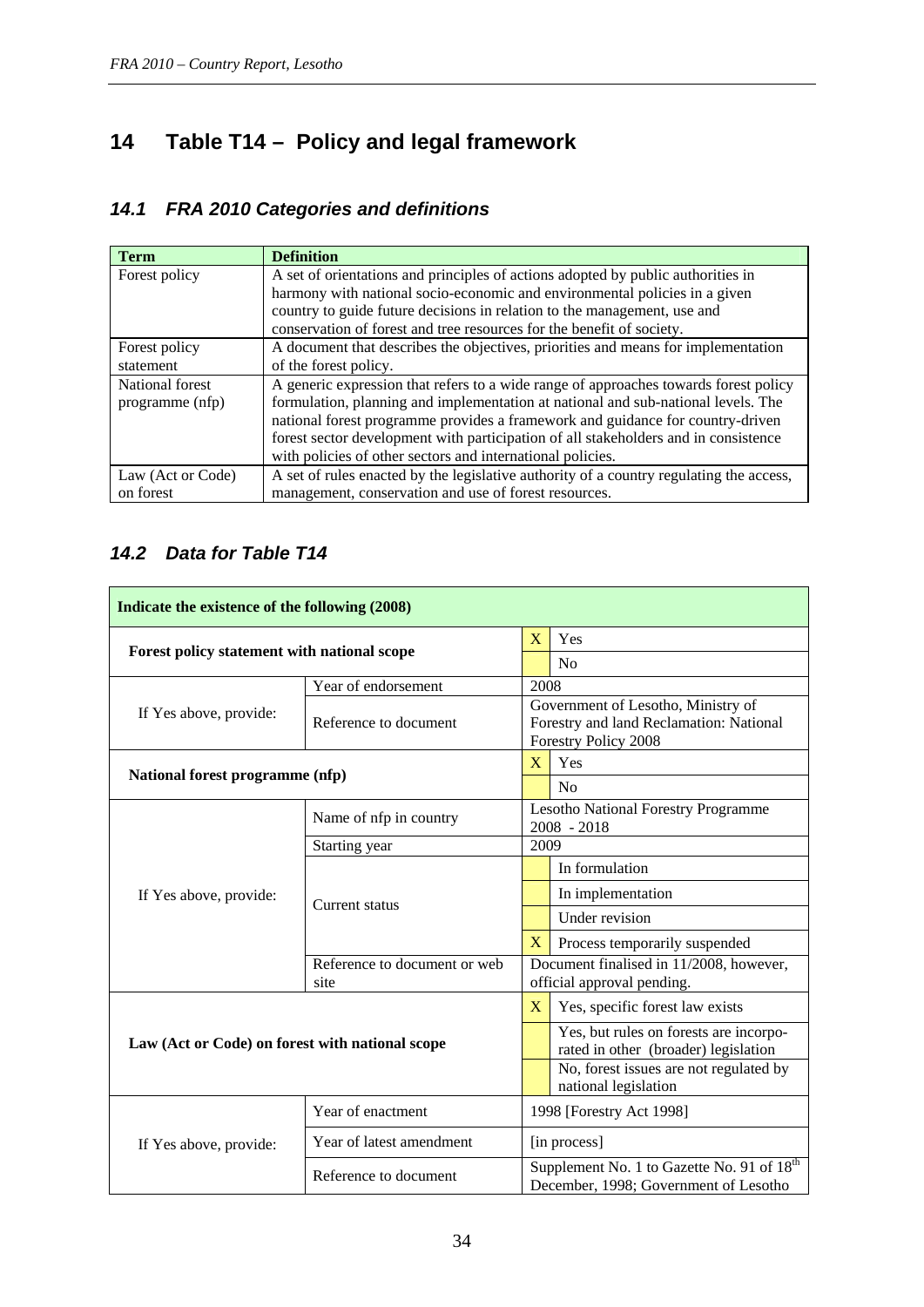**In case the responsibility for forest policy- and/or forest law-making is decentralized, please indicate the existence of the following and explain in the comments below the table how the responsibility for forest policy- and law-making is organized in your country.** 

| <b>Sub-national forest policy statements</b>                                                   |  | Yes                         |
|------------------------------------------------------------------------------------------------|--|-----------------------------|
|                                                                                                |  | N <sub>0</sub>              |
| If Yes above, indicate the number of regions/states/provinces with forest<br>policy statements |  |                             |
| Sub-national Laws (Acts or Codes) on forest                                                    |  | Yes                         |
|                                                                                                |  | N <sub>0</sub>              |
| If Yes above, indicate the number of regions/states/provinces with Laws                        |  | No figures available (could |
| on forests                                                                                     |  | be up to $120$ )            |

#### *14.3 Comments to Table T14*

| Variable / category                                | Comments related to data, definitions, etc.                                                                                         |
|----------------------------------------------------|-------------------------------------------------------------------------------------------------------------------------------------|
| Forest policy statement<br>with national scope     | Policy 2008 approved by cabinet on 28 <sup>th</sup> October 2008                                                                    |
| National forest programme<br>(nfp)                 | Final document submitted in November 2008; final approval pending                                                                   |
| Law (Act or Code) on<br>forest with national scope | Forest Act 1998, supposed to be amended once new Forestry Policy been<br>approved by Cabinet                                        |
| Sub-national forest policy<br>statements           | $n/a$ .                                                                                                                             |
| Sub-national Laws (Acts or<br>Codes) on forest     | No exact figures available, however each constituency /community can have<br>their own 'by-law' concerning forestry related issues. |

#### **Other general comments to the table**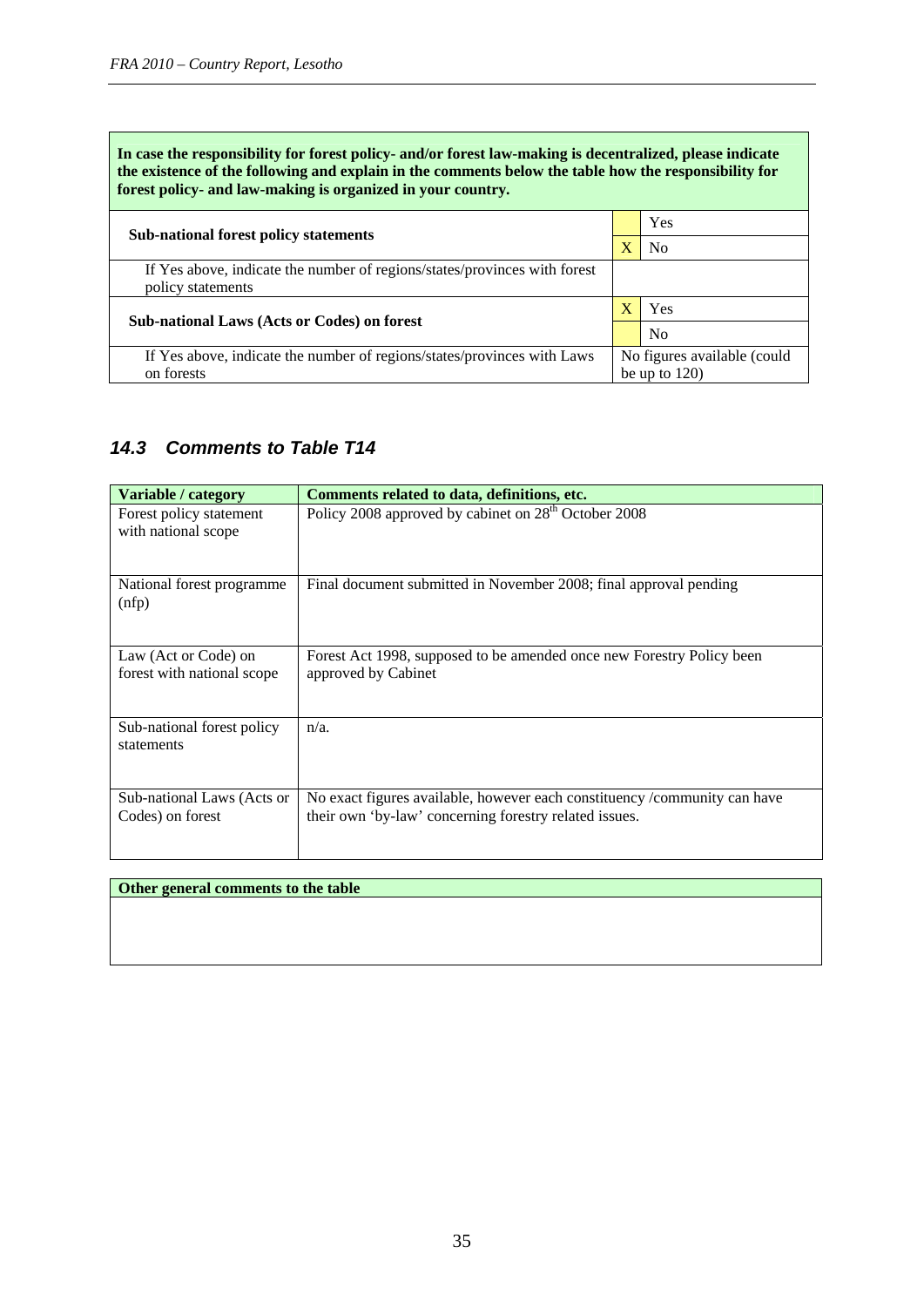# <span id="page-35-0"></span>**15 Table T15 – Institutional framework**

#### *15.1 FRA 2010 Categories and definitions*

| <b>Term</b>              | <b>Definition</b>                                                                 |
|--------------------------|-----------------------------------------------------------------------------------|
| Minister responsible for | Minister holding the main responsibility for forest issues and the formulation of |
| forest policy-making     | the forest policy.                                                                |
| Head of Forestry         | The Head of Forestry is the Government Officer responsible for implementing       |
|                          | the mandate of the public administration related to forests.                      |
| Level of subordination   | Number of administrative levels between the Head of Forestry and the Minister.    |
| University degree        | Qualification provided by University after a minimum of 3 years of post           |
|                          | secondary education.                                                              |

#### *15.2 Data for Table T15*

#### **Table 15a – Institutions**

| FRA 2010 Category                                     | 2008                                                        |  |  |  |
|-------------------------------------------------------|-------------------------------------------------------------|--|--|--|
| Minister responsible for forest policy formulation :  | Minister of Forestry and Land Reclamation                   |  |  |  |
| please provide full title                             | [Hon. Lincon Ralechate 'Mokose]                             |  |  |  |
|                                                       |                                                             |  |  |  |
| Level of subordination of Head of Forestry within     | 1 <sup>st</sup> level subordination to Minister             |  |  |  |
| the Ministry                                          | $2nd$ level subordination to Minister<br>$\mathbf{X}$       |  |  |  |
|                                                       | $3rd$ level subordination to Minister                       |  |  |  |
|                                                       | $4^{\text{th}}$<br>or lower level subordination to Minister |  |  |  |
| Other public forest agencies at national level        | Lesotho Agriculture College (LAC)                           |  |  |  |
|                                                       | [incl. a department of forestry/resource management]        |  |  |  |
|                                                       |                                                             |  |  |  |
| Institution(s) responsible for forest law enforcement | District Forest Offices (10)                                |  |  |  |
|                                                       |                                                             |  |  |  |
|                                                       |                                                             |  |  |  |

#### **Table 15b – Human resources**

|                                                  | Human resources within public forest institutions |         |               |            |               |         |
|--------------------------------------------------|---------------------------------------------------|---------|---------------|------------|---------------|---------|
| FRA 2010 Category                                | 2000                                              |         | 2005          |            | 2008          |         |
|                                                  | <b>Number</b>                                     | %Female | <b>Number</b> | $%$ Female | <b>Number</b> | %Female |
| Total staff                                      | n/a                                               | n/a     | 80            | 10.0%      | 115           | 7.8%    |
| of which with university<br>degree or equivalent | n/a                                               | n/a     | 15            | 18.8%      | 14            | 12.1%   |

Notes:

1. Includes human resources within public forest institutions at sub-national level

2. Excludes people employed in State-owned enterprises, education and research, as well as temporary / seasonal workers.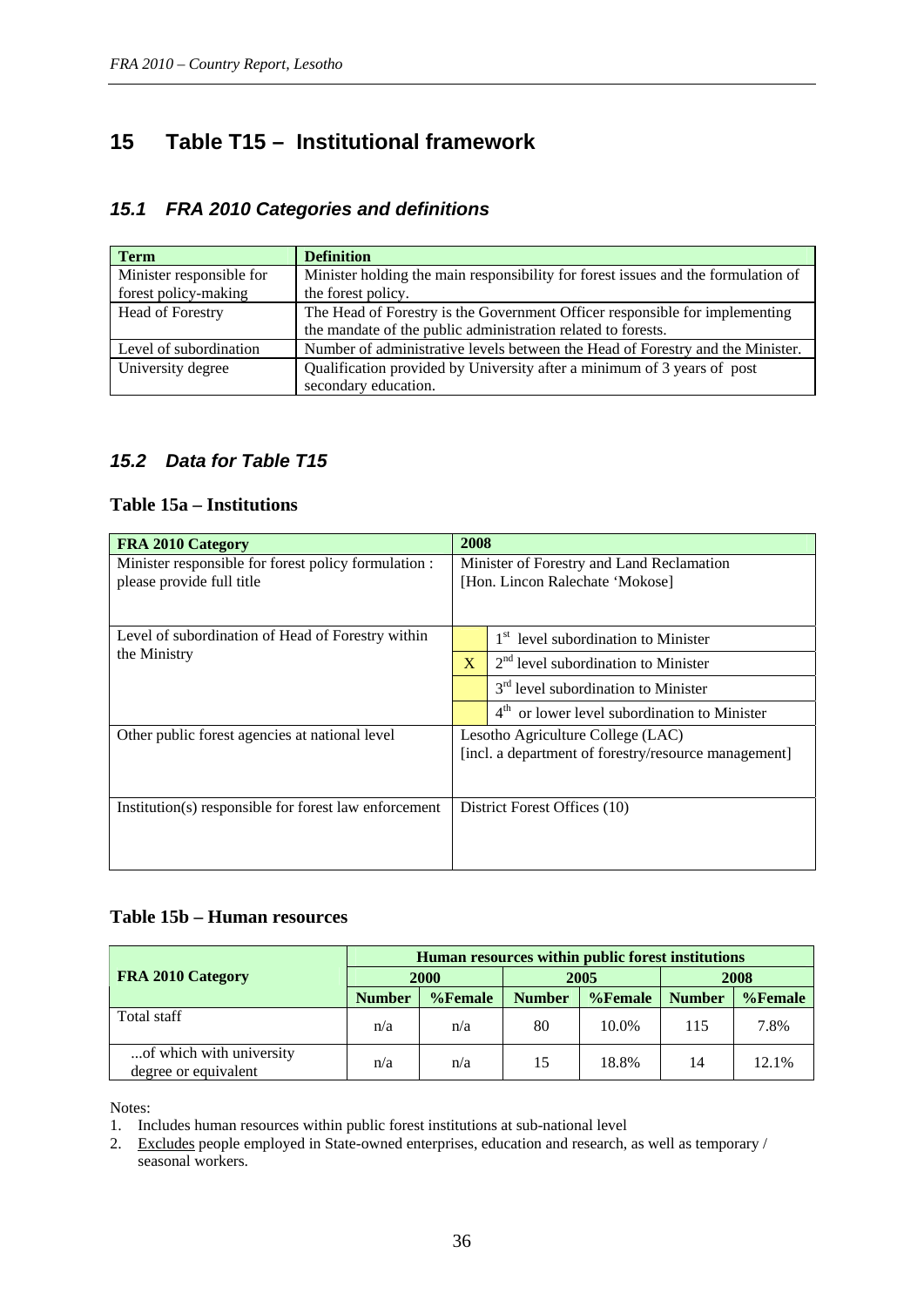### *15.3 Comments to Table T15*

| Variable / category                                                  | Comments related to data, definitions, etc.                                                                                                                                                                                                                                                                 | <b>Comments on the</b><br>reported trend |
|----------------------------------------------------------------------|-------------------------------------------------------------------------------------------------------------------------------------------------------------------------------------------------------------------------------------------------------------------------------------------------------------|------------------------------------------|
| Minister responsible for<br>forest policy formulation                | Policy formulation is an open /participatory process<br>where all relevant stakeholders are included<br>[finale say stays with Minister of Forestry and Land<br>Reclamation]                                                                                                                                |                                          |
| Level of subordination of<br>Head of Forestry within the<br>Ministry | Head of Forestry (Director of Forestry) reports direct<br>to Permanent Secretary (second to Minister)                                                                                                                                                                                                       |                                          |
| Other public forest<br>agencies at national level                    | A Forestry Department (dealing with Diploma<br>Courses on forestry and resource management) is part<br>of the Lesotho Agriculture College                                                                                                                                                                   |                                          |
| Institution(s) responsible<br>for forest law enforcement             | Responsibility lies with the ten (10) District Forest<br>Offices through their forestry staff (forest rangers)                                                                                                                                                                                              |                                          |
| Human resources within<br>public forest institutions                 | With the establishment of 'proper' Local authorities in<br>2005 most of the forestry staff has been transferred to<br>Local government.<br>Please note: Even so staff on district level falls<br>administrative under local authorities, technical<br>advice/responsibility is still with central forestry. |                                          |

#### **Other general comments to the table**

No figures/data are available for 2000, when Forestry was still a Division within the Ministry of Agriculture and Food Security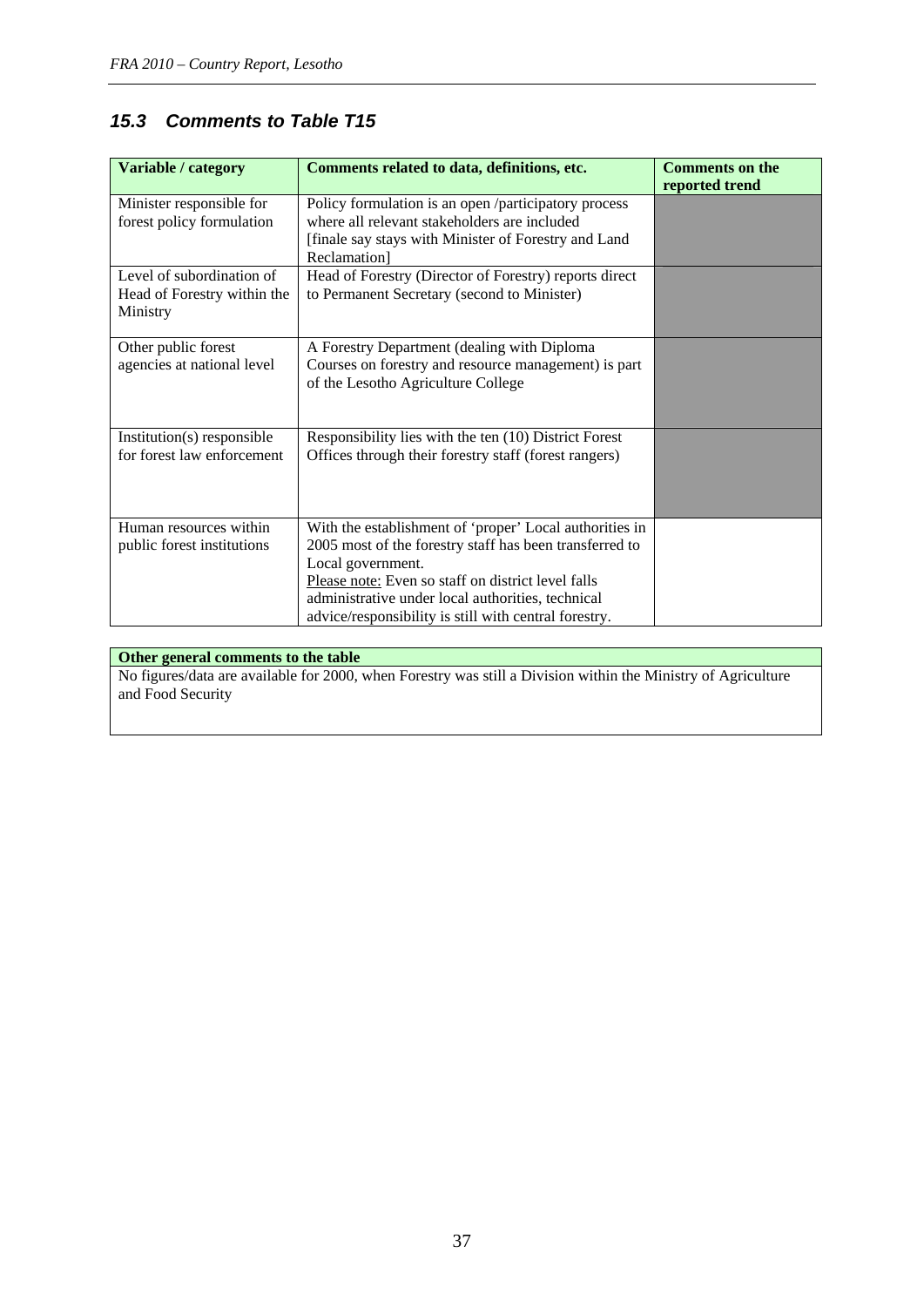# <span id="page-37-0"></span>**16 Table T16 – Education and research**

#### *16.1 FRA 2010 Categories and definitions*

| <b>Term</b>                                | <b>Definition</b>                                                                                                                                     |
|--------------------------------------------|-------------------------------------------------------------------------------------------------------------------------------------------------------|
| Forest-related education                   | Post-secondary education programme with focus on forests and related subjects.                                                                        |
| Doctor's degree (PhD)                      | University (or equivalent) education with a total duration of about 8 years.                                                                          |
| Master's degree (MSc) or<br>equivalent     | University (or equivalent) education with a total duration of about five years.                                                                       |
| Bachelor's degree (BSc)<br>or equivalent   | University (or equivalent) education with a duration of about three years.                                                                            |
| Technician certificate or<br>diploma       | Qualification issued from a technical education institution consisting of 1 to 3<br>years post secondary education.                                   |
| Publicly funded forest<br>research centers | Research centers primarily implementing research programmes on forest<br>matters. Funding is mainly public or channelled through public institutions. |

#### *16.2 National data*

#### **16.2.1Data sources**

| <b>Ouality</b><br>References to sources of<br>(H/M/L)<br>information |   | Variable(s) |         | <b>Year(s)</b>   Additional comments |
|----------------------------------------------------------------------|---|-------------|---------|--------------------------------------|
| Ministry of Forestry and                                             | М | Graduation  | 2000 to |                                      |
| Land Reclamation                                                     |   | of students | 2008    |                                      |

#### **16.2.2Original data**

|                                            | Graduation <sup>1)</sup> of students in forest-related education |           |                          |            |               |           |  |  |
|--------------------------------------------|------------------------------------------------------------------|-----------|--------------------------|------------|---------------|-----------|--|--|
| FRA 2010 Category                          | 2000                                                             |           |                          | 2005       | 2008          |           |  |  |
|                                            | <b>Number</b>                                                    | %Female   | %Female<br><b>Number</b> |            | <b>Number</b> | %Female   |  |  |
|                                            | <b>Outside the country</b>                                       |           |                          |            |               |           |  |  |
| Master's degree (MSc)                      |                                                                  |           |                          |            |               |           |  |  |
| or equivalent                              | 3                                                                | $\Omega$  | 3                        | $\theta$   | 3             | 0         |  |  |
| Bachelor's degree                          |                                                                  |           |                          |            |               |           |  |  |
| (BSc) or equivalent                        |                                                                  | $\Omega$  |                          | 35% (2)    | 12            | 42% $(5)$ |  |  |
|                                            | Within the country                                               |           |                          |            |               |           |  |  |
| Forest technician<br>certificate / diploma | 25                                                               | $16\%(4)$ | 28                       | $14\%$ (4) | 31            | 23% (7)   |  |  |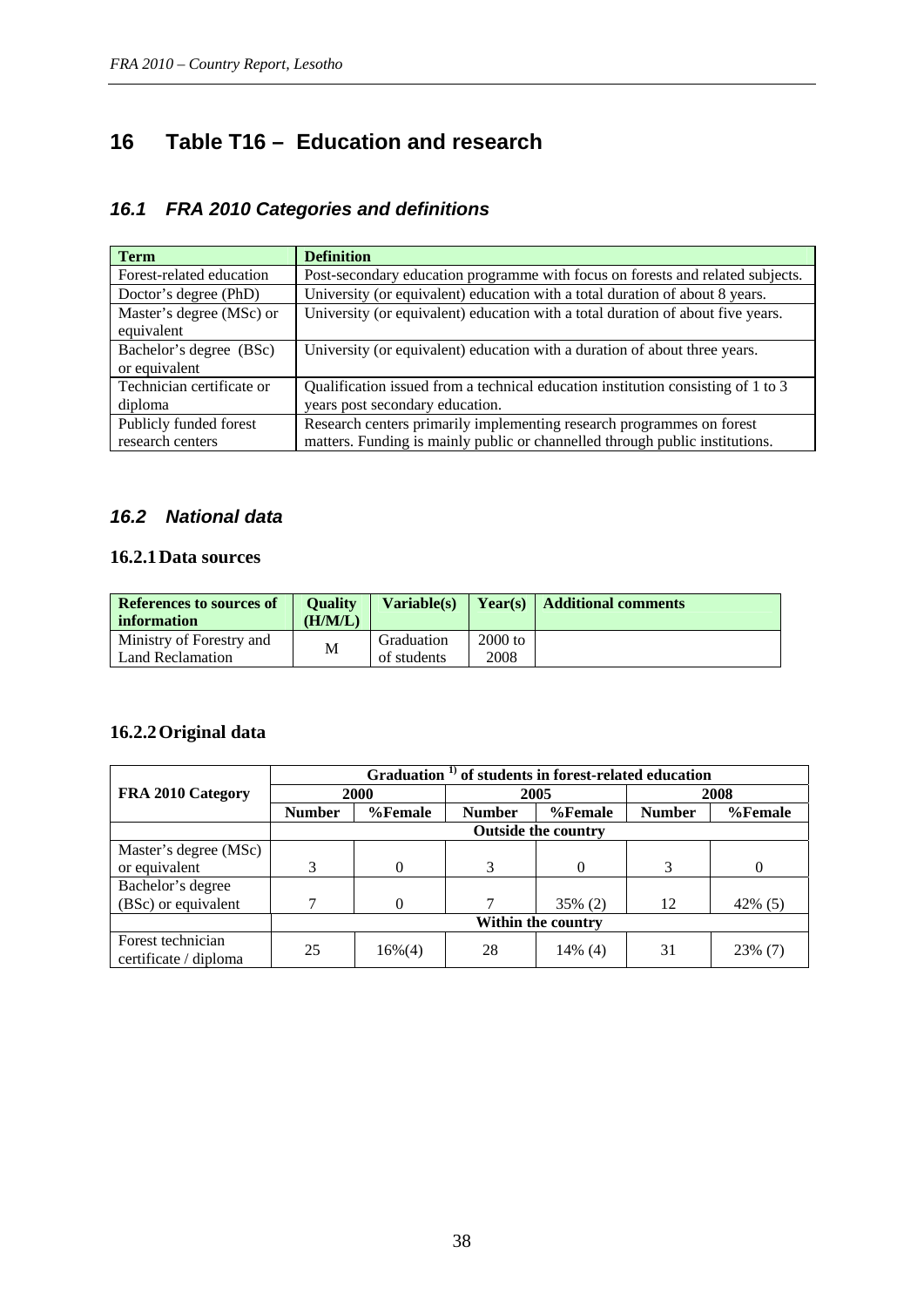#### *16.3 Data for Table T16*

|                                            |                                                                                | Graduation <sup>1)</sup> of students in forest-related education within the country |                          |            |                          |          |  |  |
|--------------------------------------------|--------------------------------------------------------------------------------|-------------------------------------------------------------------------------------|--------------------------|------------|--------------------------|----------|--|--|
| FRA 2010 Category                          | <b>2000</b>                                                                    |                                                                                     |                          | 2005       | 2008                     |          |  |  |
|                                            | %Female<br><b>Number</b>                                                       |                                                                                     | %Female<br><b>Number</b> |            | %Female<br><b>Number</b> |          |  |  |
| Master's degree (MSc)<br>or equivalent     | 0                                                                              | 0                                                                                   | $\Omega$                 | 0          |                          |          |  |  |
| Bachelor's degree<br>(BSc) or equivalent   | $\Omega$                                                                       | $\Omega$                                                                            | $\Omega$                 | $\theta$   | 0                        | 0        |  |  |
| Forest technician<br>certificate / diploma | 25                                                                             | $16\%$ (4)                                                                          | 28                       | $14\%$ (4) | 31                       | 23% (7)  |  |  |
|                                            | Professionals working in publicly funded forest research centres <sup>2)</sup> |                                                                                     |                          |            |                          |          |  |  |
| FRA 2010 Category                          |                                                                                | <b>2000</b>                                                                         |                          | 2005       | 2008                     |          |  |  |
|                                            | <b>Number</b>                                                                  | %Female                                                                             | <b>Number</b>            | %Female    | <b>Number</b>            | %Female  |  |  |
| Doctor's degree (PhD)                      | $\Omega$                                                                       | $_{0}$                                                                              | $\Omega$                 | 0          | $\Omega$                 | 0        |  |  |
| Master's degree (MSc)<br>or equivalent     | $\Omega$                                                                       | 0                                                                                   | $\Omega$                 | $\theta$   | $\Omega$                 | $\Omega$ |  |  |
|                                            |                                                                                |                                                                                     |                          |            |                          |          |  |  |

Notes:

1. Graduation refers to the number of students that have successfully completed a Bachelor's or higher degree or achieved a certificate or diploma as forest technician.

2. Covers degrees in all sciences, not only forestry.

#### *16.4 Comments to Table T16*

| Variable / category                                           | <b>Comments related to data,</b><br>definitions, etc. | Comments on the reported trend |
|---------------------------------------------------------------|-------------------------------------------------------|--------------------------------|
| Graduation of students in<br>forest-related education         | Only Diploma courses are offered in<br>Lesotho.       |                                |
| Professionals working in<br>public forest research<br>centres | No formal research centres.                           |                                |

**Other general comments to the table**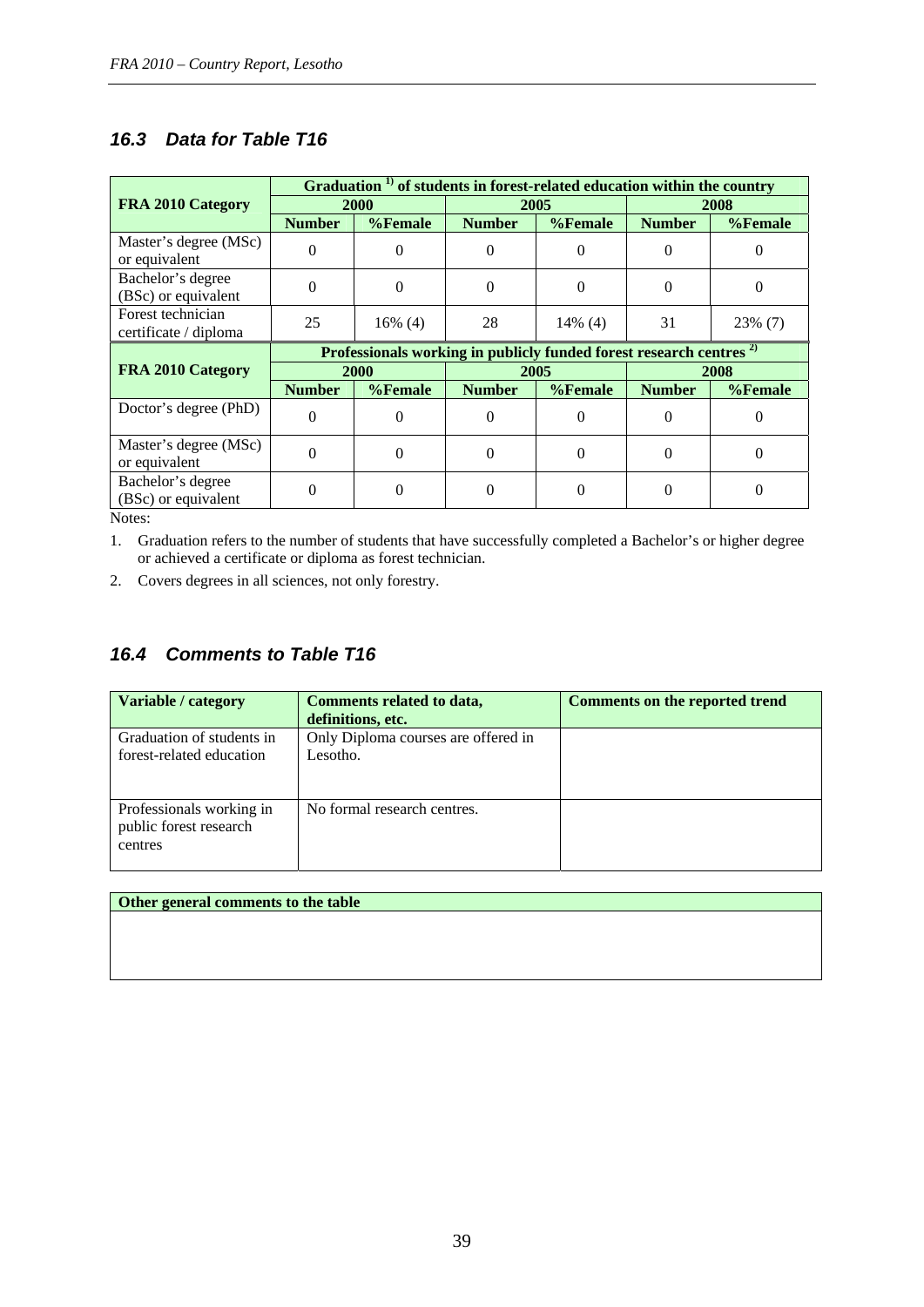# <span id="page-39-0"></span>**17 Table T17 – Public revenue collection and expenditure**

#### *17.1 FRA 2010 Categories and definitions*

| Category                                                           | <b>Definition</b>                                                                                                                                                                                                                                                                                                                                                                                                                                                                                                         |
|--------------------------------------------------------------------|---------------------------------------------------------------------------------------------------------------------------------------------------------------------------------------------------------------------------------------------------------------------------------------------------------------------------------------------------------------------------------------------------------------------------------------------------------------------------------------------------------------------------|
| Forest revenue                                                     | All government revenue collected from the domestic production and trade of<br>forest products and services. For this purpose, forest products include:<br>roundwood; sawnwood; wood-based panels; pulp and paper; and non-wood forest<br>products. As far as possible, this should include revenue collected by all levels of<br>government (i.e. central, regional/provincial and municipal level), but it should<br>exclude the income of publicly owned business entities.                                             |
| Public expenditure                                                 | All government expenditure on forest related activities (further defined below).                                                                                                                                                                                                                                                                                                                                                                                                                                          |
| Operational expenditure<br>(sub-category to Public<br>expenditure) | All government expenditure on public institutions solely engaged in the forest<br>sector. Where the forest administration is part of a larger public agency (e.g.<br>department or ministry), this should only include the forest sector component of<br>the agency's total expenditure. As far as possible, this should also include other<br>institutions (e.g. in research, training and marketing) solely engaged in the forest<br>sector, but it should exclude the expenditure of publicly owned business entities. |
| Transfer payments                                                  | All government expenditure on direct financial incentives paid to non-                                                                                                                                                                                                                                                                                                                                                                                                                                                    |
| (sub-category to Public                                            | government and private-sector institutions, enterprises communities or                                                                                                                                                                                                                                                                                                                                                                                                                                                    |
| expenditure)                                                       | individuals operating in the forest sector to implement forest related activities.                                                                                                                                                                                                                                                                                                                                                                                                                                        |
| Domestic funding                                                   | Public expenditure funded from domestic public financial resources, including:<br>retained forest revenue; forest-related funds; and allocations from the national<br>budget (i.e. from non-forest sector public revenue sources).                                                                                                                                                                                                                                                                                        |
| External funding                                                   | Public expenditure funded from grants and loans from donors, non-governmental<br>organisations, international lending agencies and international organisations,<br>where such funds are channelled through national public institutions.                                                                                                                                                                                                                                                                                  |

#### *17.2 National data*

#### **17.2.1 Data sources**

| <b>References to sources of</b><br>information                                                                         | <b>Quality</b><br>(H/M/L) | Variable(s)                | Year(s) | <b>Additional comments</b>                                                                         |
|------------------------------------------------------------------------------------------------------------------------|---------------------------|----------------------------|---------|----------------------------------------------------------------------------------------------------|
| The forest revenue system<br>and government<br>expenditure on forestry in<br>Lesotho, FAO working<br>paper: FSFM/WP/03 | M                         | revenue and<br>expenditure | 2001    | (compiled by Nchemo Maile, Chief<br>Forestry Officer, Ministry of<br>Agriculture, Maseru, Lesotho. |

#### *17.3 Data for Table T17*

#### **Table 17a - Forest revenues**

| <b>FRA 2010 Categories</b> | <b>Revenues</b><br>(1000 local currency) |      |  |  |
|----------------------------|------------------------------------------|------|--|--|
|                            | 2000                                     | 2005 |  |  |
| Forest revenue             | $M*193$                                  | n/a  |  |  |

 $*M =$  Maluti (with an exchange rate of 1 Maluti = 1 SA Rand)